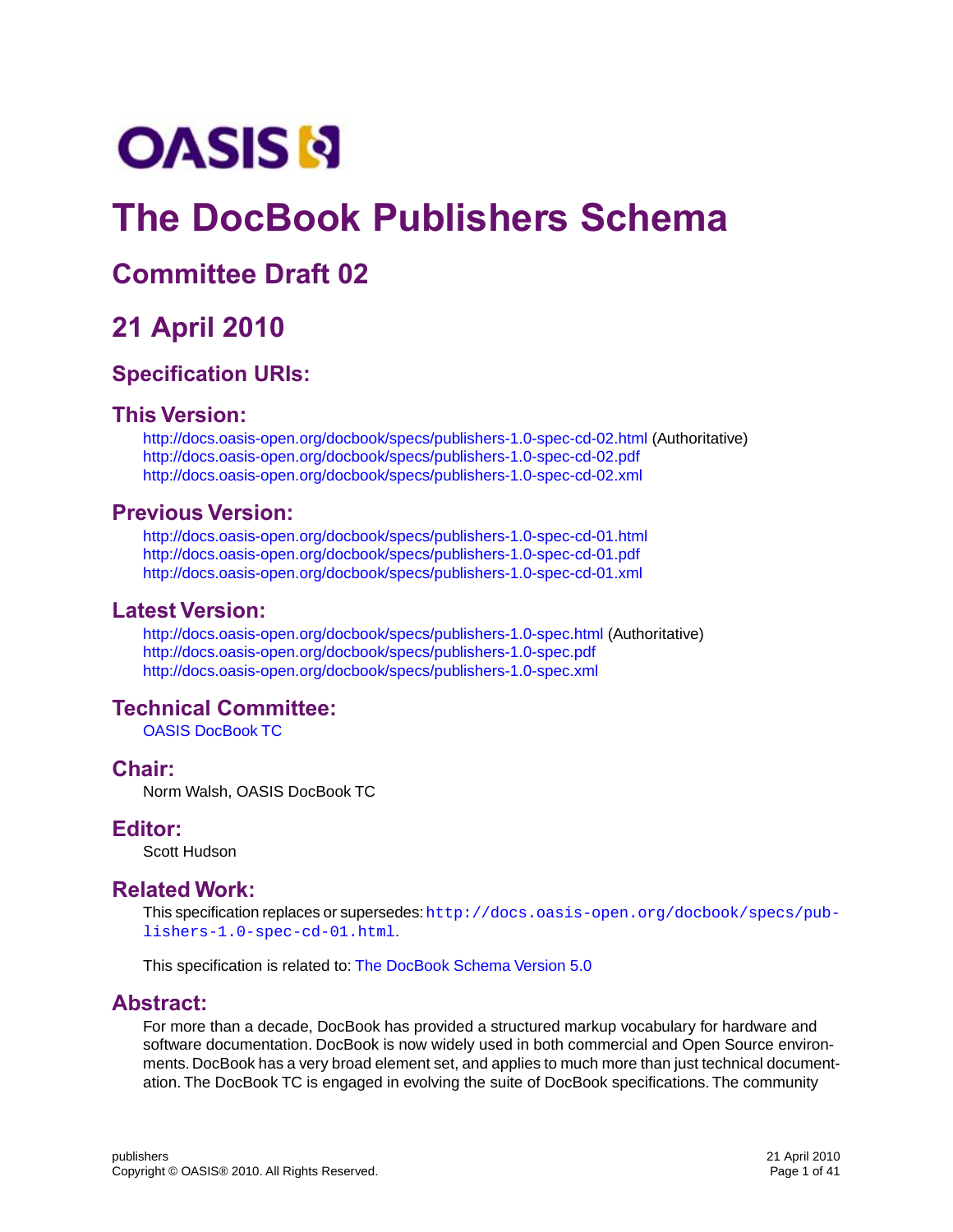benefits from having a standard, open, interchangeable vocabulary in which to write structured content. DocBook has been, and will continue to be, designed to satisfy this requirement.

The OASIS DocBook Sub Committee for Publishers is chartered to develop and maintain official variants of DocBook in support of the publishing industry. Specifically, the subcommittee will focus on schema and stylesheet customizations to support: periodicals as regularly published technical notes or journals, book publishing (such as business, legal, medical, and other non-technical domains), educational textbooks and other document types as appropriate for this industry.

The DocBook Publishers Schema is based on DocBook 5.0, and delivered in the normative RelaxNG Schema format. As of 21 April 2010, a DTD version will also be made available.

### **Status:**

This document was last revised or approved by the OASIS DocBook TC on the above date. The level of approval is also listed above. Check the "Latest Version" or "Latest Approved Version" location noted above for possible later revisions of this document.

Technical Committee members should send comments on this specification to the Technical Committee's email list. Others should send comments to the Technical Committee by using the "Send A Comment" button on the Technical Committee's web page at [http://www.oasis-open.org/committees/comments/in](http://www.oasis-open.org/committees/comments/index.php?wg_abbrev=docbook)[dex.php?wg\\_abbrev=docbook.](http://www.oasis-open.org/committees/comments/index.php?wg_abbrev=docbook)

For information on whether any patents have been disclosed that may be essential to implementing this specification, and any offers of patent licensing terms, please refer to the Intellectual Property Rights section of the Technical Committee web page <http://www.oasis-open.org/committees/docbook/ipr.php>.

The non-normative errata page for this specification is located at [http://www.oasis-open.org/commit](http://www.oasis-open.org/committees/tc_home.php?wg_abbrev=docbook-publishers)[tees/tc\\_home.php?wg\\_abbrev=docbook-publishers.](http://www.oasis-open.org/committees/tc_home.php?wg_abbrev=docbook-publishers)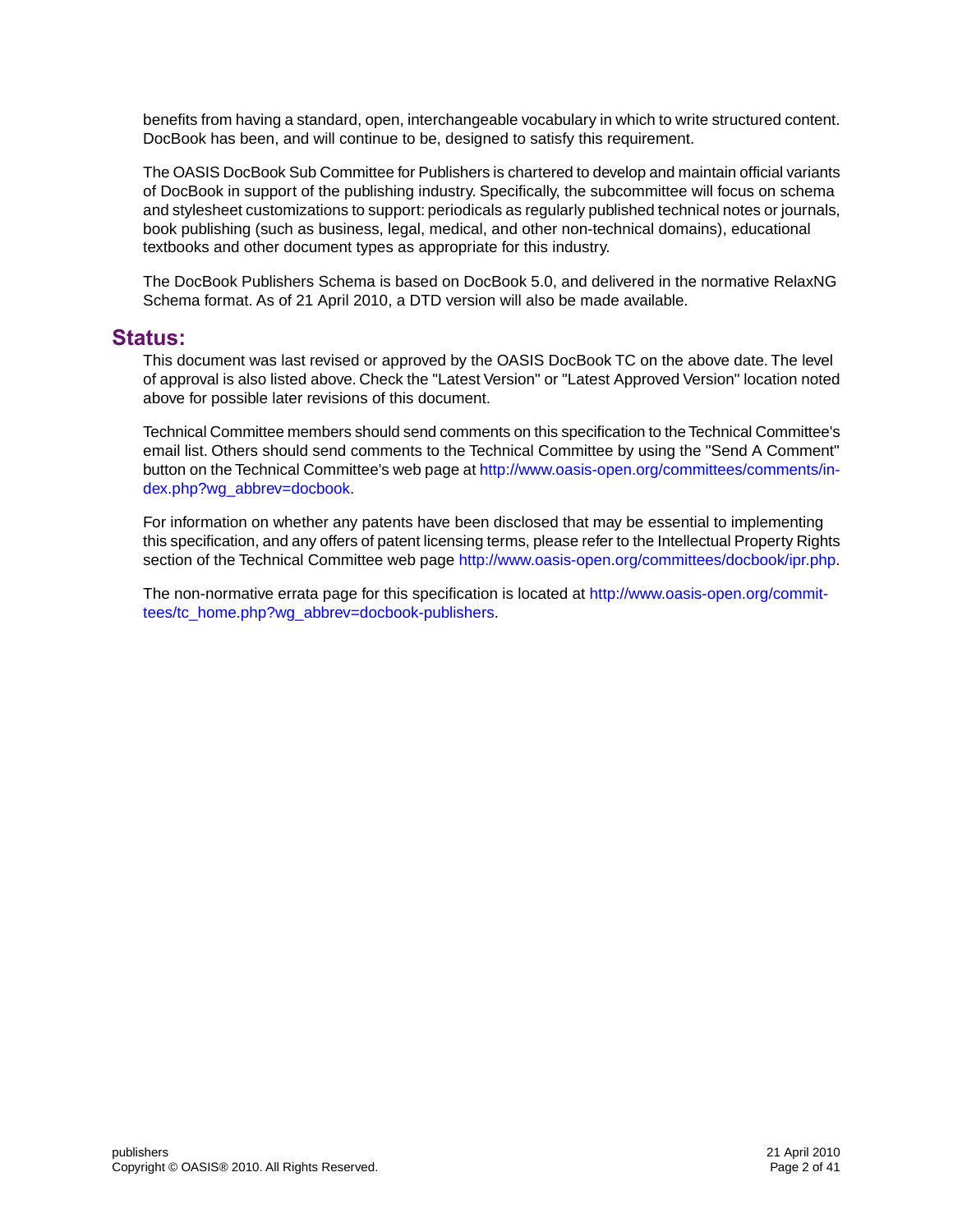# **Notices**

Copyright © OASIS® Open 2010. All Rights Reserved.

All capitalized terms in the following text have the meanings assigned to them in the OASIS Intellectual Property Rights Policy (the "OASIS IPR Policy"). The full Policy may be found at the OASIS website.

This document and translations of it may be copied and furnished to others, and derivative works that comment on or otherwise explain it or assist in its implementation may be prepared, copied, published, and distributed, in whole or in part, without restriction of any kind, provided that the above copyright notice and this section are included on all such copies and derivative works. However, this document itself may not be modified in any way, including by removing the copyright notice or references to OASIS, except as needed for the purpose of developing any document or deliverable produced by an OASIS Technical Committee (in which case the rules applicable to copyrights, as set forth in the OASIS IPR Policy, must be followed) or as required to translate it into languages other than English.

The limited permissions granted above are perpetual and will not be revoked by OASIS or its successors or assigns.

This document and the information contained herein is provided on an "AS IS" basis and OASIS DISCLAIMS ALL WARRANTIES, EXPRESS OR IMPLIED, INCLUDING BUT NOT LIMITED TO ANY WARRANTY THAT THE USE OF THE INFORMATION HEREIN WILL NOT INFRINGE ANY OWNERSHIP RIGHTS OR ANY IMPLIED WARRANTIES OF MERCHANTABILITY OR FITNESS FOR A PARTICULAR PURPOSE.

OASIS requests that any OASIS Party or any other party that believes it has patent claims that would necessarily be infringed by implementations of this OASIS Committee Specification or OASIS Standard, to notify OASIS TC Administrator and provide an indication of its willingness to grant patent licenses to such patent claims in a manner consistent with the IPR Mode of the OASIS Technical Committee that produced this specification.

OASIS invites any party to contact the OASIS TC Administrator if it is aware of a claim of ownership of any patent claims that would necessarily be infringed by implementations of this specification by a patent holder that is not willing to provide a license to such patent claims in a manner consistent with the IPR Mode of the OASIS Technical Committee that produced this specification. OASIS may include such claims on its website, but disclaims any obligation to do so.

OASIS takes no position regarding the validity or scope of any intellectual property or other rights that might be claimed to pertain to the implementation or use of the technology described in this document or the extent to which any license under such rights might or might not be available; neither does it represent that it has made any effort to identify any such rights. Information on OASIS' procedures with respect to rights in any document or deliverable produced by an OASIS Technical Committee can be found on the OASIS website. Copies of claims of rights made available for publication and any assurances of licenses to be made available, or the result of an attempt made to obtain a general license or permission for the use of such proprietary rights by implementers or users of this OASIS Committee Specification or OASIS Standard, can be obtained from the OASIS TC Administrator. OASIS makes no representation that any information or list of intellectual property rights will at any time be complete, or that any claims in such list are, in fact, Essential Claims.

The name "OASIS" is a trademark of [OASIS,](http://www.oasis-open.org) the owner and developer of this specification, and should be used only to refer to the organization and its official outputs. OASIS welcomes reference to, and implementation and use of, specifications, while reserving the right to enforce its marks against misleading uses. Please see <http://www.oasis-open.org/who/trademark.php> for above guidance.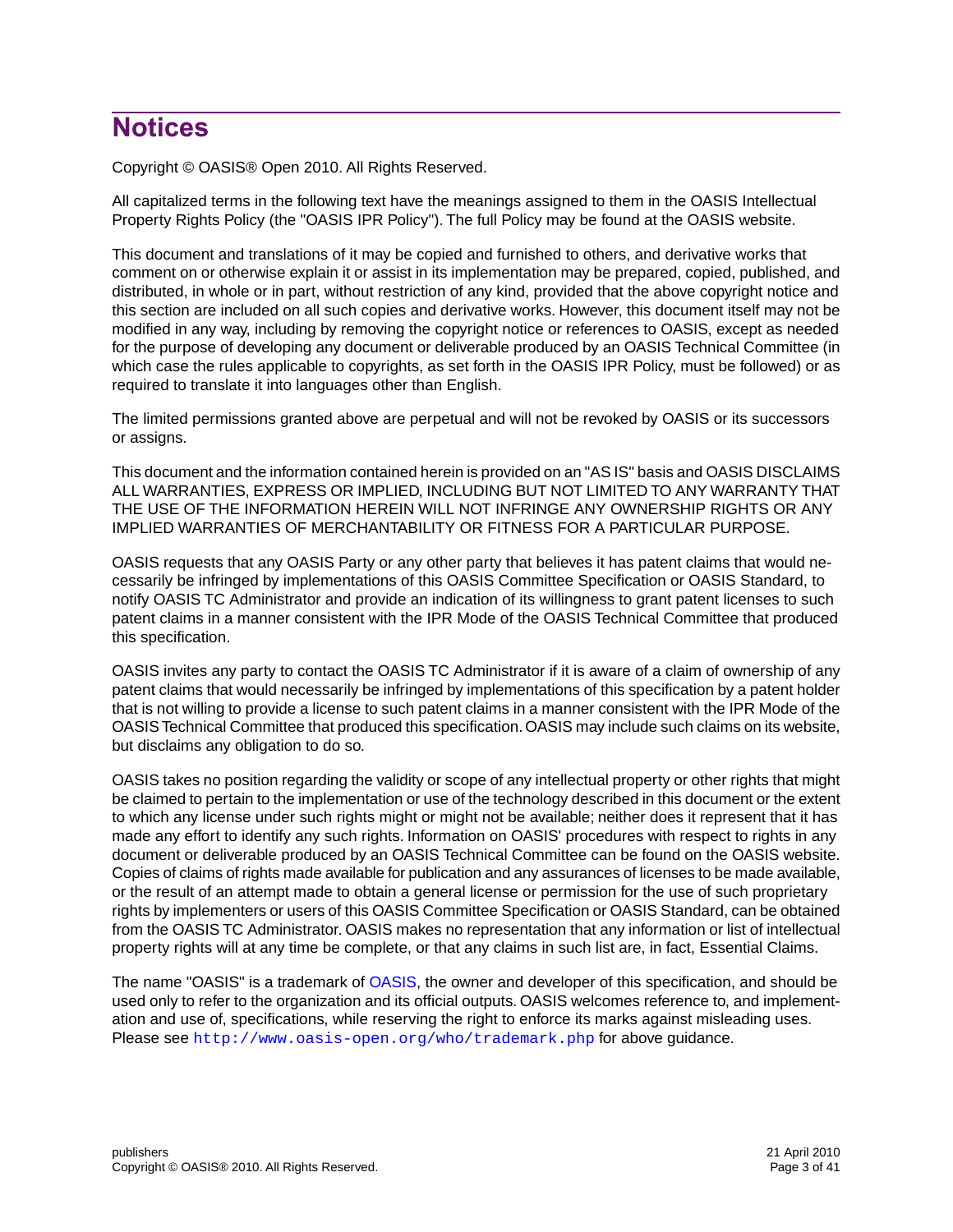# **Table of Contents**

## **Appendixes**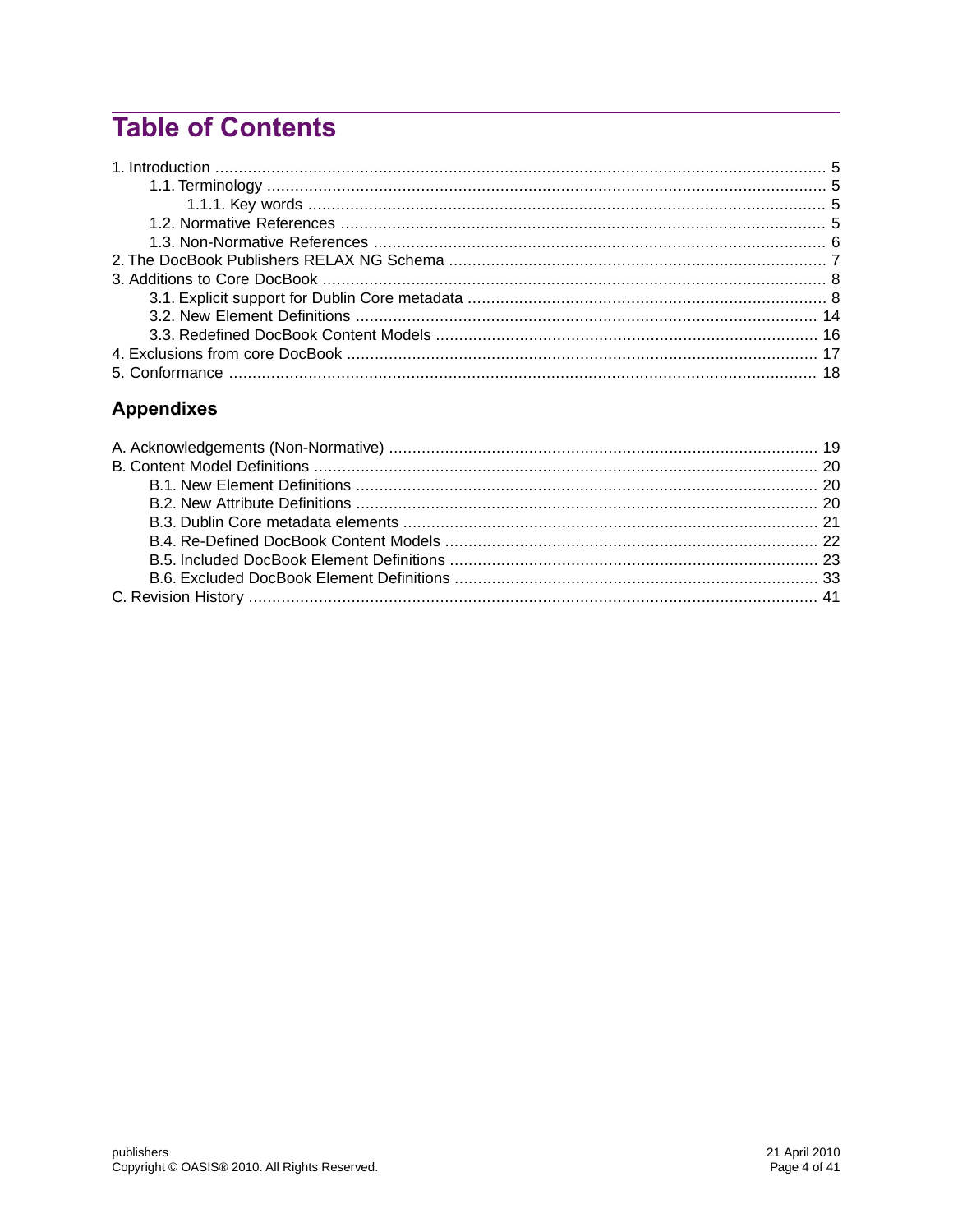# <span id="page-4-0"></span>**1. Introduction**

For more than a decade, DocBook has provided a structured markup vocabulary for hardware and software documentation. DocBook is now widely used in both commercial and Open Source environments. DocBook has a very broad element set, and applies to much more than just technical documentation. The DocBook TC is engaged in evolving the suite of DocBook specifications. The community benefits from having a standard, open, interchangeable vocabulary in which to write structured content. DocBook has been, and will continue to be, designed to satisfy this requirement.

The OASIS DocBook Sub Committee for Publishers is chartered to develop and maintain official variants of DocBook in support of the publishing industry. Specifically, the subcommittee will focus on schema and stylesheet customizations to support: periodicals as regularly published technical notes or journals, book publishing (such as business, legal, medical, and other non-technical domains), educational textbooks and other document types as appropriate for this industry.

The [DocBook Publishers subcommittee](mailto:docbook-publishers@lists.oasis-open.org) [mailto:docbook-publishers@lists.oasis-open.org] maintains the DocBook Publishers schema. Based on DocBook V5.0, the DocBook Publishers schema is normatively available as a [[RELAX NG](#page-4-4)] Schema (with some additional Schematron assertions). As of 21 April 2010, a DTD version will also be made available, but is not the normative format.

The DocBook Technical Committee welcomes bug reports and requests for enhancement (RFEs) from the user community. The current list of outstanding requests is available through the [SourceForge](http://sourceforge.net/) [http://sourceforge.net/][tracker](http://sourceforge.net/tracker/?atid=1037852&group_id=21935&func=browse) [http://sourceforge.net/tracker/?atid=1037852&group\_id=21935&func=browse] interface. This is also the preferred mechanism for submitting new requests.

<span id="page-4-2"></span><span id="page-4-1"></span>Of the 361 total elements in the full DocBook standard, the Publishers schema has been simplified to exclude 149 elements from full DocBook. Modifications have been made to 11 patterns from the DocBook schema. Additions to the schema include: the Dublin Core metadata elements (54) and 6 new elements.

# **1.1.Terminology**

## <span id="page-4-3"></span>**1.1.1. Key words**

The key words *must*, *must not*, *required*, *shall*, *shall not*, *should*, *should not*, *recommended*, *may*, and *optional* are to be interpreted as described in [\[RFC 2119\]](#page-4-5). Note that for reasons of style, these words are not capitalized in this document.

# <span id="page-4-4"></span>**1.2. Normative References**

- [RELAX NG] James Clark, editor. *[RELAX NG Specification \(Committee Specification\)](http://www.oasis-open.org/committees/relax-ng/spec-20010811.html) [http://www.oasis-open.org/committees/relax-ng/spec-20010811.html]*. OASIS. 2001.
- <span id="page-4-5"></span>[XML] Tim Bray, Jean Paoli, C. M. Sperberg-McQueen, et. al., editors. *[Extensible Markup Language \(XML\)](http://www.w3.org/TR/REC-xml) [1.0 \(Fourth Edition\)](http://www.w3.org/TR/REC-xml) [http://www.w3.org/TR/REC-xml]*. World Wide Web Consortium, 16 August 2006.
- [XLink11] Steven DeRose, Eve Maler, David Orchard, Norman Walsh, editors. *[XML Linking Language](http://www.w3.org/TR/xlink11) [\(XLink\) Version 1.1](http://www.w3.org/TR/xlink11) [http://www.w3.org/TR/xlink11]*. World Wide Web Consortium, 2005.
- [RFC 2119] IETF (Internet Engineering Task Force). *[RFC 2119: Key words for use in RFCs to Indicate Re](http://www.ietf.org/rfc/rfc2119.txt)[quirement Levels](http://www.ietf.org/rfc/rfc2119.txt) [http://www.ietf.org/rfc/rfc2119.txt]*. S. Bradner. 1997.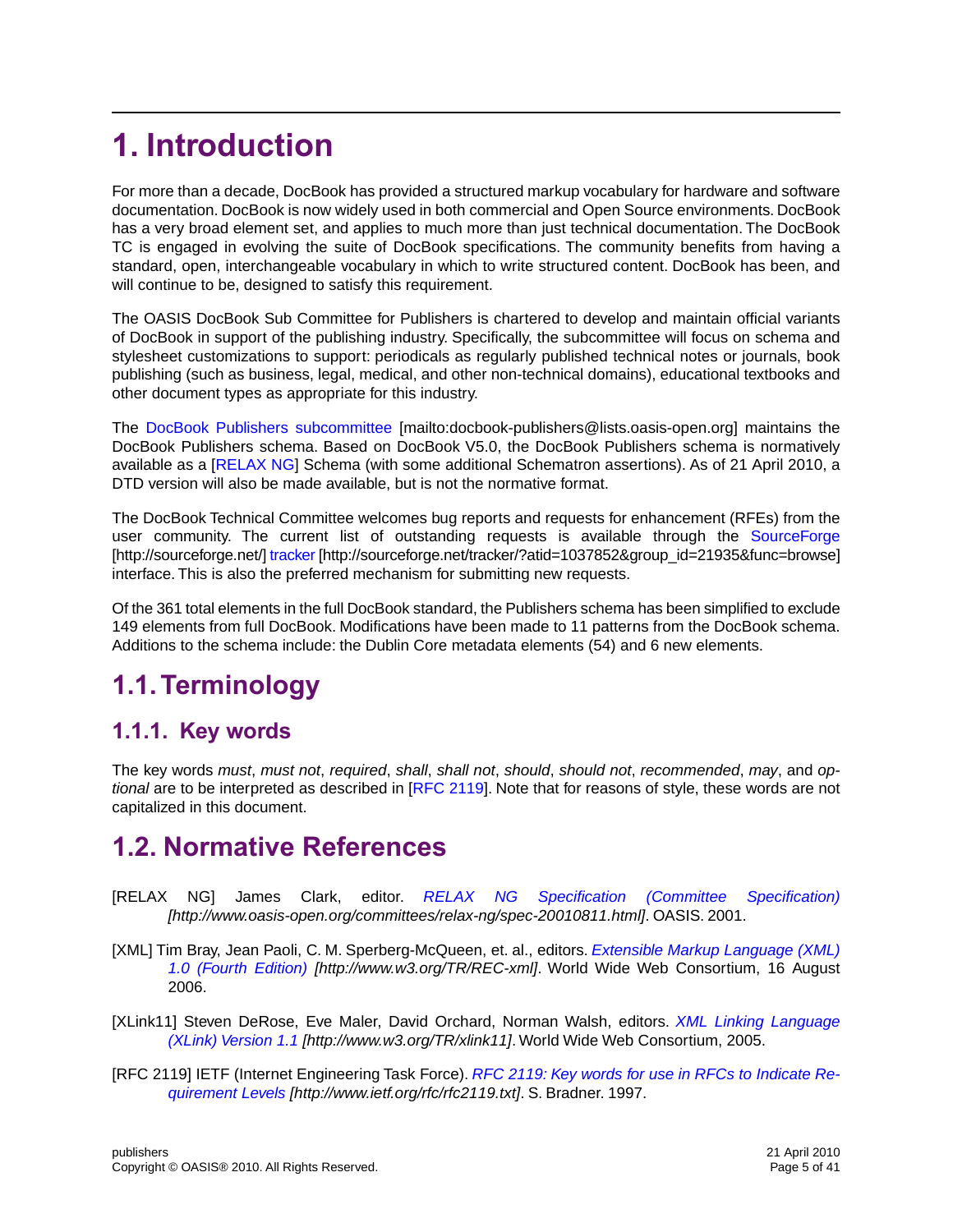- [RFC 3023] IETF (Internet Engineering Task Force). *[RFC 3023: XML Media Types](http://www.ietf.org/rfc/rfc3023.txt) [http://www.ietf.org/rfc/rfc3023.txt]*. M. Murata, S. St. Laurent, D. Kohn. 2001.
- [DocBook: TDG5] Norman Walsh and Leonard Meullner. *[DocBook 5.0: The Definitive Guide](http://docbook.org/tdg5/en/) [http://docbook.org/tdg5/en/].*
- <span id="page-5-0"></span>[DCMI Metadata Terms] DCMI Usage Board *[DCMI Metadata Terms \(DCMI Recommendation\)](http://dublincore.org/documents/dcmi-terms/) [http://dublincore.org/documents/dcmi-terms/]*. Copyright © 2008-01-14 Dublin Core Metadata Initiative. All Rights Reserved. http://www.dublincore.org/about/copyright.

# **1.3. Non-Normative References**

- [SGML] JTC 1, SC 34. *ISO 8879:1986 Information processing -- Text and office systems -- Standard Generalized Markup Language (SGML)*. 1986.
- [W3C XML Schema] Henry S. Thompson, David Beech, Murray Maloney, et. al., editors. *[XML Schema Part](http://www.w3.org/TR/xmlschema-1/) [1: Structures](http://www.w3.org/TR/xmlschema-1/) [http://www.w3.org/TR/xmlschema-1/]*. World Wide Web Consortium, 2000.
- [W3C XML Datatypes] Paul V. Biron and Ashok Malhotra, editors. *[XML Schema Part 2: Datatypes](http://www.w3.org/TR/xmlschema-2/) [http://www.w3.org/TR/xmlschema-2/]*. World Wide Web Consortium, 2000.
- [Schematron] Rick Jelliffe, editor. *[The Schematron Assertion Language 1.5](http://www.ascc.net/xml/resource/schematron/Schematron2000.html) [http://www.ascc.net/xml/resource/schematron/Schematron2000.html]*. Rick Jelliffe and Acedemia Sinica Computing Centre. 2001, 2001.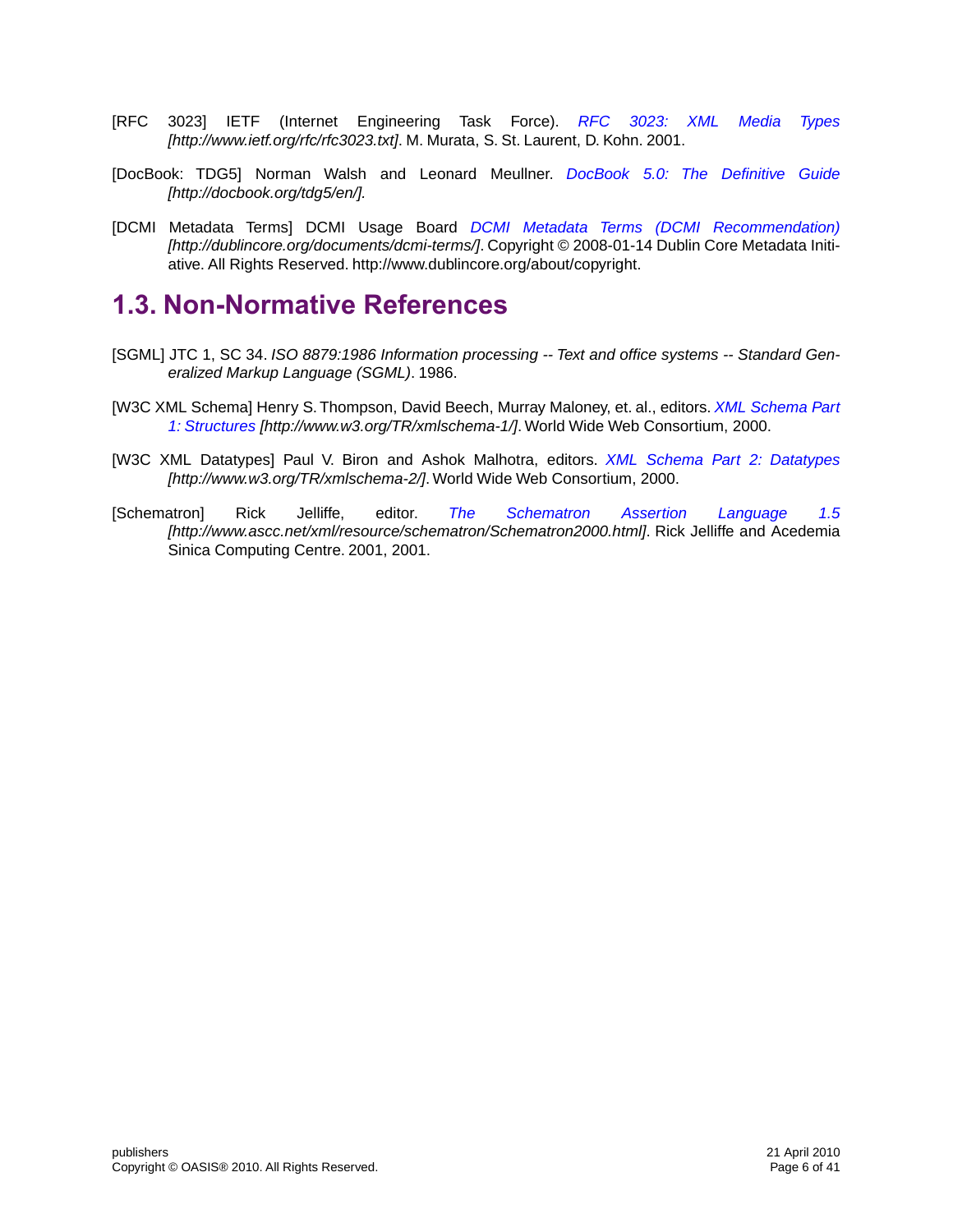# <span id="page-6-0"></span>**2.The DocBook Publishers RELAX NG Schema**

The DocBook Publishers [RELAX NG Schema](http://docs.oasis-open.org/docbook/rng/) [http://docs.oasis-open.org/docbook/rng/] is distributed from the [DocBook site](http://www.oasis-open.org/docbook/) [http://www.oasis-open.org/docbook/] at [OASIS](http://www.oasis-open.org/) [http://www.oasis-open.org/]. DocBook is also available from the mirror on [http://docbook.org/.](http://docbook.org/)

This subcommittee will submit additional enhancements back to the full DocBook standard as appropriate. The scope of this DocBook Publishers schema is publishing industry content. Broadly, this includes books, journals and other related publications.The DocBook Publishers schema has been written as a native RELAX NG grammar, based on DocBook V5.0. This effort delivers on the following goals:

- 1. Build official DocBook variant, based against the DocBook v5.0 schemas.
- 2. Address issues and enhancement requests that have arisen from experience with real-world DocBook implementations.
- 3. Add support for features specific to the publishing industry.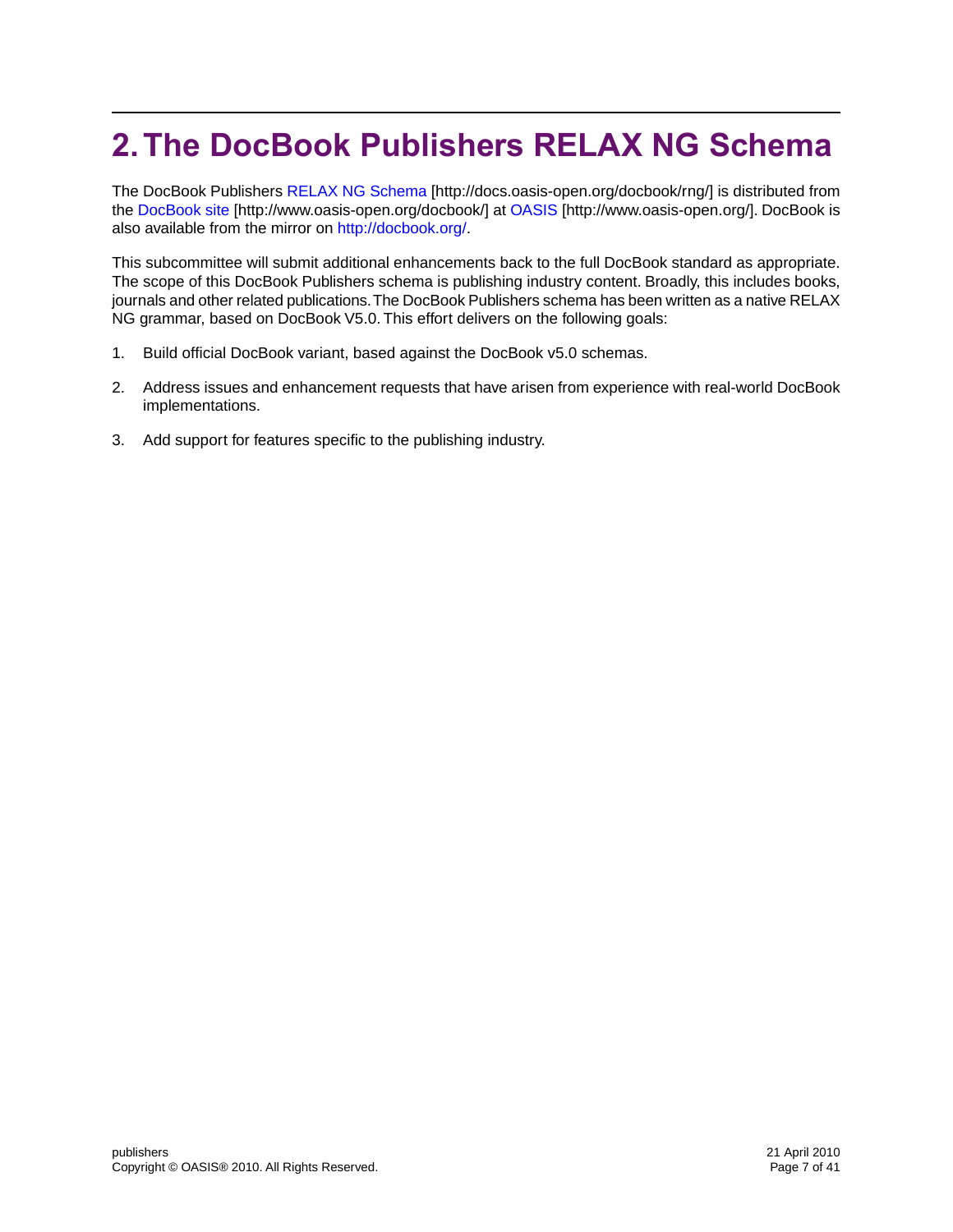# <span id="page-7-0"></span>**3. Additions to Core DocBook**

<span id="page-7-1"></span>The DocBook Publishers schema includes the following elements above and beyond those currently provided by the core DocBook standard. These are considered "official customizations".

# **3.1. Explicit support for Dublin Core metadata**

While DocBook already includes many of the elements that are defined by the Dublin Core, it is not inherently interoperable with DC metadata. The Publisher's SC has decided to formally adopt Dublin Core metadata (issued 2008-01-14) as a formal metadata model for info elements. The Publishers schema will continue to support the base DocBook info metadata, but will allow Dublin Core elements as an alternative for capturing metadata in this widely adopted schema. In info, authors will be allowed to use *either* the standard DocBook elements *or* Dublin Core elements, and info may not contain a mix of the two element sets.

As the Dublin Core standard does not provide a RelaxNG or RelaxNG Compact version of their schema, the Publishers SC has endeavored to create Dublin Core in RNC format. The Publishers SC plans to contribute the dcterms.rnc, and dcmitypes.rnc back to the Dublin Core standard.

The following Dublin Core elements from the http://purl.org/dc/terms/ namespace have been defined and included in the Publishers schema:

#### title

A name given to the resource.

#### creator

An entity primarily responsible for making the resource. Examples of a Creator include a person, an organization, or a service. Typically, the name of a Creator should be used to indicate the entity.

#### subject

The topic of the resource. Typically, the subject will be represented using keywords, key phrases, or classification codes. Recommended best practice is to use a controlled vocabulary. To describe the spatial or temporal topic of the resource, use the Coverage element.

#### description

An account of the resource. Description may include but is not limited to: an abstract, a table of contents, a graphical representation, or a free-text account of the resource.

#### publisher

An entity responsible for making the resource available. Examples of a Publisher include a person, an organization, or a service. Typically, the name of a Publisher should be used to indicate the entity.

#### contributor

An entity responsible for making contributions to the resource. Examples of a Contributor include a person, an organization, or a service. Typically, the name of a Contributor should be used to indicate the entity.

#### date

A point or period of time associated with an event in the lifecycle of the resource. Date may be used to express temporal information at any level of granularity. Recommended best practice is to use an encoding scheme, such as the W3CDTF profile of ISO 8601 [W3CDTF].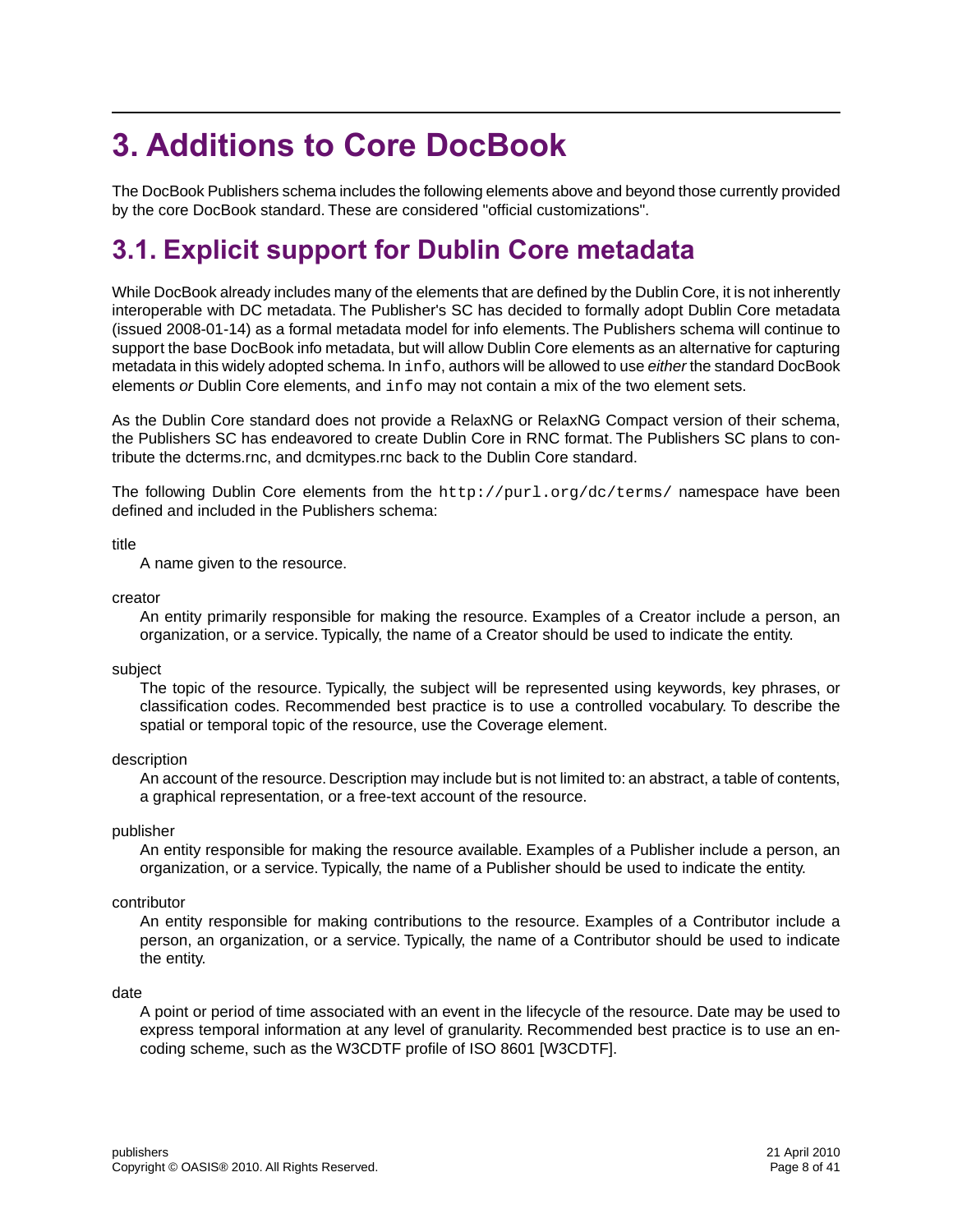#### type

The nature or genre of the resource. Recommended best practice is to use a controlled vocabulary such as the DCMI Type Vocabulary [DCMITYPE].To describe the file format, physical medium, or dimensions of the resource, use the Format element.

#### format

The file format, physical medium, or dimensions of the resource. Examples of dimensions include size and duration. Recommended best practice is to use a controlled vocabulary such as the list of Internet Media Types [MIME].

#### identifier

An unambiguous reference to the resource within a given context. Recommended best practice is to identify the resource by means of a string conforming to a formal identification system.

#### source

A related resource from which the described resource is derived.The described resource may be derived from the related resource in whole or in part. Recommended best practice is to identify the related resource by means of a string conforming to a formal identification system.

#### language

A language of the resource. Recommended best practice is to use a controlled vocabulary such as RFC 4646 [RFC4646].

#### relation

A related resource. Recommended best practice is to identify the related resource by means of a string conforming to a formal identification system.

#### coverage

The spatial or temporal topic of the resource, the spatial applicability of the resource, or the jurisdiction under which the resource is relevant. Spatial topic and spatial applicability may be a named place or a location specified by its geographic coordinates. Temporal topic may be a named period, date, or date range. A jurisdiction may be a named administrative entity or a geographic place to which the resource applies. Recommended best practice is to use a controlled vocabulary such as the Thesaurus of Geographic Names [TGN]. Where appropriate, named places or time periods can be used in preference to numeric identifiers such as sets of coordinates or date ranges.

#### rights

Information about rights held in and over the resource.Typically, rights information includes a statement about various property rights associated with the resource, including intellectual property rights.

#### alternative

An alternative name for the resource. The distinction between titles and alternative titles is applicationspecific.

#### tableOfContents

A list of subunits of the resource.

#### abstract

A summary of the resource.

#### created

Date of creation of the resource.

#### valid

Date (often a range) of validity of a resource.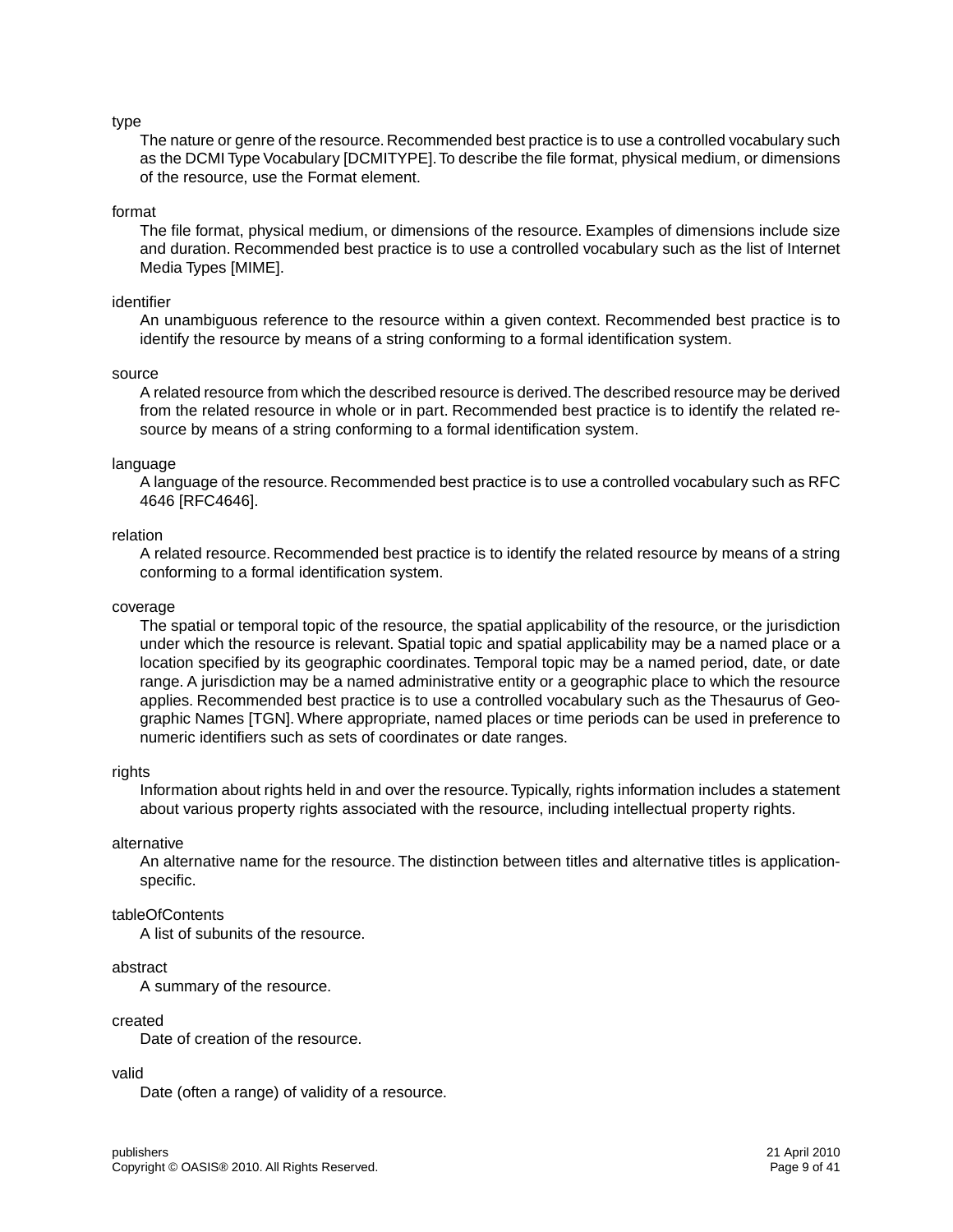#### available

Date (often a range) that the resource became or will become available.

#### issued

Date of formal issuance (e.g., publication) of the resource.

#### modified

Date on which the resource was changed.

#### dateAccepted

Date of acceptance of the resource. Examples of resources to which a Date Accepted may be relevant are a thesis (accepted by a university department) or an article (accepted by a journal).

#### dateCopyrighted

Date of copyright.

#### dateSubmitted

Date of submission of the resource. Examples of resources to which a Date Submitted may be relevant are a thesis (submitted to a university department) or an article (submitted to a journal).

#### extent

The size or duration of the resource.

#### medium

The material or physical carrier of the resource.

#### isVersionOf

A related resource of which the described resource is a version, edition, or adaptation. Changes in version imply substantive changes in content rather than differences in format.

#### hasVersion

A related resource that is a version, edition, or adaptation of the described resource.

#### isReplacedBy

A related resource that supplants, displaces, or supersedes the described resource.

#### replaces

A related resource that is supplanted, displaced, or superseded by the described resource.

#### isRequiredBy

A related resource that requires the described resource to support its function, delivery, or coherence.

#### requires

A related resource that is required by the described resource to support its function, delivery, or coherence.

#### isPartOf

A related resource in which the described resource is physically or logically included.

#### hasPart

A related resource that is included either physically or logically in the described resource.

#### isReferencedBy

A related resource that references, cites, or otherwise points to the described resource.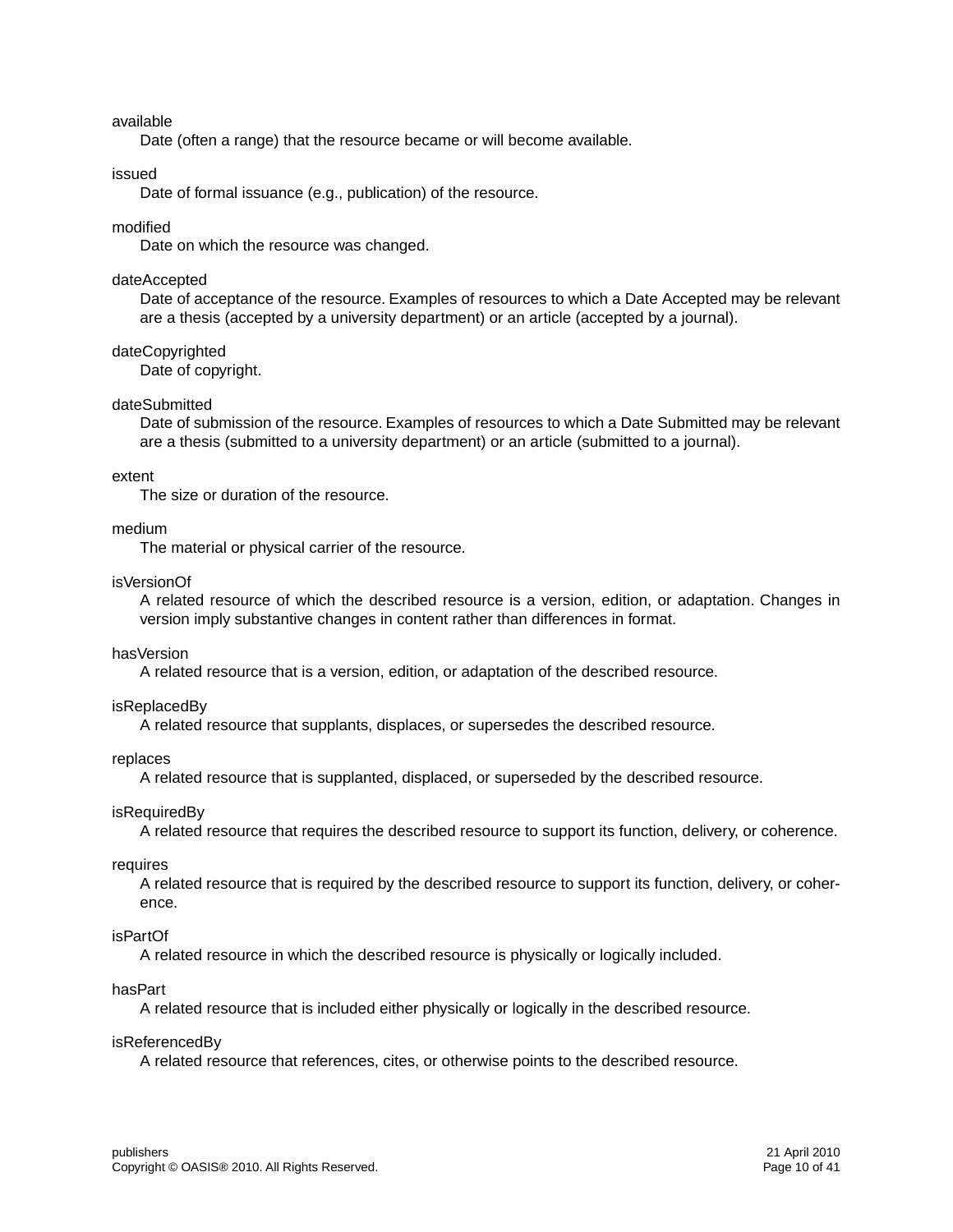references

A related resource that is referenced, cited, or otherwise pointed to by the described resource.

isFormatOf

A related resource that is substantially the same as the described resource, but in another format.

#### hasFormat

A related resource that is substantially the same as the pre-existing described resource, but in another format.

#### conformsTo

An established standard to which the described resource conforms.

spatial

Spatial characteristics of the resource.

#### temporal

Temporal characteristics of the resource.

#### audience

A class of entity for whom the resource is intended or useful.

#### accrualMethod

The method by which items are added to a collection.

#### accrualPeriodicity

The frequency with which items are added to a collection.

#### accrualPolicy

The policy governing the addition of items to a collection.

#### instructionalMethod

A process, used to engender knowledge, attitudes and skills, that the described resource is designed to support. Instructional Method will typically include ways of presenting instructional materials or conducting instructional activities, patterns of learner-to-learner and learner-to-instructor interactions, and mechanisms by which group and individual levels of learning are measured. Instructional methods include all aspects of the instruction and learning processes from planning and implementation through evaluation and feedback.

#### provenance

A statement of any changes in ownership and custody of the resource since its creation that are significant for its authenticity, integrity, and interpretation. The statement may include a description of any changes successive custodians made to the resource.

#### rightsHolder

A person or organization owning or managing rights over the resource.

#### mediator

An entity that mediates access to the resource and for whom the resource is intended or useful. In an educational context, a mediator might be a parent, teacher, teaching assistant, or care-giver.

#### educationLevel

A class of entity, defined in terms of progression through an educational or training context, for which the described resource is intended.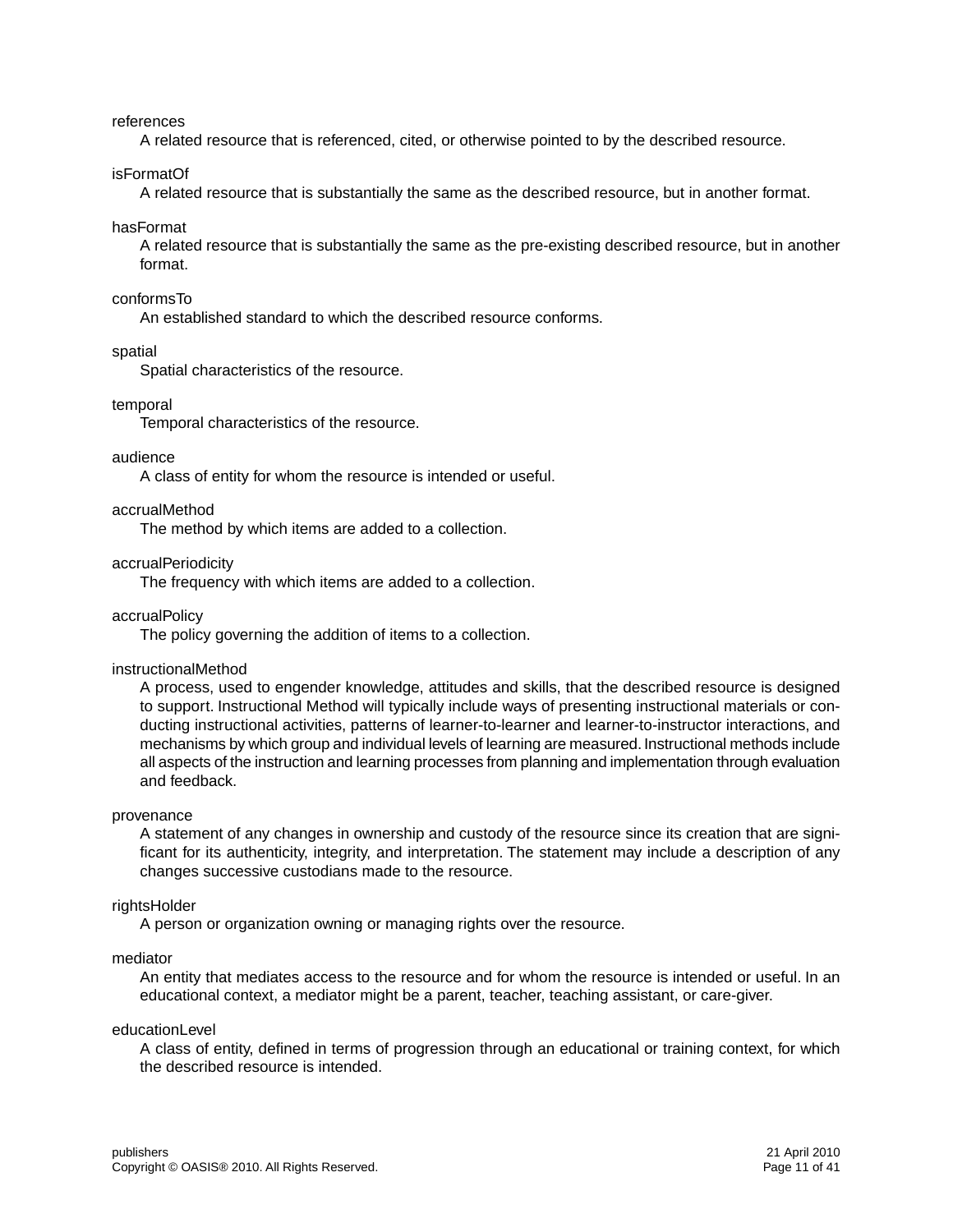#### accessRights

Information about who can access the resource or an indication of its security status. Access Rights may include information regarding access or restrictions based on privacy, security, or other policies.

#### license

A legal document giving official permission to do something with the resource.

#### bibliographicCitation

A bibliographic reference for the resource. Recommended practice is to include sufficient bibliographic detail to identify the resource as unambiguously as possible.

The following table provides a comparison of the Dublin Core metadata elements and equivalent elements from core DocBook. As the Publishers schema provides for an "either-or" approach to metadata, authors will have to provide metadata in either Dublin Core or in DocBook, but not a mix of the two. In some cases, additional role attributes or other logic may be required to determine the best mapping for core DocBook elements.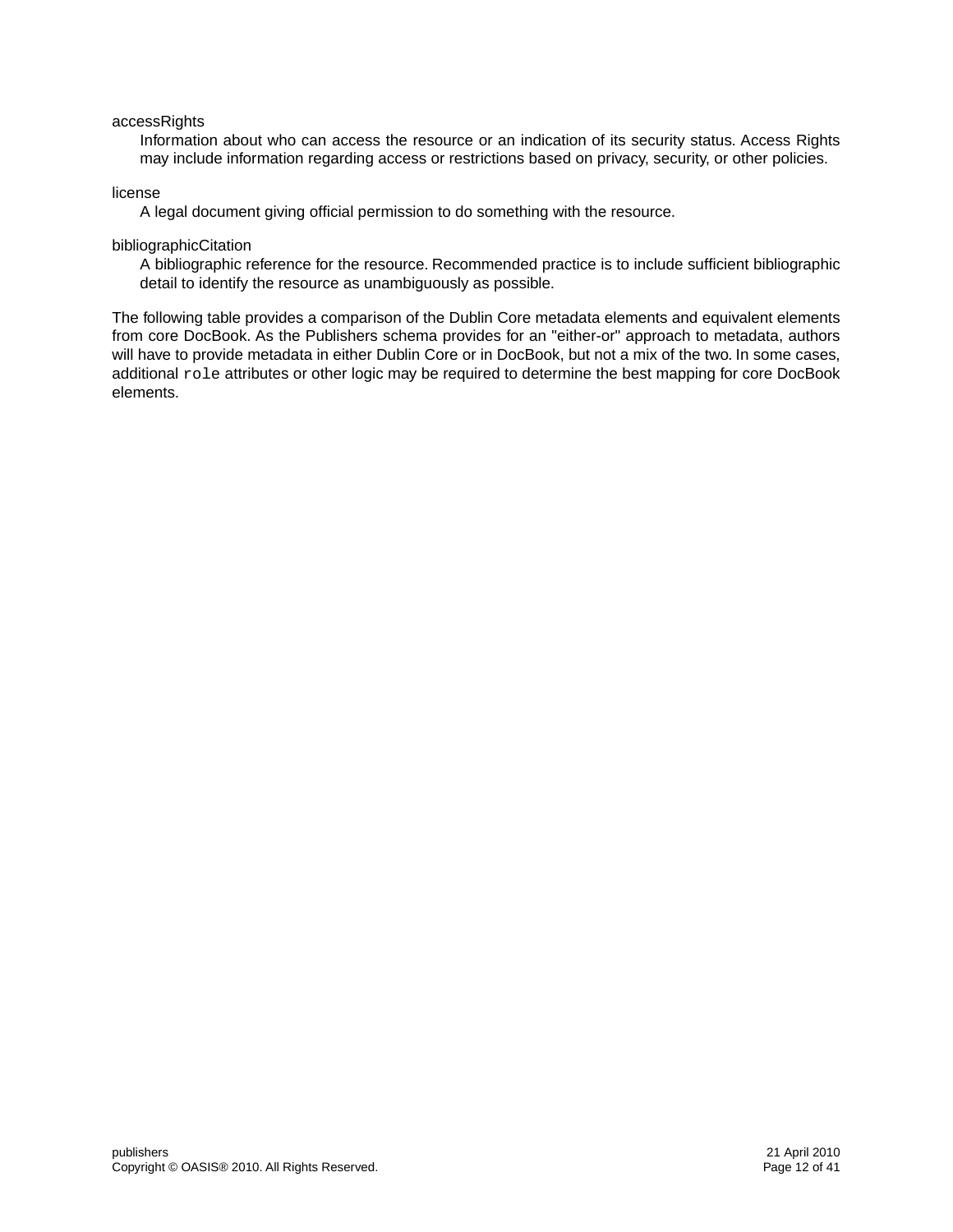| <b>Dublin Core element</b> | <b>Core DocBook element</b>                        |  |  |  |
|----------------------------|----------------------------------------------------|--|--|--|
| title                      | title                                              |  |  |  |
| creator                    | $\text{author}, \text{editor}, \text{othercred}$   |  |  |  |
| subject                    | keywordset, subjectset                             |  |  |  |
| description                | abstract                                           |  |  |  |
| publisher                  | publisher, publishername                           |  |  |  |
| contributor                | author, editor, other credit, collab               |  |  |  |
| date                       | date, pubdate                                      |  |  |  |
| type                       | Derived from document element and status attribute |  |  |  |
| format                     | bibliomisc role="format"                           |  |  |  |
| identifier                 | biblioid                                           |  |  |  |
| source                     | bibliosource                                       |  |  |  |
| language                   | lang or xml: lang attribute                        |  |  |  |
| relation                   | bibliorelation                                     |  |  |  |
| coverage                   | bibliocoverage                                     |  |  |  |
| rights                     | copyright, legalnotice                             |  |  |  |
| alternative                | titleabbrev                                        |  |  |  |
| tableOfContents            | bibliomisc role="toc"                              |  |  |  |
| abstract                   | abstract                                           |  |  |  |
| created                    | date role="created"                                |  |  |  |
| valid                      | date role="valid"                                  |  |  |  |
| available                  | date role="available"                              |  |  |  |
| issued                     | pubdate                                            |  |  |  |
| modified                   | date role="modified", revhistory/revision          |  |  |  |
| dateAccepted               | date role="accepted"                               |  |  |  |
| dateCopyrighted            | copyright/year                                     |  |  |  |
| dateSubmitted              | date role="submitted"                              |  |  |  |
| extent                     | releaseinfo                                        |  |  |  |
| medium                     | bibliomisc role="medium"                           |  |  |  |
| isVersionOf                | bibliorelation type="isversionof"                  |  |  |  |
| hasVersion                 | bibliorelation type="hasversion"                   |  |  |  |
| isReplacedBy               | bibliorelation type="isreplacedby"                 |  |  |  |
| replaces                   | bibliorelation type="replaces"                     |  |  |  |
| isRequriedBy               | bibliorelation type="isrequiredby"                 |  |  |  |
| requires                   | bibliorelation type="requires"                     |  |  |  |
| isPartOf                   | bibliorelation type="ispartof"                     |  |  |  |
| hasPart                    | bibliorelation type="haspart"                      |  |  |  |
| isReferencedBy             | bibliorelation type="isreferencedby"               |  |  |  |

## **Table 1. Comparison of Dublin Core and core DocBook metadata elements**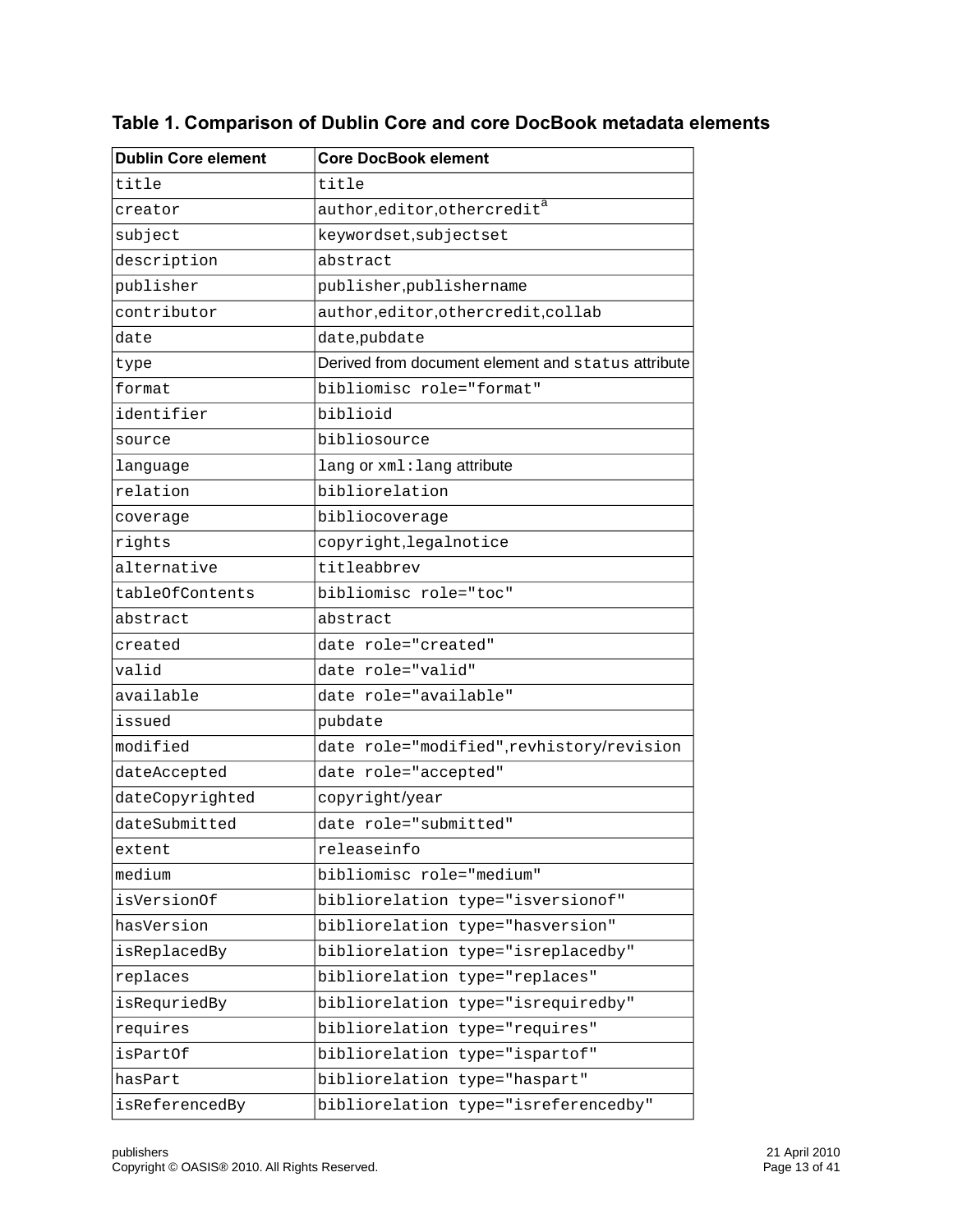| <b>Dublin Core element</b> | <b>Core DocBook element</b>                   |
|----------------------------|-----------------------------------------------|
| references                 | bibliorelation type="references"              |
| isFormatOf                 | bibliorelation type="isformatof"              |
| hasFormat                  | bibliorelation type="hasformat"               |
| conformsTo                 | version attribute                             |
| spatial                    | bibliocoverage spatial=""                     |
| temporal                   | bibliocoverage temporal=""                    |
| audience                   | bibliomisc role="audience"                    |
| accrualMethod              | bibliomisc role="accrualMethod"               |
| accrualPeriodicity         | bibliomisc role="accrualPeriodicity"          |
| instructionalMethod        | bibliomisc role="instructionalMethod"         |
| provenance                 | copyright/holder,publisher/publishername      |
| rightsHolder               | copyright/holder                              |
| mediator                   | bibliomisc role="mediator"                    |
| educationLevel             | bibliomisc role="educationLevel"              |
| accessRights               | legalnotice                                   |
| license                    | legalnotice                                   |
|                            | bibliographicCitation bibliomset, bibliomixed |

<span id="page-13-0"></span><sup>a</sup>Best practice would be to only use author for creator. Use contributor for other roles.

# **3.2. New Element Definitions**

The following elements have been added to support the needs of publishers:

#### speaker

Designates a person who is giving a speech or lecture.

line

A line of dialogue or other form of communication.

linegroup

A grouping of lines in dialogue or other form of communication.

poetry

A container for poetry.

dialogue

A container for speeches and other forms of communication involving dialogue.

drama

A container for plays and other forms of dramatic presentation.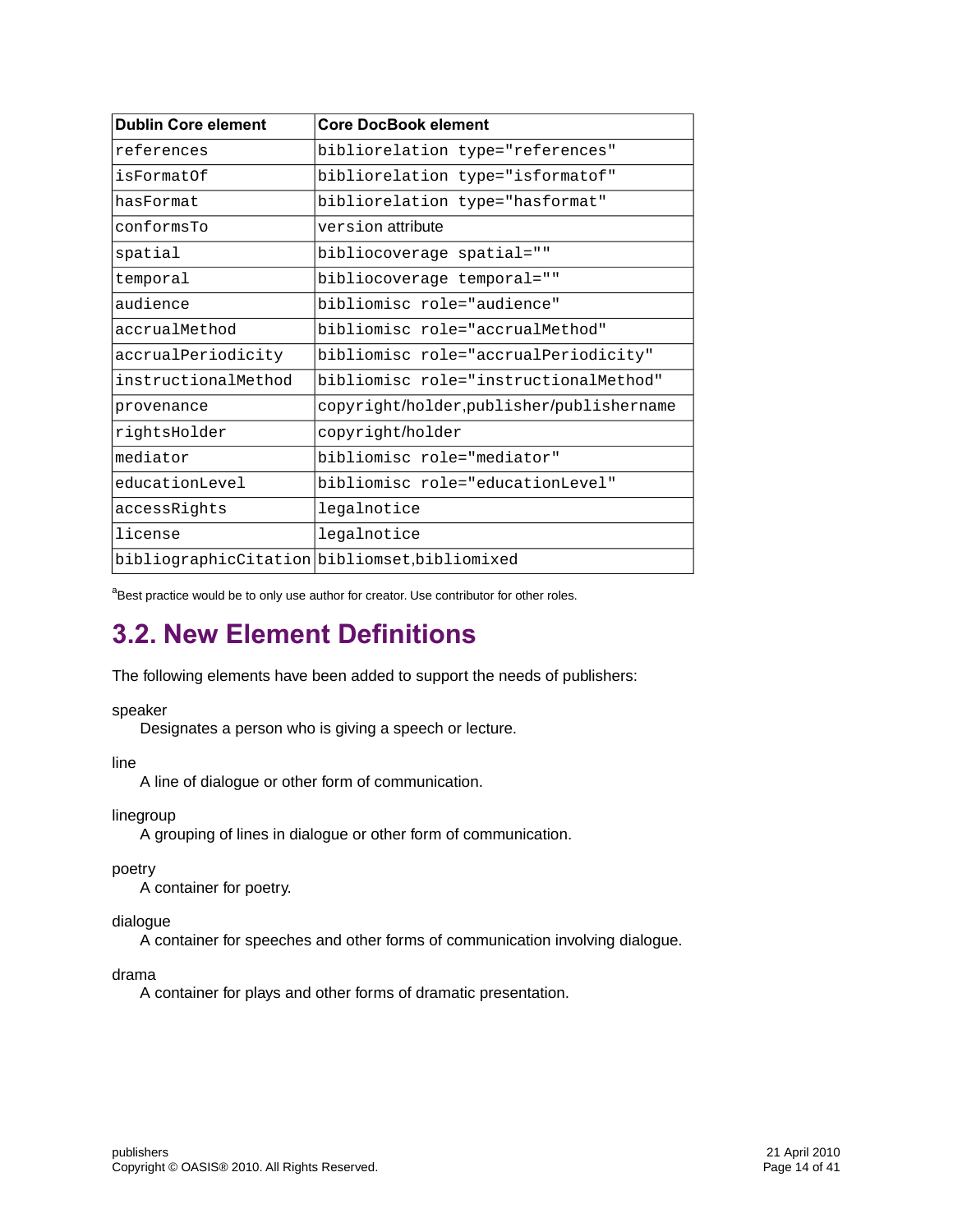### **Example 1. Example Drama**

The following provides an example usage of the newly added elements:

```
<drama >
   <linegroup>
     <speaker>HAMLET</speaker>
     <line>To be, or not to be: that is the 
       question:</line>
     <line>Whether 'tis nobler in the mind to 
       suffer</line>
     <line>The slings and arrows of outrageous 
       fortune,</line>
     <line>Or to take arms against a sea of 
       troubles,</line>
     <line>And by opposing end them?
       </line>
   </linegroup>
</drama>
```
### **Example 2. Example Dialogue**

The following provides an example usage of the newly added elements:

```
<dialogue >
  <linegroup>
     <speaker>President John F. 
       Kennedy</speaker>
     <line>And so, my fellow Americans, ask 
       not what your country can do for you; ask what you can 
       do for your country.</line>
     <line>My fellow citizens of the world, 
       ask not what America will do for you, but what together 
      we can do for the freedom of man.</line>
     <line>Finally, whether you are citizens 
       of America or citizens of the world, ask of us here the 
       same high standards of strength and sacrifice which we 
       ask of you. With a good conscience our only sure reward, 
       with history the final judge of our deeds, let us go 
       forth to lead the land we love, asking His blessing and 
       His help, but knowing that here on earth God's work must 
      truly be our own.</line>
  </linegroup>
</dialogue>
```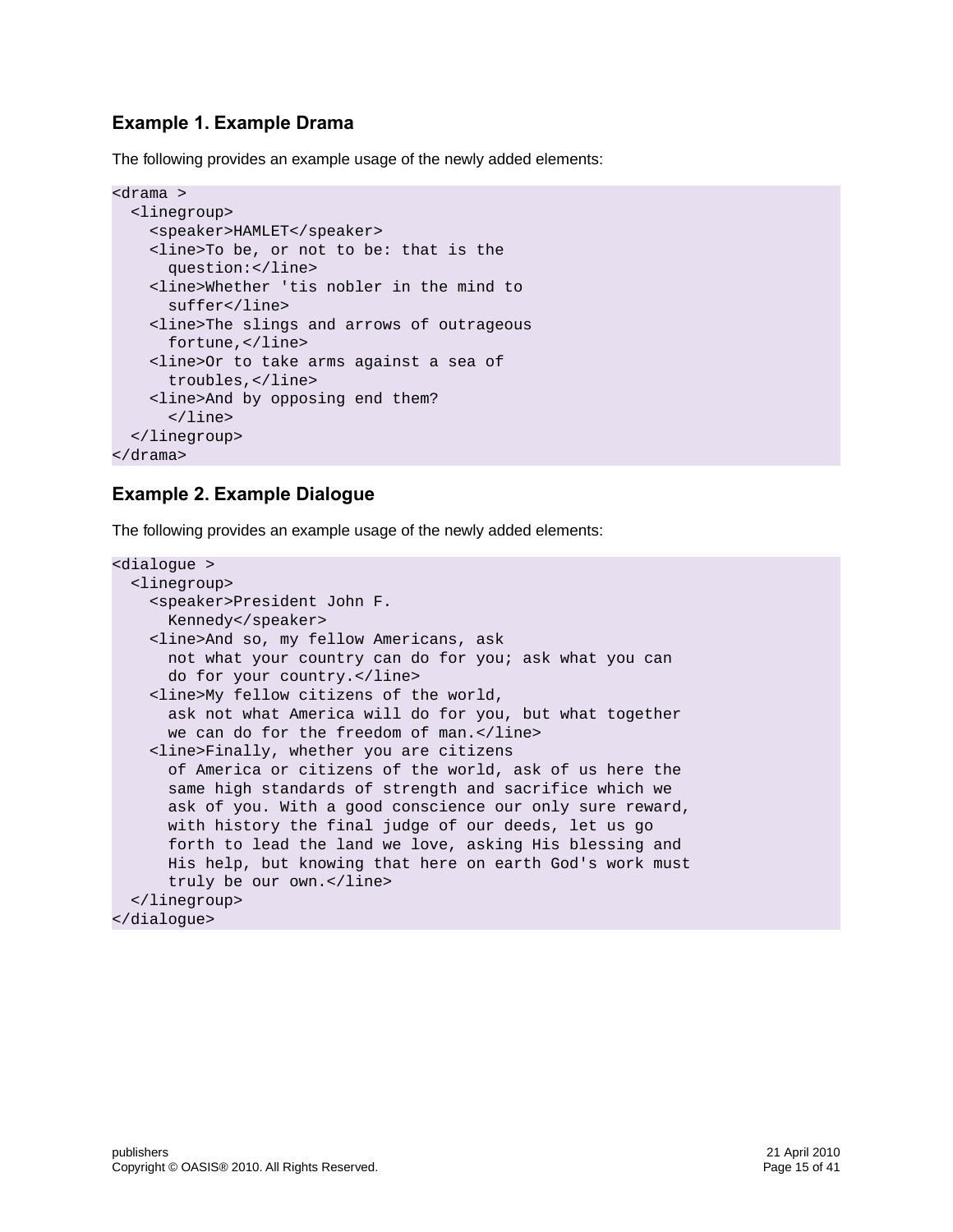### **Example 3. Example Poetry**

The following provides an example usage of the newly added elements:

```
<poetry>
  <title>Auld Lang Syne</title>
   <info>
     <creator xmlns="http://purl.org/dc/terms/">Robert 
       Burns</creator>
   </info>
   <linegroup>
     <line>Should auld acquaintance be 
       forgot,</line>
     <line>And never brought to mind?</line>
     <line>Should auld acquaintance be forgot,</line>
     <line>And auld lang syne?</line>
   </linegroup> 
   <linegroup>
     <line>For auld lang syne, my dear,</line>
     <line>For auld lang syne,</line>
     <line>We'll tak a cup o' kindness yet,</line>
     <line>For auld lang syne.</line>
   </linegroup>
</poetry>
```
## <span id="page-15-0"></span>**3.3. Redefined DocBook Content Models**

The following content models from core DocBook have been customized to better support the needs of Publishers:

sidebar

Several publishers demonstrated a need to have nested sections within a sidebar. As a result, the sidebar model was modified to allow recursive section elements.

Sidebar was also modified to allow subtitle as well as title.

person

While not appropriate in technical documentation, several publishers requested that media objects (such as photos) be allowed within a person element. As a result, the person model was modified to include mediaobject.

org

While not appropriate in technical documentation, several publishers requested that media objects (such as logos) be allowed within an  $\text{org}$  element. The  $\text{org}$  element was modified to include mediaobject.

info

The various patterns defining info have been modified to allow either DocBook metadata OR Dublin Core metadata elements.

block-level patterns

The block-level patterns in the schema have been modified to allow the newly created elements: dialogue, poetry, drama.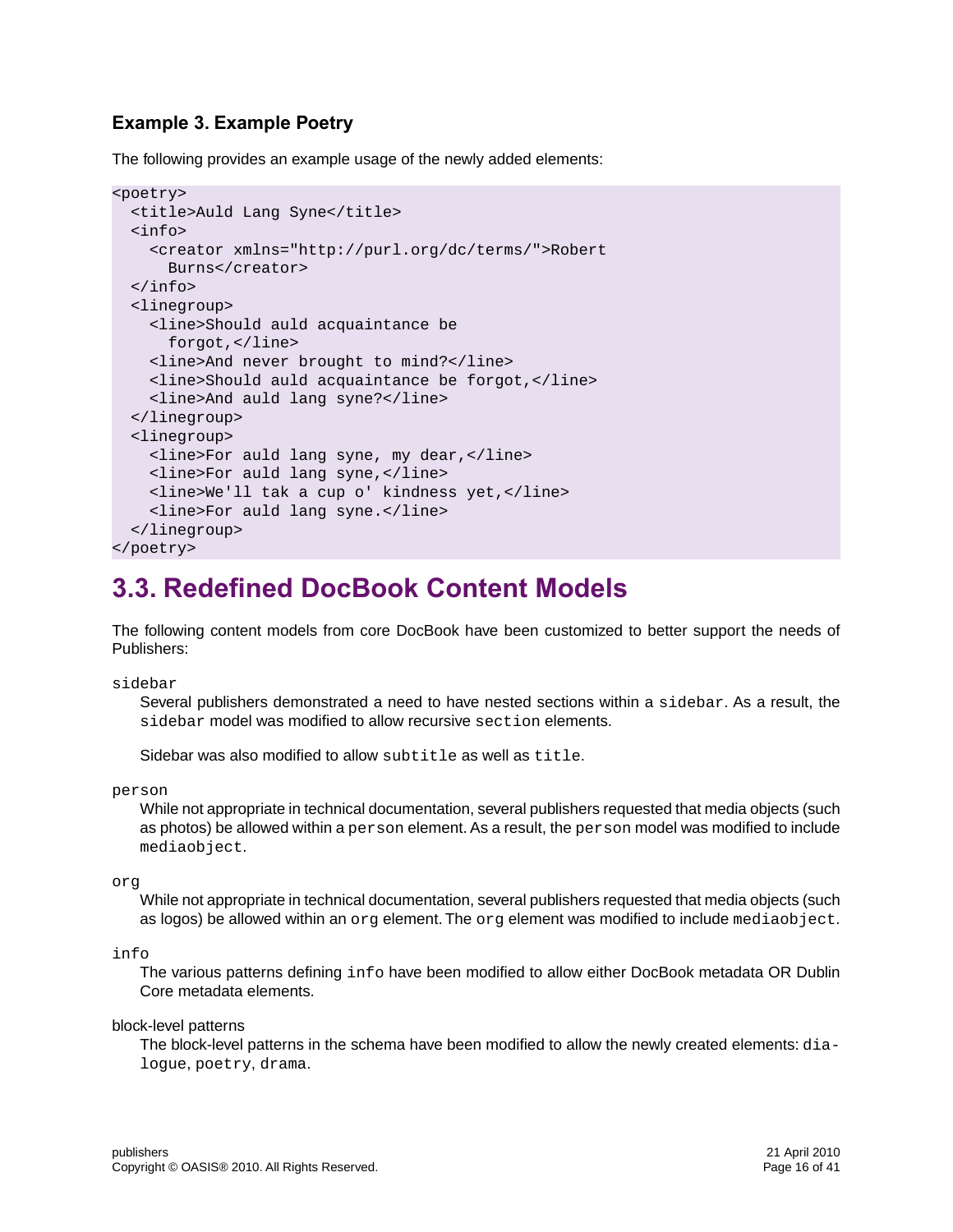# <span id="page-16-0"></span>**4. Exclusions from core DocBook**

The DocBook Publishers Subcommittee identified 149 elements from core DocBook that, while appropriate for technical documentation, were not necessary for the broader Publishing industry. These elements are listed in [Section B.6, "Excluded DocBook Element Definitions".](#page-32-0)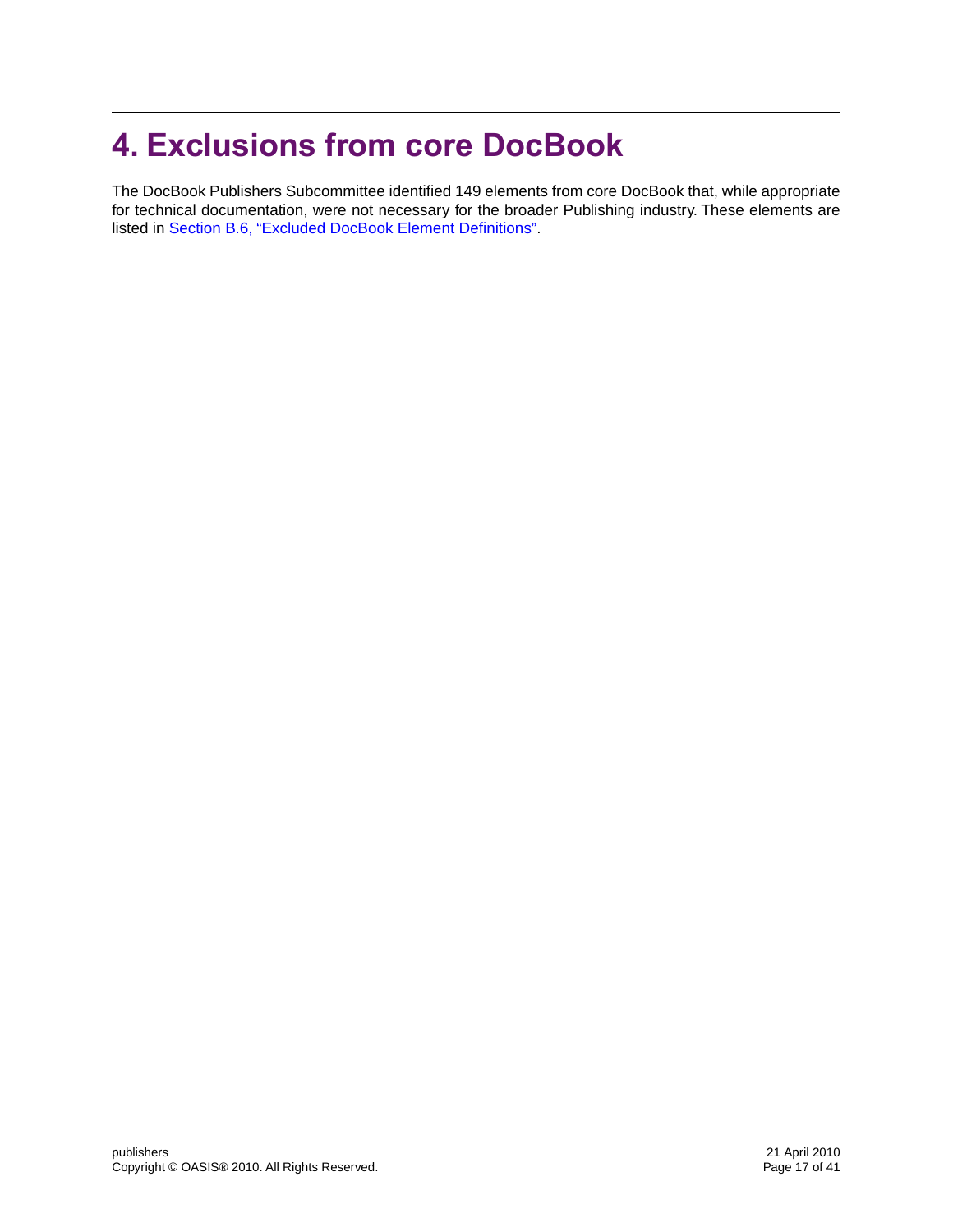# <span id="page-17-0"></span>**5. Conformance**

The DocBook Publishers schema is a valid DocBook v5.0 customization. Publications or documents will be considered conformant to this specification if they validate against the DocBook Publishers schema (publishers.rnc or publishers.rng).

Extensions allow implementers to include features that are in demand by their customers. Also, extensions, often times, define new features that may migrate into future versions of this specification. However, the use of extensions can have a severe negative impact on interoperability.

Any extensions to this schema SHALL follow the principles and guidelines of the DocBook v5.0 and this Publishers specification; that is, the specifications SHALL be extended in a standard manner as described in <http://docbook.org/tdg5/en/html/ch05.html>.

For implementations and/or applications that contain extensions, extensions SHALL be clearly described in supporting documentation, and the extensions SHALL be marked as such within the implementation/application.

This document's normative language is English. Translation into other languages is permitted.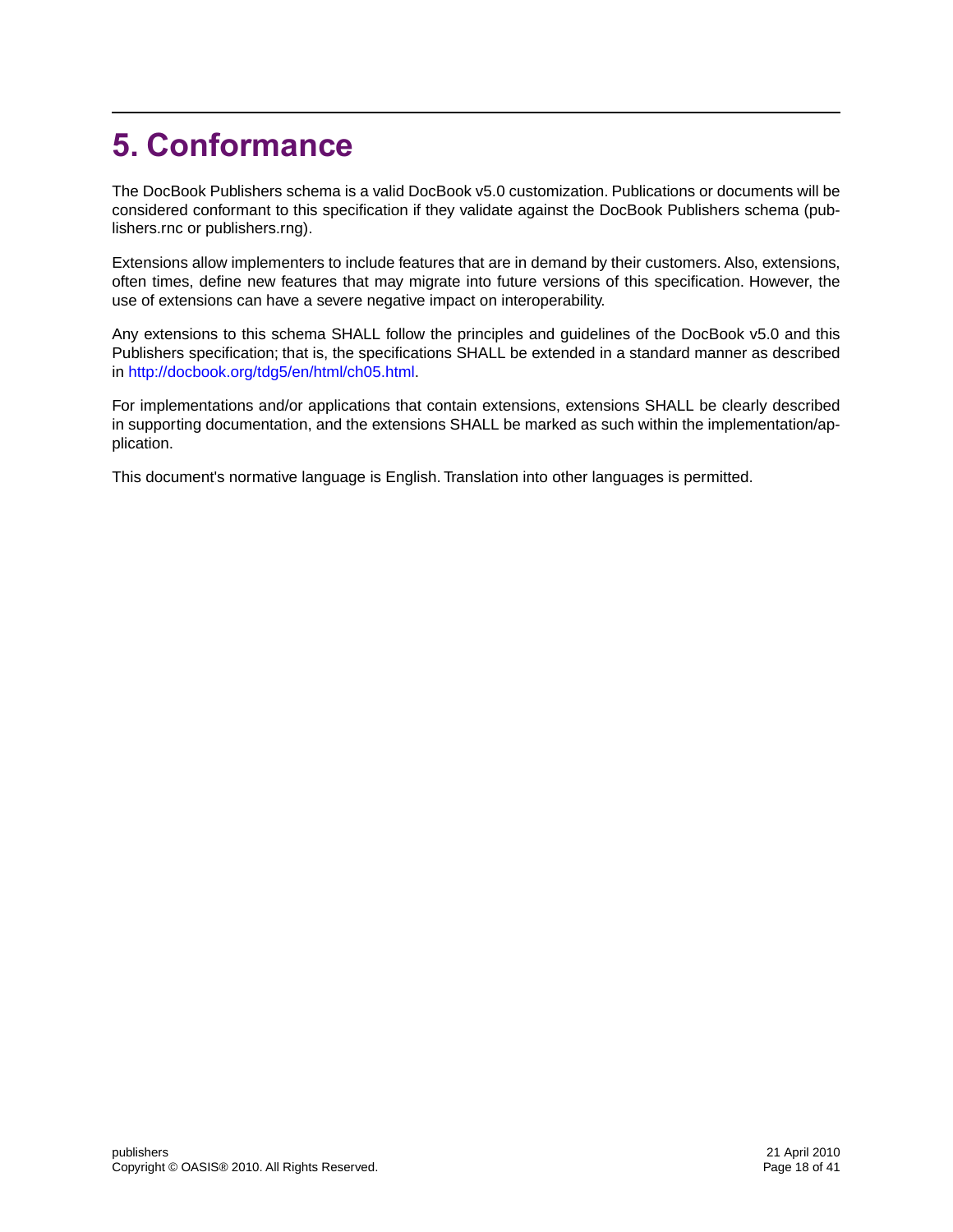# <span id="page-18-0"></span>**Appendix A. Acknowledgements (Non-Normative)**

The following individuals have participated in the creation of this specification and are gratefully acknowledged:

### **Participants**

- Jim Earley, Flatirons Solutions
- Nic Gibson, Individual
- Dick Hamilton, Individual
- John Hanratty, Reed Elsevier
- Gary Hoffman, Individual
- Dave Pawson, Royal National Institute of the Blind (RNIB)
- John Pederson, John Wiley & Sons, Inc.
- Norman Walsh, Mark Logic Corporation (DocBook TC Chair)
- Keith Fahlgren, Threepress Consulting, Inc. (Secretary)
- Scott Hudson, Pelco (DocBook Publishers SC Chair, Editor)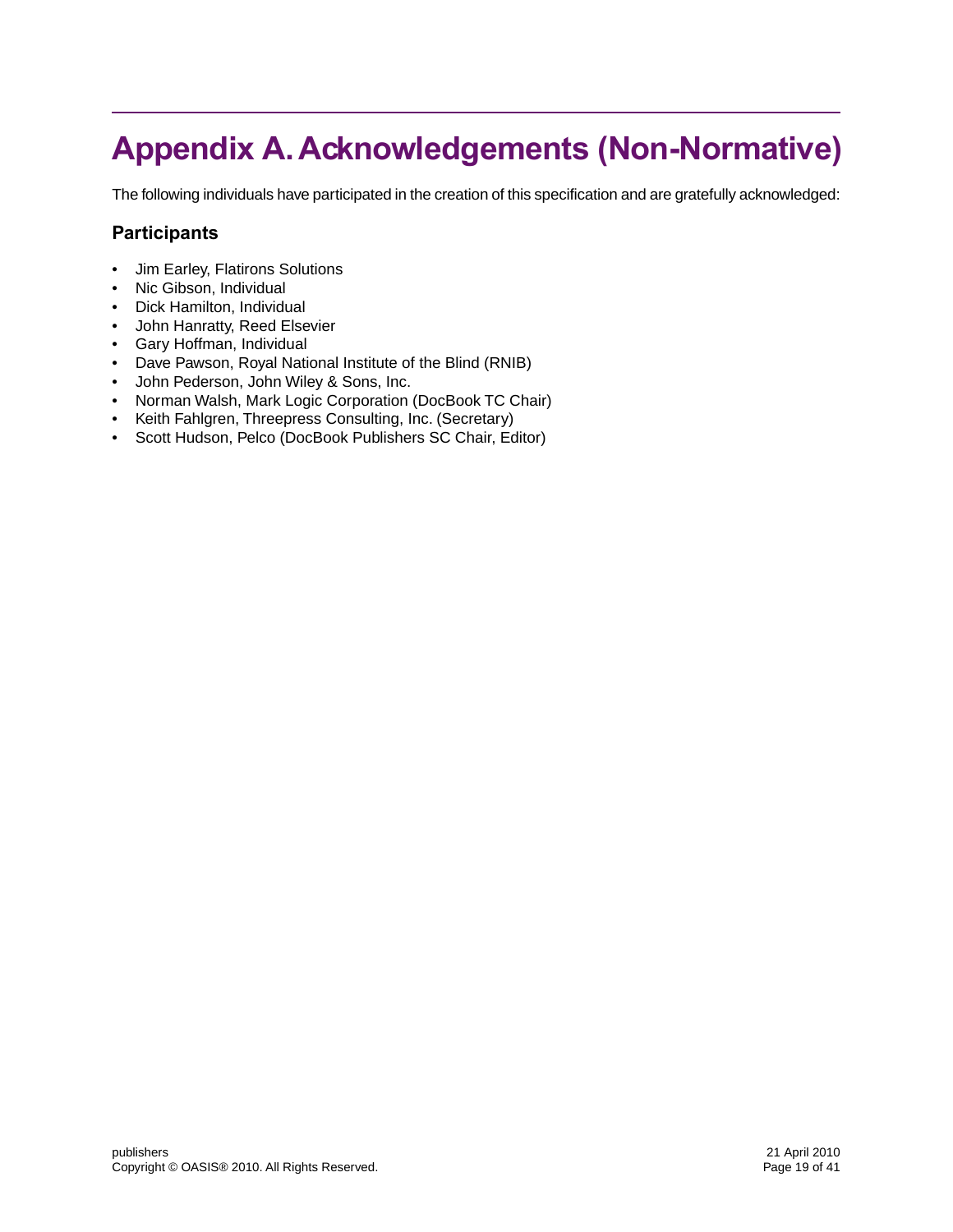# <span id="page-19-0"></span>**Appendix B. Content Model Definitions**

<span id="page-19-1"></span>The following sections describe the content model changes for this schema in detail.

# **B.1. New Element Definitions**

The following elements have been added to support the needs of publishers:

### **Table B.1. New Publishers Elements**

|          | Element Defined In | <b>Content Model</b>                                                                                     |  |  |
|----------|--------------------|----------------------------------------------------------------------------------------------------------|--|--|
| speaker  | db.speaker         | db.speaker.attlist, (db.person   text)*                                                                  |  |  |
| line     | db.line            | db.line.attlist, (db.all.inlines   text)+                                                                |  |  |
|          |                    | linegroup db.linegroup db.linegroup.attlist, db.speaker*, (db.line db.all.blocks)+                       |  |  |
| poetry   | db.poetry          | db.poetry.attlist, db.poetry.info?, (db.mediaobject db.linegroup db.line db.all.blocks)+                 |  |  |
| dialogue | db.dialogue        | db.dialogue.attlist,<br>db.dialogue.info?,<br>(db.mediaob- <br>ject db.linegroup db.line db.all.blocks)+ |  |  |
| drama    | db.drama           | db.drama.attlist, db.drama.info?, (db.mediaobject db.linegroup db.line db.all.blocks)+                   |  |  |

# <span id="page-19-2"></span>**B.2. New Attribute Definitions**

Each attribute list in DocBook V5.0 is defined by its own pattern. To change the list of attributes available on an element, only that pattern need be redefined.To remove all the attributes, that pattern can be redefined as " empty ".

The following attribute definitions have been added to the Publishers schema:

### **Table B.2. Publishers Attribute Pattern Definitions**

| Attribute pattern name      | <b>Attribute pattern definition</b>                                                     |
|-----------------------------|-----------------------------------------------------------------------------------------|
| db.speaker.role.attribute   | attribute role $\{ text\}$                                                              |
| db.speaker.attlist          | db.speaker.role.attribute? & db.common.attributes & db.common.linking.attributes        |
| db.line.role.attribute      | attribute role $\{ text\}$                                                              |
| db.line.attlist             | db.line.role.attribute? & db.common.attributes & db.common.linking.attributes           |
| db.linegroup.role.attribute | attribute role { text }                                                                 |
| db.linegroup.attlist        | db.linegroup.role.attribute? & db.common.attributes & db.common.linking.attrib-<br>utes |
| db.drama.role.attribute     | attribute role { text }                                                                 |
| db.drama.attlist            | db.drama.role.attribute? & db.common.attributes & db.common.linking.attributes          |
| db.drama.role.attribute     | attribute role $\{ text\}$                                                              |
| db.dialogue.attlist         | db.dialogue.role.attribute? & db.common.attributes & db.common.linking.attributes       |
| db.poetry.role.attribute    | attribute role $\{ text\}$                                                              |
| db.poetry.attlist           | db.poetry.role.attribute? & db.common.attributes & db.common.linking.attributes         |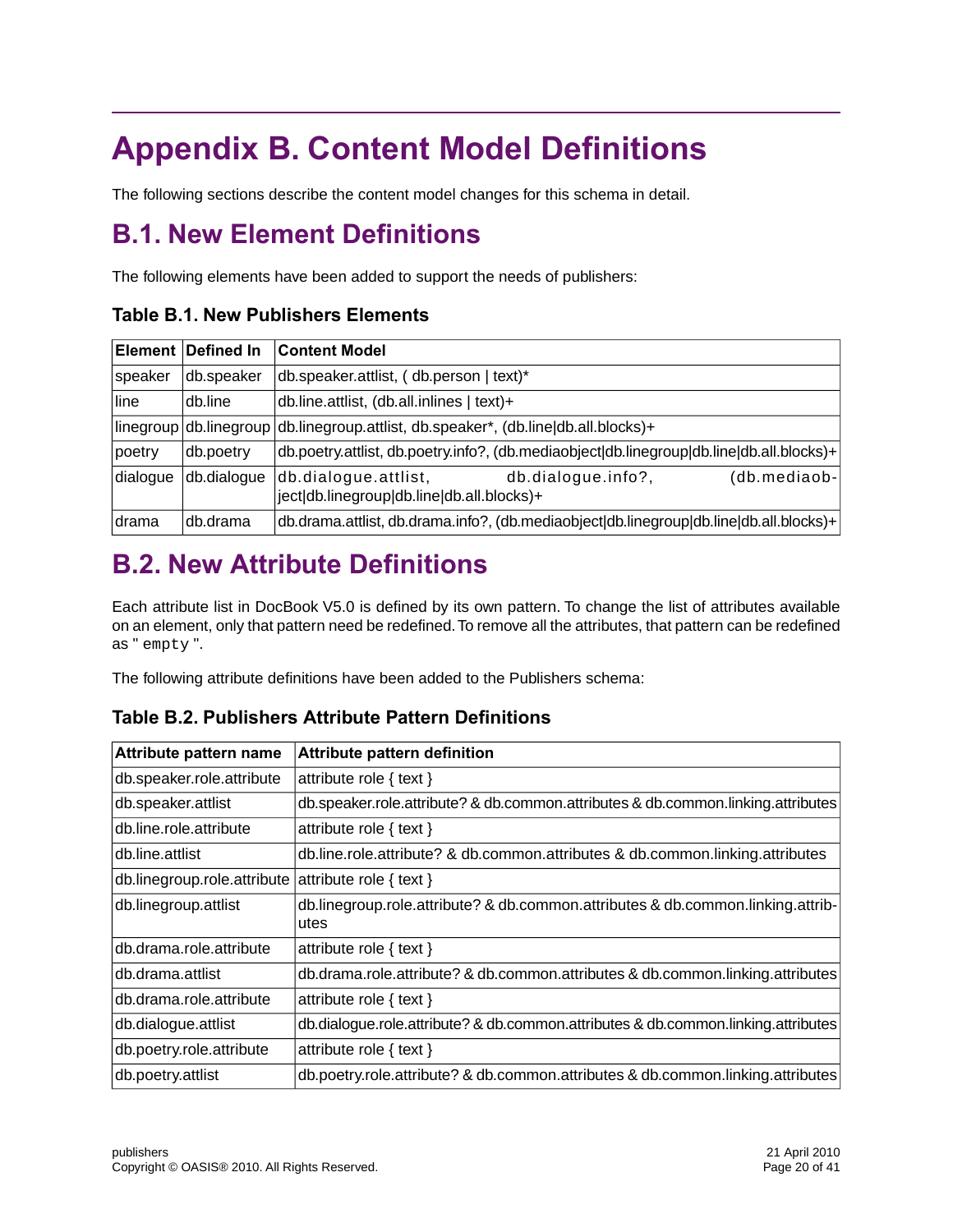# <span id="page-20-0"></span>**B.3. Dublin Core metadata elements**

The following Dublin Core elements have been defined and included in the Publishers schema:

 db.dublincore.elements = dcterms.title | dcterms.creator | dcterms.subject dcterms.description | dcterms.publisher | dcterms.contributor dcterms.date dcterms.type | dcterms.format | dcterms.identifier dcterms.source | dcterms.language | dcterms.relation dcterms.coverage dcterms.rights | dcterms.alternative | dcterms.tableOfContents dcterms.abstract dcterms.created | dcterms.valid | dcterms.available dcterms.issued | dcterms.modified | dcterms.dateAccepted dcterms.dateCopyrighted | dcterms.dateSubmitted dcterms.extent dcterms.medium | dcterms.isVersionOf | dcterms.hasVersion | dcterms.isReplacedBy | dcterms.replaces dcterms.isRequiredBy dcterms.requires | dcterms.isPartOf dcterms.hasPart dcterms.isReferencedBy | dcterms.references | dcterms.isFormatOf dcterms.hasFormat | dcterms.conformsTo | dcterms.spatial dcterms.temporal dcterms.audience dcterms.accrualMethod | dcterms.accrualPeriodicity | dcterms.accrualPolicy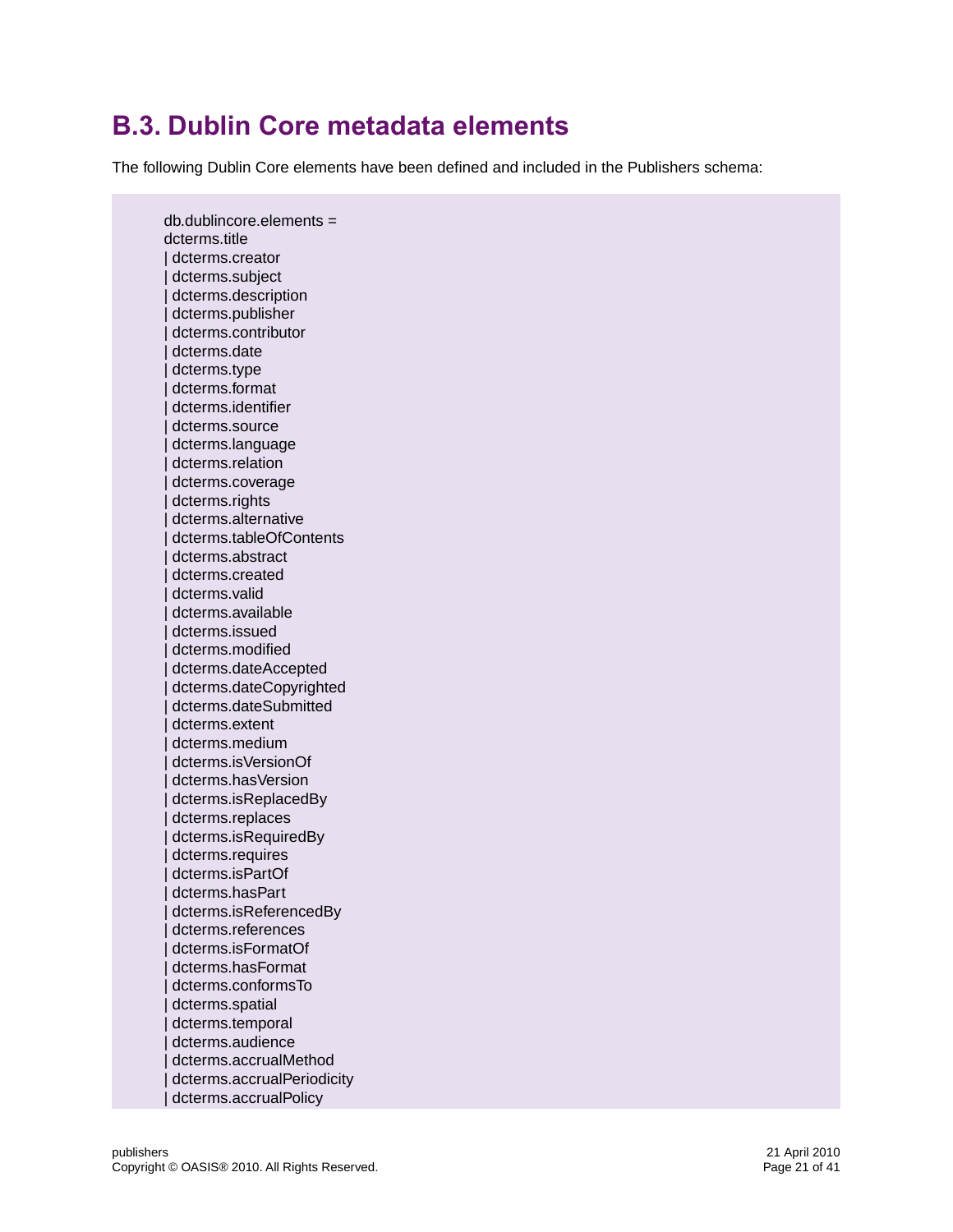| dcterms.instructionalMethod   |
|-------------------------------|
| dcterms.provenance            |
| dcterms.rightsHolder          |
| dcterms.mediator              |
| dcterms.educationLevel        |
| dcterms.accessRights          |
| dcterms.license               |
| dcterms.bibliographicCitation |

# <span id="page-21-0"></span>**B.4. Re-Defined DocBook Content Models**

The following patterns have been re-defined in the Publishers schema:

### **Table B.3.**

| <b>Pattern Name</b>  | <b>Original Definition</b>                                                                                                                                                                    | <b>Revised Definition</b>                                                                                                                                                                                                                                 |
|----------------------|-----------------------------------------------------------------------------------------------------------------------------------------------------------------------------------------------|-----------------------------------------------------------------------------------------------------------------------------------------------------------------------------------------------------------------------------------------------------------|
| db.sidebar           | db.sidebar.attlist,<br>db.all.blocks+                                                                                                                                                         | db.sidebar.info, db.sidebar.attlist, db. _title, db.sidebar.info,<br>db.all.blocks+, db.recursive.sections*                                                                                                                                               |
| db.person            | db.person.attlist, db.personname, (db.ad-<br>dress   db.affiliation   db.email   db.uri                                                                                                       | db.person.attlist, db.personname, (db.ad-<br>dress db.affiliation db.email db.uri db.per-<br>sonblurb db.mediaobject)*                                                                                                                                    |
| db.org               | db.org.attlist, db.orgname, (db.address<br>db.affiliation   db.email   db.uri   db.orgdiv                                                                                                     | db.org.attlist,<br>(db.ad-<br>db.orgname,<br>dress db.affiliation db.email db.uri db.org-<br>div db.mediaobject)*                                                                                                                                         |
| db.info              | db.titleforbidden.info?<br>db. title,<br>db.info?                                                                                                                                             | db.info.attlist, ( db._title & (db.info.ele-<br>ments* db.dublincore.elements*))                                                                                                                                                                          |
|                      | db.titleforbidden.info db.titleforbidden.info.attlist,<br>ments*                                                                                                                              | db.info.ele-db.titleforbidden.info.attlist,<br>(db.info.ele-<br>ments* db.dublincore.elements*)                                                                                                                                                           |
| db.titleonly.info    | db.info.elements*)                                                                                                                                                                            | db.titleonly.info.attlist, ( db._title.only & db.titleonly.info.attlist, ( db._title.only &<br>(db.info.elements* db.dublincore.ele-<br>ments <sup>*</sup> ) )                                                                                            |
| db.titleonlyreq.info | & db.info.elements*)                                                                                                                                                                          | db.titleonlyreq.info.attlist, (db._title.onlyreq db.titleonlyreq.info.attlist, (db._title.onlyreq<br>(db.info.elements* db.dublincore.ele-<br>&<br>ments <sup>*</sup> ) )                                                                                 |
| db.titlereg.info     | db.titlereq.info.attlist,<br>db._title.req<br>db.info.elements*)                                                                                                                              | & db.titlereq.info.attlist, ( db. title.req<br>_& <br>(db.info.elements* db.dublincore.ele-<br>ments <sup>*</sup> ) )                                                                                                                                     |
| ments                | db.bibliographic.ele- db.info.elements   db.publishing.inlines<br>$db. citerefentry \mid db. citetitle \mid db. citebiblioid \mid ments^*)$<br>name   db.subtitle   db.title   db.titleabbrev | (db.info.elements* db.dublincore.ele-<br>db.publishing.inlines<br>  db.person   db.personblurb   db.person- db.citerefentry   db.citetitle   db.citebiblioid<br>db.person   db.personblurb   db.person-<br>name   db.subtitle   db.title   db.titleabbrev |
| db.extension.blocks  |                                                                                                                                                                                               | db.dialogue   db.poetry   db.drama                                                                                                                                                                                                                        |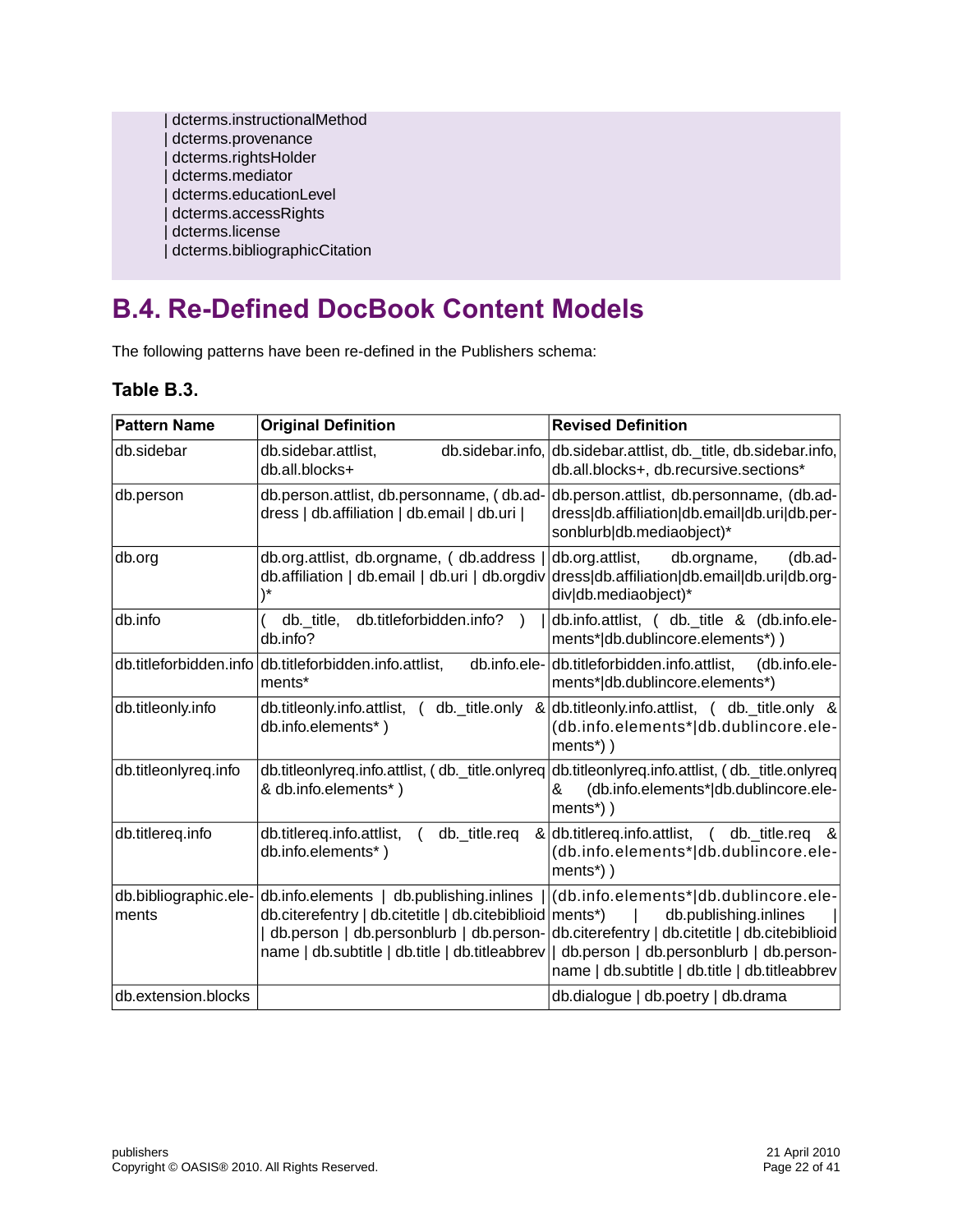# <span id="page-22-0"></span>**B.5. Included DocBook Element Definitions**

Each element in DocBook V5.0 is defined by its own pattern. To change the content model of an element, only that pattern need be redefined. To remove an element from DocBook, that pattern can be redefined as " notAllowed ".

The following 212 elements from full DocBook have been included: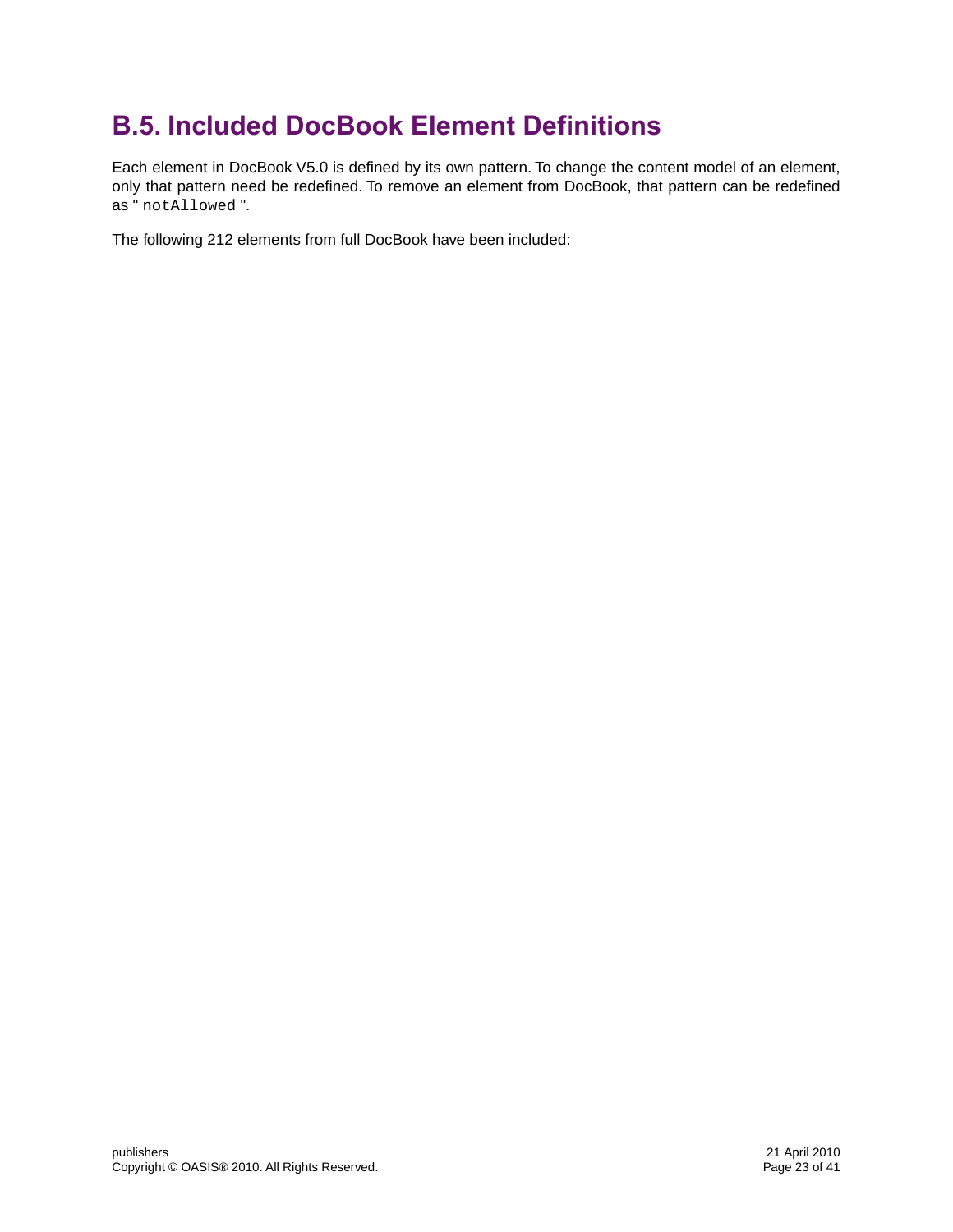| <b>Element Name</b>   | <b>Definition</b>        | <b>Group</b>                         | <b>Module</b> | <b>Description</b>                                                                                  |
|-----------------------|--------------------------|--------------------------------------|---------------|-----------------------------------------------------------------------------------------------------|
| abbrev                | db.abbrev                | db.publishing.in-<br>lines           | pool.rnc      | An abbreviation, especially one<br>followed by a period                                             |
| abstract              | db.abstract              | db.info.elements                     | pool.rnc      | A summary                                                                                           |
| acknowledge-<br>ments | db.acknowledge-<br>ments | db.components                        | hier.rnc      | Acknowledgements of a book or<br>other component                                                    |
| acronym               | db.acronym               | db.publishing.in-pool.rnc<br>lines   |               | An often pronounceable word<br>made from the initial (or selec-<br>ted) letters of a name or phrase |
| address               | db.address               | db.publish-<br>ing.blocks            | pool.rnc      | A real-world address, generally<br>a postal address                                                 |
| affiliation           | db.affiliation           | db.person.au-<br>thor.contentmodel   | pool.rnc      | The institutional affiliation of an<br>individual                                                   |
| alt                   | db.alt                   | db.ubiq.inlines                      | pool.rnc      | A text-only annotation, often<br>used for accessibility                                             |
| anchor                | db.anchor                | db.link.inlines                      | pool.rnc      | A spot in the document                                                                              |
| answer                | db.answer                | db.qandaentry                        | qandaset.rnc  | An answer to a question posed<br>in a QandASet                                                      |
| appendix              | db.appendix              | db.components                        | hier.rnc      | An appendix in a Book or Article                                                                    |
| area                  | db.area                  | db.areaspec                          | callouts.rnc  | A region defined for a Callout in<br>a graphic or code example                                      |
| area                  | db.area.inareaset        | db.areaset                           | callouts.rnc  | A region defined for a Callout in<br>a graphic or code example                                      |
| areaset               | db.areaset               | db.areaspec                          | callouts.rnc  | A set of related areas in a<br>graphic or code example                                              |
| areaspec              | db.areaspec              | db.programlist-callouts.rnc<br>ingco |               | A collection of regions in a<br>graphic or code example                                             |
| article               | db.article               | db.components                        | hier.rnc      | An article                                                                                          |
| artpagenums           | db.artpagenums           | db.info.elements                     | pool.rnc      | The page numbers of an article<br>as published                                                      |
| attribution           | db.attribution           | db.blockquote                        | pool.rnc      | The source of a block quote or<br>epigraph                                                          |
| audiodata             | db.audiodata             | db.audioobject                       | pool.rnc      | Pointer to external audio data                                                                      |
| audioobject           | db.audioobject           | db.mediaobject.con-<br>tent          | pool.rnc      | A wrapper for audio data and its<br>associated meta-information                                     |
| author                | db.author                | db.bibliography.in-<br>lines         | pool.rnc      | The name of an individual author                                                                    |
| authorgroup           | db.authorgroup           | db.info.elements                     | pool.rnc      | Wrapper for author information<br>when a document has multiple<br>authors or collabarators          |
| authorinitials        | db.authorinitials        | db.info.elements                     | pool.rnc      | The initials or other short identifi-<br>er for an author                                           |

### **Table B.4. Included DocBook elements**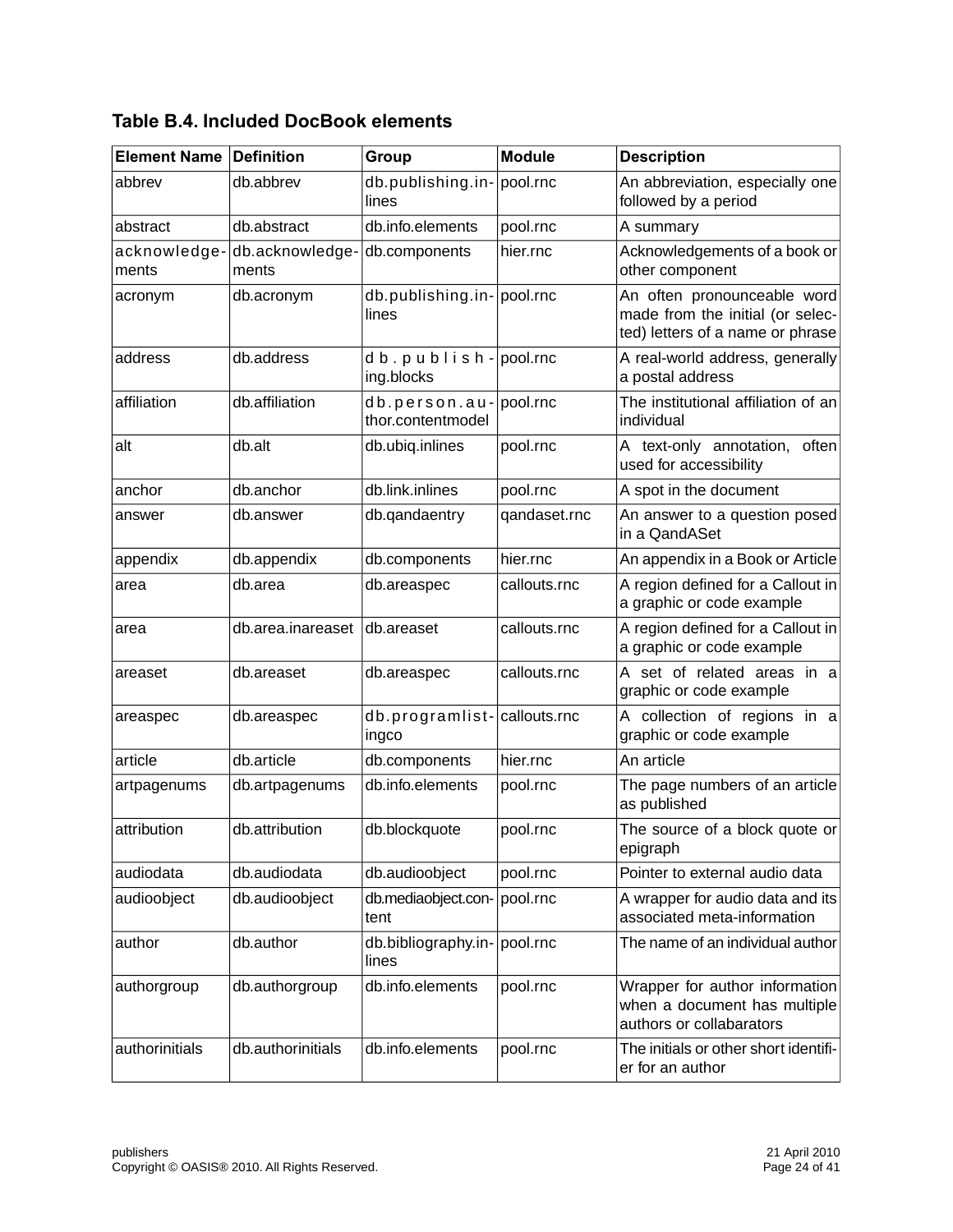| bibliocoverage | db.bibliocoverage | db.info.elements                        | pool.rnc         | The spatial or temporal coverage<br>of a document              |
|----------------|-------------------|-----------------------------------------|------------------|----------------------------------------------------------------|
| bibliodiv      | db.bibliodiv      | db.bibliography                         | bibliography.rnc | A section of a Bibliography                                    |
| biblioentry    | db.biblioentry    | db.bibliography                         | bibliography.rnc | An entry in a Bibliography                                     |
| bibliography   | db.bibliography   | db.navigation.com-<br>ponents           | bibliography.rnc | A bibliography                                                 |
| biblioid       | db.biblioid       | db.info.elements                        | pool.rnc         | An identifier for a document                                   |
| bibliolist     | db.bibliolist     | db.list.blocks                          | bibliography.rnc | A wrapper for a list of biblio-<br>graphy entries              |
| bibliomisc     | db.bibliomisc     | db.info.elements                        | bibliography.rnc | Untyped bibliographic informa-<br>tion                         |
| bibliomixed    | db.bibliomixed    | db.bibliography                         | bibliography.rnc | An entry in a Bibliography                                     |
| bibliomset     | db.bibliomset     | db.info.elements                        | bibliography.rnc | A cooked container for related<br>bibliographic information    |
| biblioref      | db.biblioref      | db.link.inlines                         | bibliography.rnc | A cross-reference to a biblio-<br>graphic entry                |
| bibliorelation | db.bibliorelation | db.info.elements                        | pool.rnc         | The relationship of a document<br>to another                   |
| biblioset      | db.biblioset      | db.info.elements                        | bibliography.rnc | A raw container for related bibli-<br>ographic information     |
| bibliosource   | db.bibliosource   | db.info.elements                        | pool.rnc         | The source of a document                                       |
| blockquote     | db.blockquote     | db.publish-<br>ing.blocks               | pool.rnc         | A quotation set off from the main<br>text                      |
| book           | db.book           | db.set.components hier.rnc              |                  | A book                                                         |
| bridgehead     | db.bridgehead     | db.nopara.blocks                        | pool.rnc         | A free-floating heading                                        |
| callout        | db.callout        | db.calloutlist                          | callouts.rnc     | A called out description of a<br>marked Area                   |
| calloutlist    | db.calloutlist    | db.list.blocks                          | callouts.rnc     | A list of callouts                                             |
| caption        | db.caption        | db.example                              | pool.rnc         | A caption                                                      |
| caption        | db.html.caption   | db.html.table.mod- htmltbl.rnc<br>el    |                  | An HTML table caption                                          |
| chapter        | db.chapter        | db.components                           | hier.rnc         | A chapter, as of a book                                        |
| citation       | db.citation       | db.bibliography.in-<br>lines            | pool.rnc         | An inline bibliographic reference<br>to another published work |
| citebiblioid   | db.citebiblioid   | db.bibliography.in-   pool.rnc<br>lines |                  | A citation of a bibliographic<br>identifier                    |
| citetitle      | db.citetitle      | db.bibliography.in- pool.rnc<br>lines   |                  | The title of a cited work                                      |
| city           | db.city           | db.address                              | pool.rnc         | The name of a city in an address                               |
| $_{\rm CO}$    | db.co             | db.verbatim.inlines                     | callouts.rnc     | The location of a callout embed-<br>ded in text                |
| collab         | db.collab         | db.info.elements                        | pool.rnc         | Identifies a collaborator                                      |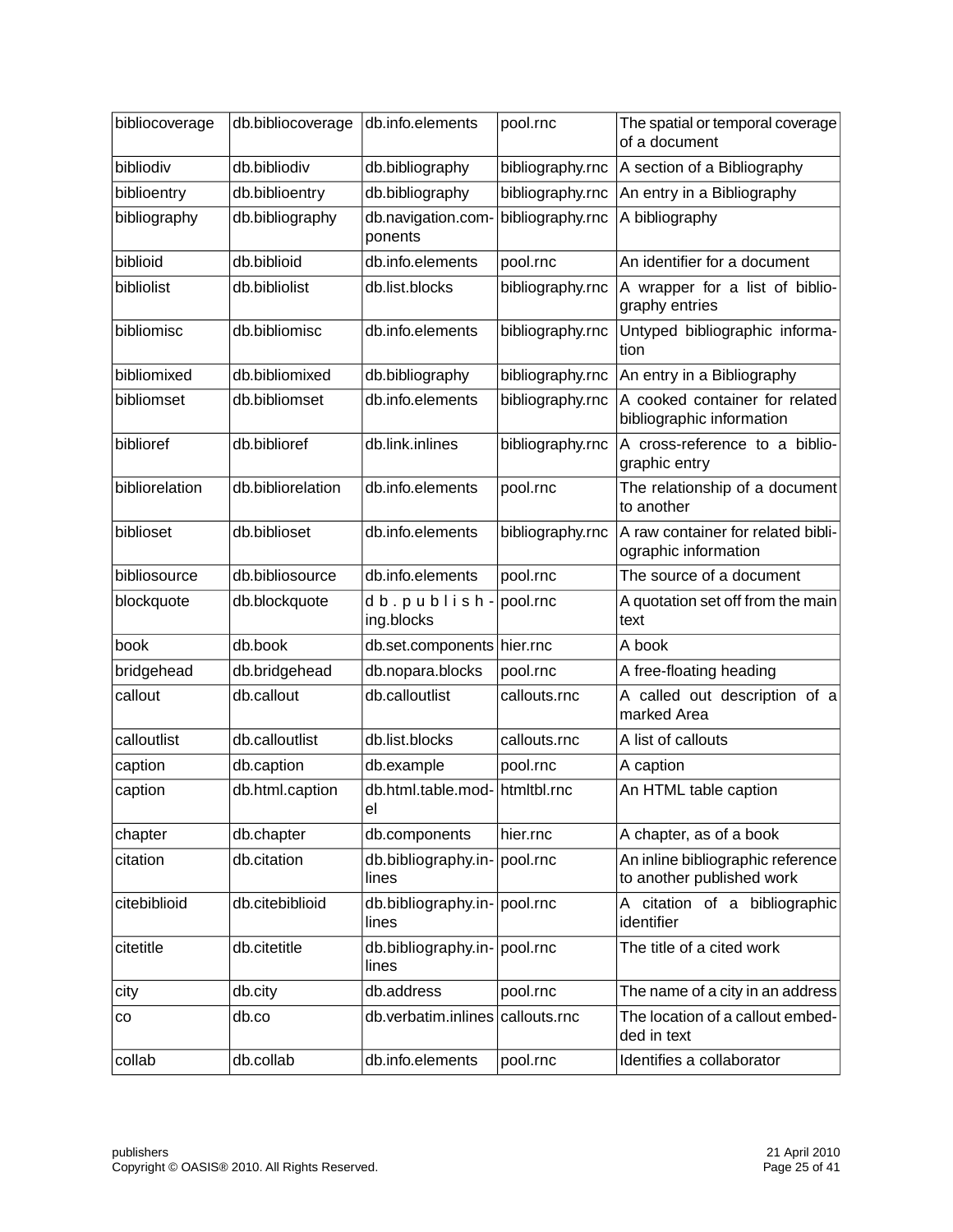| colophon    | db.colophon                             | db.components                          | hier.rnc    | Text at the back of a book de-<br>scribing facts about its produc-<br>tion                                      |
|-------------|-----------------------------------------|----------------------------------------|-------------|-----------------------------------------------------------------------------------------------------------------|
| colspec     | db.colspec                              | db.tgroup                              | calstbl.rnc | Specifications for a column in a<br>table                                                                       |
| confdates   | db.confdates                            | db.confgroup                           | pool.rnc    | The dates of a conference for<br>which a document was written                                                   |
| confgroup   | db.confgroup                            | db.info.elements                       | pool.rnc    | A wrapper for document meta-<br>information about a conference                                                  |
| confnum     | db.confnum                              | db.confgroup                           | pool.rnc    | An identifier, frequently numeric-<br>al, associated with a conference<br>for which a document was writ-<br>ten |
| confsponsor | db.confsponsor                          | db.confgroup                           | pool.rnc    | The sponsor of a conference for<br>which a document was written                                                 |
| conftitle   | db.conftitle                            | db.confgroup                           | pool.rnc    | The title of a conference for<br>which a document was written                                                   |
| contractnum | db.contractnum                          | db.info.elements                       | pool.rnc    | The contract number of a docu-<br>ment                                                                          |
|             | contractsponsor db.contractspon-<br>sor | db.info.elements                       | pool.rnc    | The sponsor of a contract                                                                                       |
| contrib     | db.contrib                              | db.person.au-<br>thor.contentmodel     | pool.rnc    | A summary of the contributions<br>made to a document by a cred-<br>ited source                                  |
| copyright   | db.copyright                            | db.info.elements                       | pool.rnc    | Copyright information about a<br>document                                                                       |
| coref       | db.coref                                | db.publishing.in-callouts.rnc<br>lines |             | A cross reference to a co                                                                                       |
| country     | db.country                              | db.address                             | pool.rnc    | The name of a country                                                                                           |
| cover       | db.cover                                | db.info.elements                       | pool.rnc    | Additional content for the cover<br>of a publication                                                            |
| date        | db.date                                 | db.publishing.in- pool.rnc<br>lines    |             | The date of publication or revi-<br>sion of a document                                                          |
| dedication  | db.dedication                           | db.components                          | hier.rnc    | The dedication of a book or oth-<br>er component                                                                |
| edition     | db.edition                              | db.info.elements                       | pool.rnc    | The name or number of an edi-<br>tion of a document                                                             |
| editor      | db.editor                               | db.bibliography.in- pool.rnc<br>lines  |             | The name of the editor of a doc-<br>ument                                                                       |
| email       | db.email                                | db.markup.inlines                      | pool.rnc    | An email address                                                                                                |
| emphasis    | db._emphasis                            | db. emphasis                           | pool.rnc    | A limited span of emphasized<br>text                                                                            |
| emphasis    | db.emphasis                             | db.publishing.in- pool.rnc<br>lines    |             | <b>Emphasized text</b>                                                                                          |
| entry       | db.entry                                | db.row                                 | calstbl.rnc | A cell in a table                                                                                               |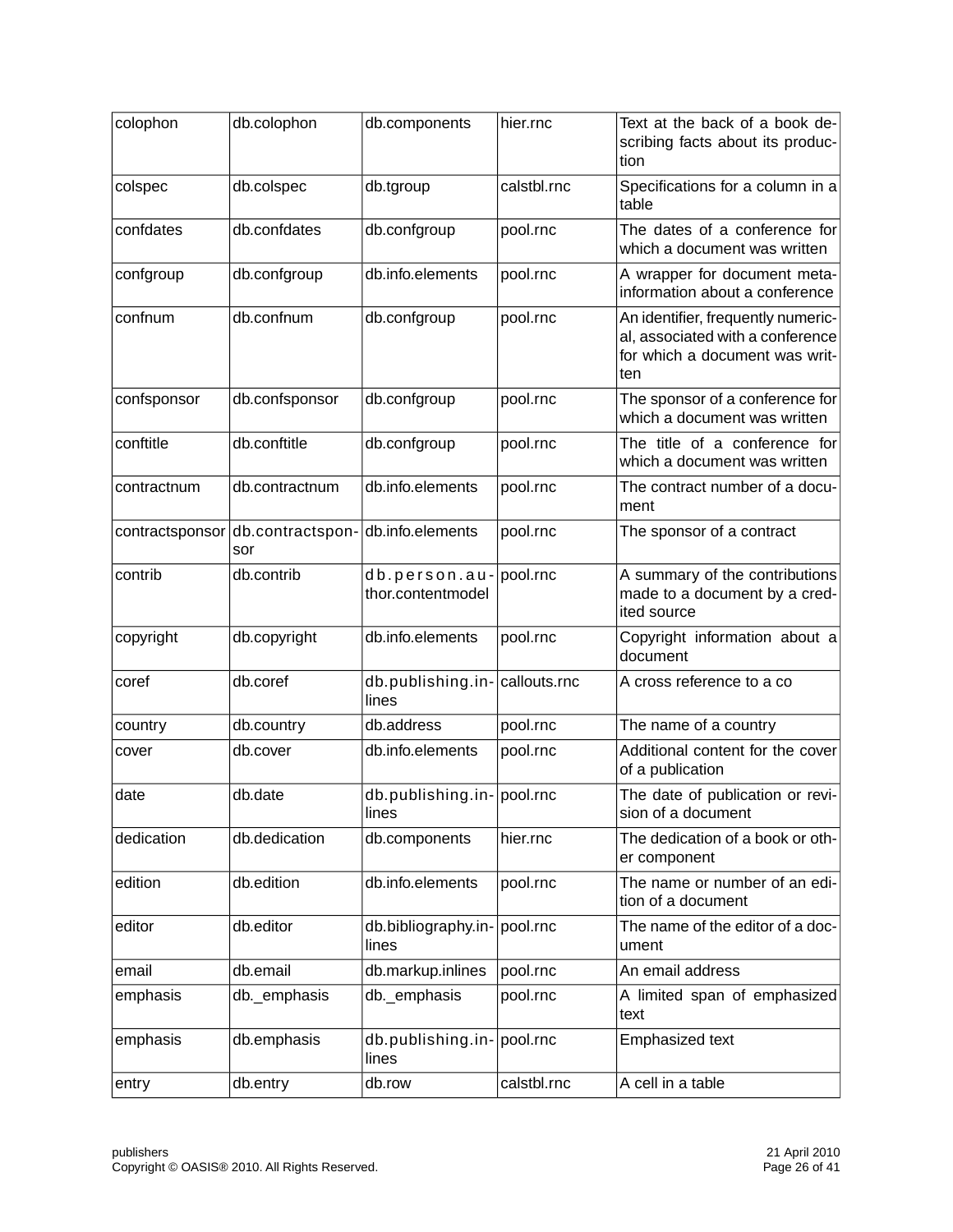| entrytbl      | db.entrytbl                   | db.row                                        | calstbl.rnc  | A subtable appearing in place of<br>an Entry in a table                              |
|---------------|-------------------------------|-----------------------------------------------|--------------|--------------------------------------------------------------------------------------|
| epigraph      | db.epigraph                   | $d b. p u b l i s h -$ pool.rnc<br>ing.blocks |              | A short inscription at the begin-<br>ning of a document or compon-<br>ent            |
| equation      | db.equation                   | db.formal.blocks                              | math.rnc     | A displayed mathematical equa-<br>tion                                               |
| example       | db.example                    | db.formal.blocks                              | pool.rnc     | A formal example, with a title                                                       |
| fax           | db.fax                        | db.address                                    | pool.rnc     | A fax number                                                                         |
| figure        | db.figure                     | db.formal.blocks                              | pool.rnc     | A formal figure, generally an illus-<br>tration, with a title                        |
| firstname     | db.firstname                  | db.personname                                 | pool.rnc     | The first name of a person                                                           |
| firstterm     | db.firstterm                  | db.glossary.inlines                           | glossary.rnc | The first occurrence of a term                                                       |
| footnote      | db.footnote                   | db.publishing.in-pool.rnc<br>lines            |              | A footnote                                                                           |
| footnoteref   | db.footnoteref                | db.publishing.in-pool.rnc<br>lines            |              | A cross reference to a footnote<br>(a footnote mark)                                 |
| foreignphrase | db.foreignphrase              | db.publishing.in-pool.rnc<br>lines            |              | A word or phrase in a language<br>other than the primary language<br>of the document |
| formalpara    | db.formalpara                 | db.para.blocks                                | pool.rnc     | A paragraph with a title                                                             |
| glossary      | db.glossary                   | db.navigation.com-<br>ponents                 | glossary.rnc | A glossary                                                                           |
| glossdef      | db.glossdef                   | db.glossentry                                 | glossary.rnc | A definition in a GlossEntry                                                         |
| glossdiv      | db.glossdiv                   | db.glossary                                   | glossary.rnc | A division in a Glossary                                                             |
| glossentry    | db.glossentry                 | db.glosslist                                  | glossary.rnc | An entry in a Glossary or Gloss-<br>List                                             |
| glosslist     | db.glosslist                  | db.list.blocks                                | glossary.rnc | A wrapper for a list of glossary<br>entries                                          |
| glosssee      | db.glosssee                   | db.glossentry                                 | glossary.rnc | cross-reference from<br>one<br>glossentry to another                                 |
| glossseealso  | db.glossseealso               | db.glossdef                                   | glossary.rnc | cross-reference from<br>Α<br>one<br>GlossEntry to another                            |
| glossterm     | db.glossterm                  | db.glossary.inlines                           | glossary.rnc | A glossary term                                                                      |
| holder        | db.holder                     | db.copyright                                  | pool.rnc     | The name of the individual or<br>organization that holds a copy-<br>right            |
| honorific     | db.honorific                  | db.personname                                 | pool.rnc     | The title of a person                                                                |
| imagedata     | db.imagedata                  | db.imageobject.con-   pool.rnc<br>tent        |              | Pointer to external image data                                                       |
| imagedata     | db.imagedata.svg              | db.imageobject.con- svg.rnc<br>tent           |              | An SVG drawing in a media ob-<br>ject                                                |
| imagedata     | d<br>b<br>m<br>agedata.mathml | db.imageobject.con-   mathml.rnc<br>tent      |              | A MathML expression in a media<br>object                                             |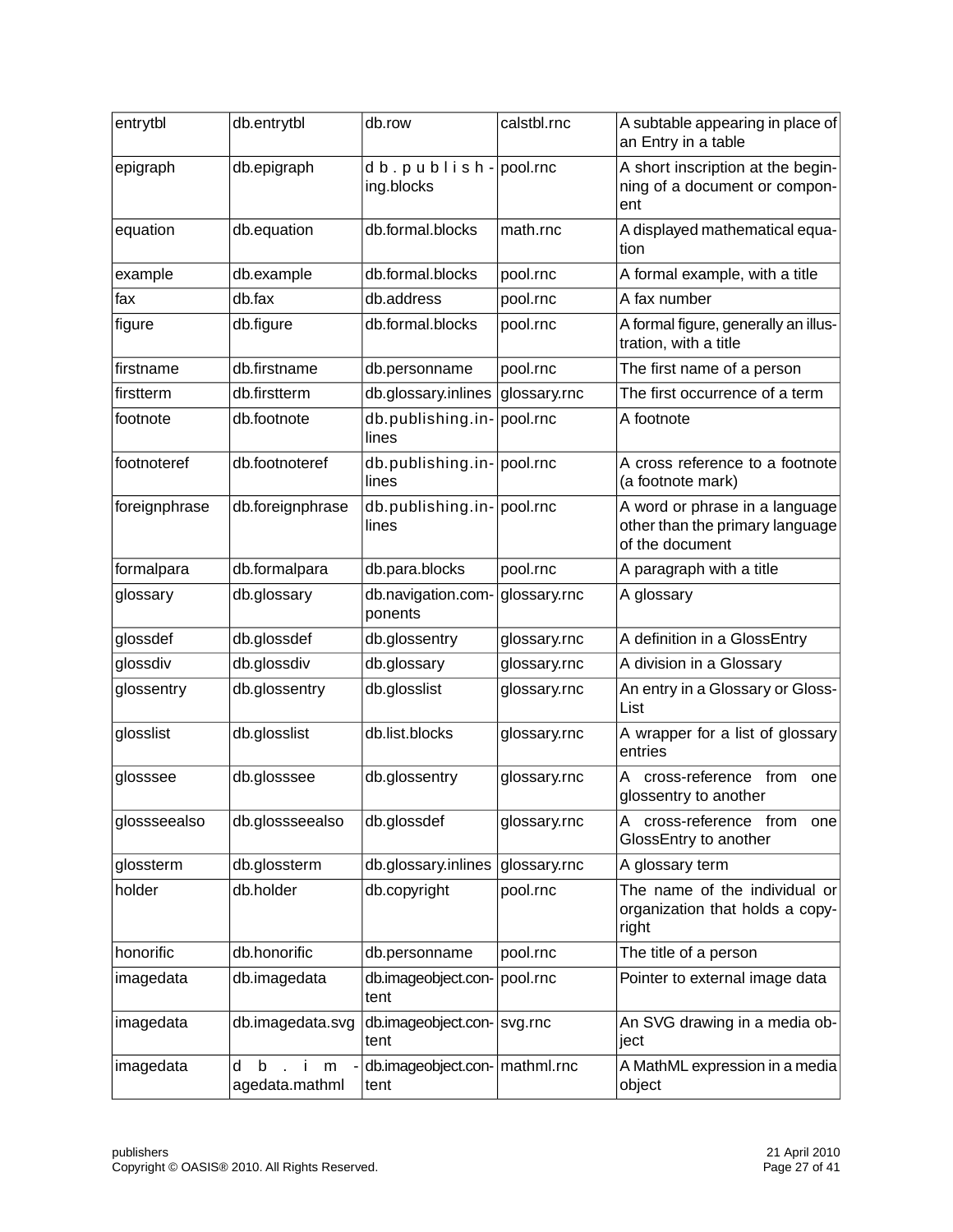| imageobject            | db.imageobject                           | db.mediaobject.con-   pool.rnc<br>tent                    |             | A wrapper for image data and its<br>associated meta-information                             |
|------------------------|------------------------------------------|-----------------------------------------------------------|-------------|---------------------------------------------------------------------------------------------|
| imageobjectco          | db.imageobjectco                         | db.mediaobject.con- callouts.rnc<br>tent                  |             | A wrapper for an image object<br>with callouts                                              |
| index                  | db.index                                 | db.navigation.com-   index.rnc<br>ponents                 |             | An index to a book or part of a<br>book                                                     |
| indexterm              | db.indexterm.endo-<br>frange             | db.indexterm                                              | index.rnc   | Identifies the end of a range as-<br>sociated with an indexed term                          |
| indexterm              | db.indexterm.star-<br>tofrange           | db.indexterm                                              | index.rnc   | A wrapper for an indexed term<br>that covers a range                                        |
| indexterm              | db.indexterm.singu-<br>lar               | db.itermset                                               | index.rnc   | A wrapper for an indexed term                                                               |
| info                   | db.titleonly.info                        | db._info.title.only                                       | pool.rnc    | A wrapper for information about<br>a component or other block with<br>only a title          |
| info                   | db.info                                  | db._info                                                  | pool.rnc    | A wrapper for information about<br>a component or other block                               |
| info                   | db.titlereq.info                         | db._info.title.req                                        | pool.rnc    | A wrapper for information about<br>a component or other block with<br>a required title      |
| info                   | db.titleforbid-db. info<br>den.info      |                                                           | pool.rnc    | A wrapper for information about<br>a component or other block<br>without a title            |
| info                   |                                          | db.titleonlyreq.info db._info.title.on- pool.rnc<br>lyreq |             | A wrapper for information about<br>a component or other block with<br>only a required title |
|                        | tion                                     | informalequation db.informalequa-db.informal.blocks       | math.rnc    | A displayed mathematical equa-<br>tion without a title                                      |
|                        | informalexample db. informal-<br>example | db.informal.blocks                                        | pool.rnc    | A displayed example without a<br>title                                                      |
| informalfigure         | db.informalfigure                        | db.informal.blocks                                        | pool.rnc    | A untitled figure                                                                           |
| informaltable          | db.cals.informalt-<br>able               | db.informalt-<br>able.choice                              | calstbl.rnc | A table without a title                                                                     |
| inlineequation         | db.inlineequation                        | db.math.inlines                                           | math.rnc    | A mathematical equation or ex-<br>pression occurring inline                                 |
| inlinemediaob-<br>ject | db.inlinemediaob-<br>ject                | db.ubiq.inlines                                           | pool.rnc    | An inline media object (video,<br>audio, image, and so on)                                  |
| issuenum               | db.issuenum                              | db.info.elements                                          | pool.rnc    | The number of an issue of a<br>journal                                                      |
| itemizedlist           | db.itemizedlist                          | db.list.blocks                                            | pool.rnc    | A list in which each entry is<br>marked with a bullet or other<br>dingbat                   |
| itermset               | db.itermset                              | db.info.elements                                          | index.rnc   | A set of index terms in the meta-<br>information of a document                              |
| jobtitle               | db.jobtitle                              | db.bibliography.in-   pool.rnc<br>lines                   |             | The title of an individual in an<br>organization                                            |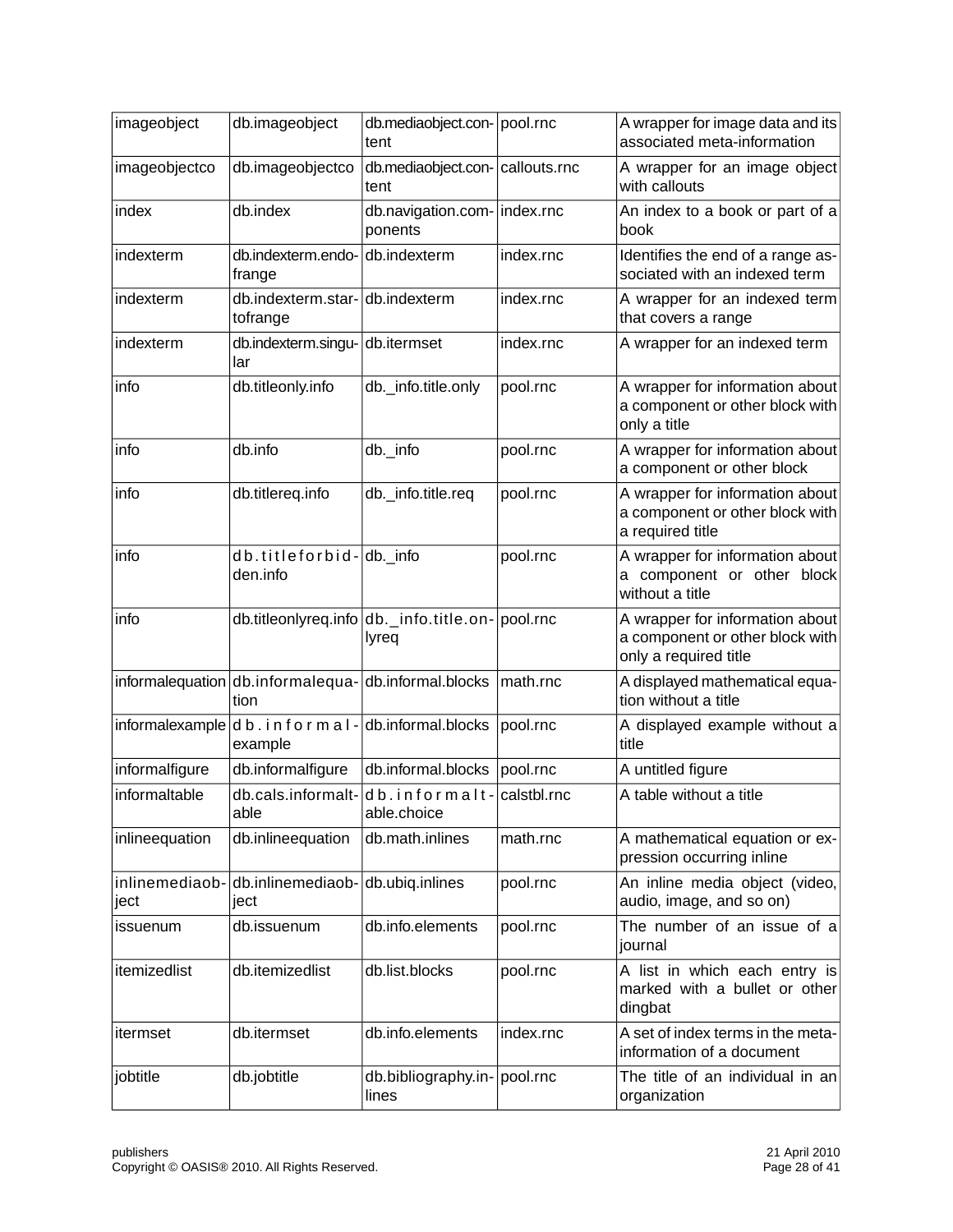| keyword       | db.keyword       | db.keywordset                         | pool.rnc     | One of a set of keywords describ-<br>ing the content of a document                                                      |
|---------------|------------------|---------------------------------------|--------------|-------------------------------------------------------------------------------------------------------------------------|
| keywordset    | db.keywordset    | db.info.elements                      | pool.rnc     | A set of keywords describing the<br>content of a document                                                               |
| label         | db.label         | db.question                           | qandaset.rnc | A label on a Question or Answer                                                                                         |
| legalnotice   | db.legalnotice   | db.info.elements                      | pool.rnc     | A statement of legal obligations<br>or requirements                                                                     |
| lineage       | db.lineage       | db.personname                         | pool.rnc     | The portion of a person's name<br>indicating a relationship to an-<br>cestors                                           |
| link          | db.link          | db.link.inlines                       | pool.rnc     | A hypertext link                                                                                                        |
| listitem      | db.listitem      | db.itemizedlist                       | pool.rnc     | A wrapper for the elements of a<br>list item                                                                            |
| literal       | db.literal       | db.markup.inlines                     | markup.rnc   | Inline text that is some literal<br>value                                                                               |
| literallayout | db.literallayout | db.verbatim.blocks pool.rnc           |              | A block of text in which line<br>breaks and white space are to<br>be reproduced faithfully                              |
| mathphrase    | db.mathphrase    | db.equation.con- math.rnc<br>tent     |              | A mathematical phrase, an ex-<br>pression that can be represented<br>with ordinary text and a small<br>amount of markup |
| mediaobject   | db.mediaobject   | db.graphic.blocks                     | pool.rnc     | A displayed media object (video,<br>audio, image, etc.)                                                                 |
| member        | db.member        | db.simplelist                         | pool.rnc     | An element of a simple list                                                                                             |
| note          | db.note          | db.admoni-<br>tion.blocks             | pool.rnc     | A message set off from the text                                                                                         |
| olink         | db.olink         | db.link.inlines                       | pool.rnc     | A link that addresses its target<br>indirectly                                                                          |
| optional      | db.optional      | db.technical.inlines technical.rnc    |              | Optional information                                                                                                    |
| orderedlist   | db.orderedlist   | db.list.blocks                        | pool.rnc     | A list in which each entry is<br>marked with a sequentially incre-<br>mented label                                      |
| org           | db.org           | db.bibliography.in- pool.rnc<br>lines |              | An organization and associated<br>metadata                                                                              |
| orgdiv        | db.orgdiv        | db.affiliation                        | pool.rnc     | A division of an organization                                                                                           |
| orgname       | db.orgname       | db.bibliography.in-<br>lines          | pool.rnc     | The name of an organization<br>other than a corporation                                                                 |
| otheraddr     | db.otheraddr     | db.address                            | pool.rnc     | Uncategorized information in<br>address                                                                                 |
| othercredit   | db.othercredit   | db.info.elements                      | pool.rnc     | A person or entity, other than an<br>author or editor, credited in a<br>document                                        |
| othername     | db.othername     | db.personname                         | pool.rnc     | A component of a persons name<br>that is not a first name, surname,<br>or lineage                                       |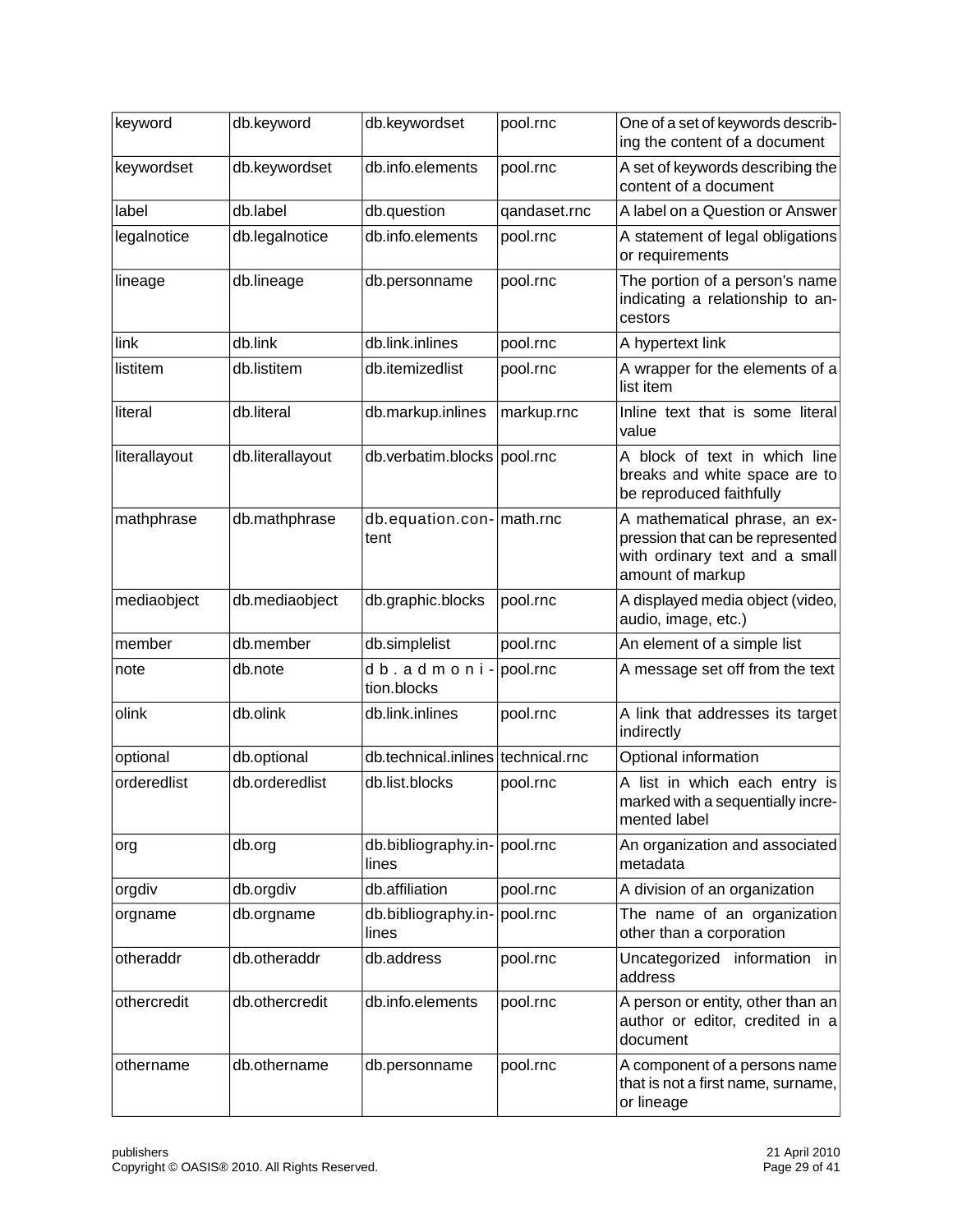| pagenums      | db.pagenums      | db.info.elements                               | pool.rnc     | The numbers of the pages in a<br>book, for use in a bibliographic<br>entry    |
|---------------|------------------|------------------------------------------------|--------------|-------------------------------------------------------------------------------|
| para          | db.para          | db.para.blocks                                 | pool.rnc     | A paragraph                                                                   |
| part          | db.part          | db.divisions                                   | hier.rnc     | A division in a book                                                          |
| partintro     | db.partintro     | db.part                                        | hier.rnc     | An introduction to the contents<br>of a part                                  |
| person        | db.person        | db.bibliography.in- pool.rnc<br>lines          |              | associated<br>Α<br>and<br>person<br>metadata                                  |
| personblurb   | db.personblurb   | $db.person.au$ - pool.rnc<br>thor.contentmodel |              | A short description or note about<br>a person                                 |
| personname    | db.personname    | db.bibliography.in- pool.rnc<br>lines          |              | The personal name of an indi-<br>vidual                                       |
| phone         | db.phone         | db.address                                     | pool.rnc     | A telephone number                                                            |
| phrase        | db.phrase        | db.publishing.in-pool.rnc<br>lines             |              | A span of text                                                                |
| phrase        | db._phrase       | db._text                                       | pool.rnc     | A limited span of text                                                        |
| pob           | db.pob           | db.address                                     | pool.rnc     | A post office box in an address                                               |
| postcode      | db.postcode      | db.address                                     | pool.rnc     | A postal code in an address                                                   |
| preface       | db.preface       | db.components                                  | hier.rnc     | Introductory matter preceding<br>the first chapter of a book                  |
| primary       | db.primary       | db.indexterm.con- index.rnc<br>tentmodel       |              | The primary word or phrase un-<br>der which an index term should<br>be sorted |
| printhistory  | db.printhistory  | db.info.elements                               | pool.rnc     | The printing history of a docu-<br>ment                                       |
| procedure     | db.procedure     | db.technical.blocks pool.rnc                   |              | A list of operations to be per-<br>formed in a well-defined se-<br>quence     |
| productname   | db.productname   | db.product.inlines                             | pool.rnc     | The formal name of a product                                                  |
| productnumber |                  | db.productnumber db.product.inlines            | pool.rnc     | A number assigned to a product                                                |
| pubdate       | db.pubdate       | db.info.elements                               | pool.rnc     | The date of publication of a doc-<br>ument                                    |
| publisher     | db.publisher     | db.info.elements                               | pool.rnc     | The publisher of a document                                                   |
| publishername | db.publishername | db.info.elements                               | pool.rnc     | The name of the publisher of a<br>document                                    |
| qandadiv      | db.qandadiv      | db.gandaset                                    | qandaset.rnc | A titled division in a QandASet                                               |
| qandaentry    | db.qandaentry    | db.qandaset                                    | qandaset.rnc | A question/answer set within a<br>QandASet                                    |
| qandaset      | db.qandaset      | db.list.blocks                                 | qandaset.rnc | A question-and-answer set                                                     |
| question      | db.question      | db.qandaentry                                  | qandaset.rnc | A question in a QandASet                                                      |
| quote         | db.quote         | db.publishing.in-<br>lines                     | pool.rnc     | An inline quotation                                                           |
| releaseinfo   | db.releaseinfo   |                                                | pool.rnc     |                                                                               |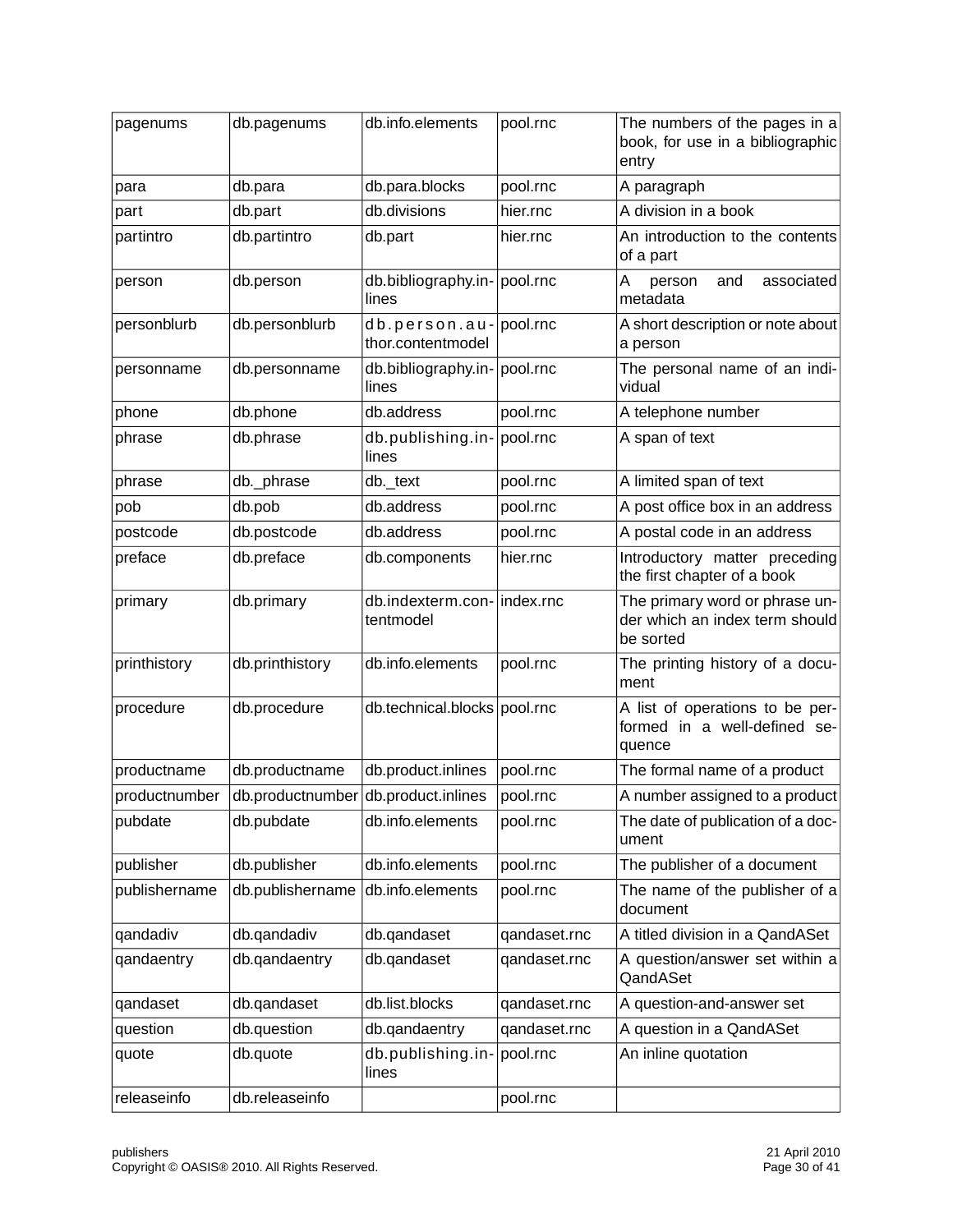| remark           | remark           | pool.rnc    | A remark (or comment) intended<br>for presentation in a draft manu-<br>script  |
|------------------|------------------|-------------|--------------------------------------------------------------------------------|
| revdescription   | revdescription   | pool.rnc    |                                                                                |
| revhistory       | revhistory       | pool.rnc    |                                                                                |
| revision         | revision         | pool.rnc    |                                                                                |
| revnumber        | revnumber        | pool.rnc    |                                                                                |
| revremark        | revremark        | pool.rnc    |                                                                                |
| row              | row              | calstbl.rnc |                                                                                |
| secondary        | secondary        | index.rnc   |                                                                                |
| secondaryie      | secondaryie      | index.rnc   |                                                                                |
| section          | db.section       | hier.rnc    |                                                                                |
| see              | see              | index.rnc   |                                                                                |
| seealso          | seealso          | index.rnc   |                                                                                |
| seriesvolnums    | seriesvolnums    | pool.rnc    |                                                                                |
| set              | set              | hier.rnc    |                                                                                |
| setindex         | setindex         | index.rnc   |                                                                                |
| shortaffil       | shortaffil       | pool.rnc    |                                                                                |
| sidebar          | sidebar          | pool.rnc    | A portion of a document that is<br>isolated from the main narrative<br>flow    |
| simpara          | simpara          | pool.rnc    | A paragraph that contains only<br>text and inline markup, no block<br>elements |
| simplelist       | simplelist       | pool.rnc    | An undecorated list of single<br>words or short phrases                        |
| simplesect       | simplesect       | hier.rnc    | A section of a document with no<br>subdivisions                                |
| spanspec         | spanspec         | calstbl.rnc |                                                                                |
| state            | state            |             |                                                                                |
| step             | step             | pool.rnc    | A unit of action in a procedure                                                |
| stepalternatives | stepalternatives | pool.rnc    | Alternative steps in a procedure                                               |
| street           | street           | pool.rnc    |                                                                                |
| subject          | subject          | pool.rnc    | One of a group of terms describ-<br>ing the subject matter of a docu-<br>ment  |
| subjectset       | subjectset       | pool.rnc    | A set of terms describing the<br>subject matter of a document                  |
| subjectterm      | subjectterm      | pool.rnc    | A term in a group of terms de-<br>scribing the subject matter of a<br>document |
| subscript        | subscript        | pool.rnc    |                                                                                |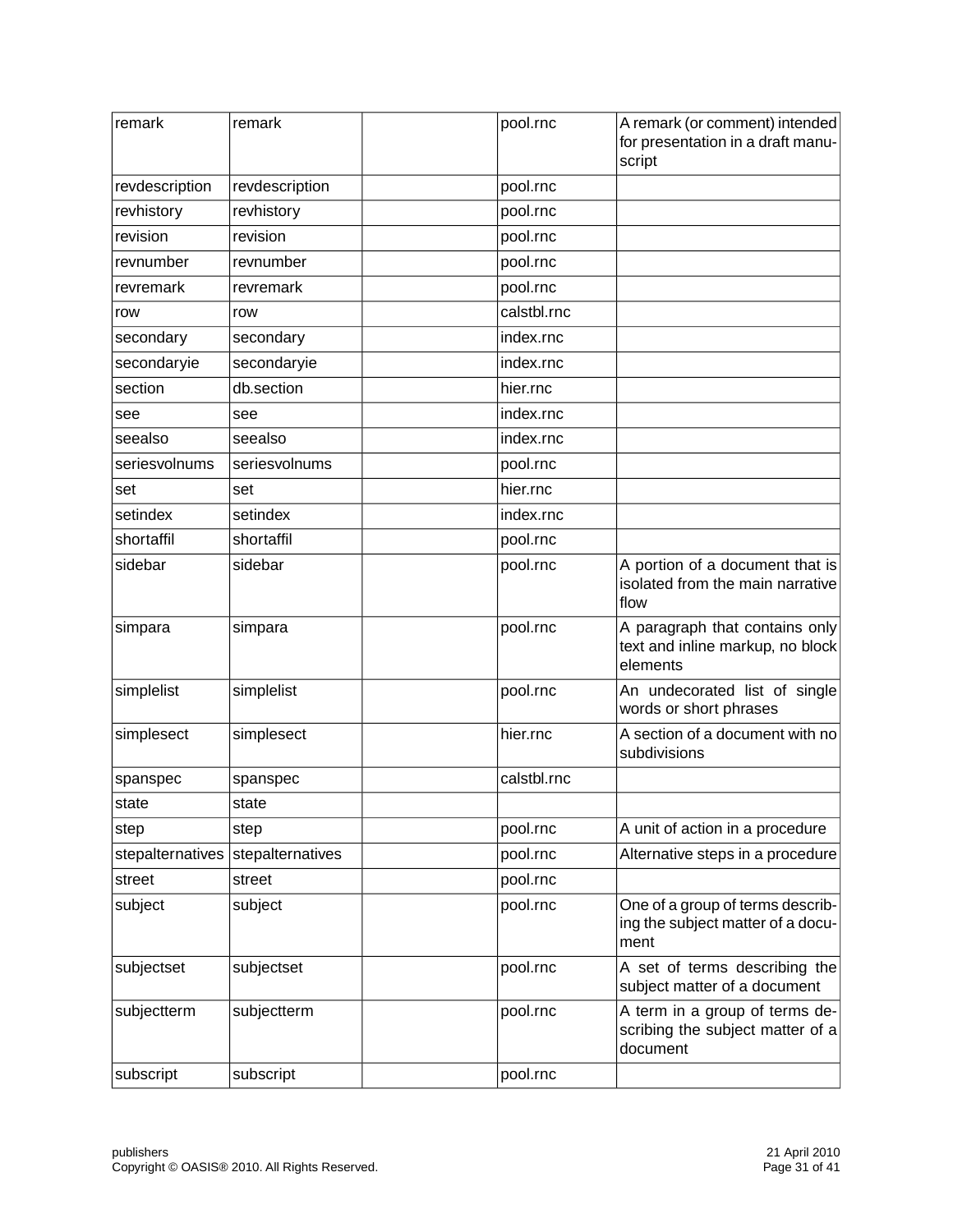| substeps               | substeps          | pool.rnc     | A wrapper for steps that occur<br>within steps in a procedure                                               |
|------------------------|-------------------|--------------|-------------------------------------------------------------------------------------------------------------|
| subtitle               | subtitle          | pool.rnc     | The subtitle of a document                                                                                  |
| superscript            | superscript       | pool.rnc     |                                                                                                             |
| surname                | surname           | pool.rnc     |                                                                                                             |
| table                  | table             | calstbl.rnc  |                                                                                                             |
| task                   | task              | tasks.rnc    | A task to be completed                                                                                      |
| taskprerequis-<br>ites | taskprerequisites | tasks.rnc    | The prerequisites for a task                                                                                |
| taskrelated            | taskrelated       | tasks.rnc    | Information related to a task                                                                               |
| tasksummary            | tasksummary       | tasks.rnc    | A summary of a task                                                                                         |
| tbody                  | tbody             | calstbl.rnc  |                                                                                                             |
| term                   | term              | pool.rnc     | word or phrase being<br>The<br>defined or described in a vari-<br>able list                                 |
| termdef                | db.termdef        | glossary.rnc | An inline definition of a term                                                                              |
| tertiary               | tertiary          | index.rnc    |                                                                                                             |
| textdata               | textdata          | pool.rnc     | Pointer to external text data                                                                               |
| textobject             | textobject        | pool.rnc     | A wrapper for a text description<br>of an object and its associated<br>meta-information                     |
| tfoot                  | tfoot             | calstbl.rnc  |                                                                                                             |
| tgroup                 | tgroup            | calstbl.rnc  | A wrapper for the main content<br>of a table, or part of a table                                            |
| thead                  | thead             | calstbl.rnc  |                                                                                                             |
| title                  | title             | pool.rnc     | The text of the title of a section<br>of a document or of a formal<br>block-level element                   |
| titleabbrev            | titleabbrev       | pool.rnc     | The abbreviation of a title                                                                                 |
| toc                    | toc               | toc.rnc      | A table of contents                                                                                         |
| trademark              | trademark         | pool.rnc     |                                                                                                             |
| uri                    | uri               | pool.rnc     |                                                                                                             |
| variablelist           | variablelist      | pool.rnc     | A list in which each entry is<br>composed of a set of one or<br>more terms and an associated<br>description |
| varlistentry           | varlistentry      | pool.rnc     | A wrapper for a set of terms and<br>the associated description in a<br>variable list                        |
| videodata              | videodata         | pool.rnc     | Pointer to external video data                                                                              |
| videoobject            | videoobject       | pool.rnc     | A wrapper for video data and its<br>associated meta-information                                             |
| volumenum              | volumenum         | pool.rnc     |                                                                                                             |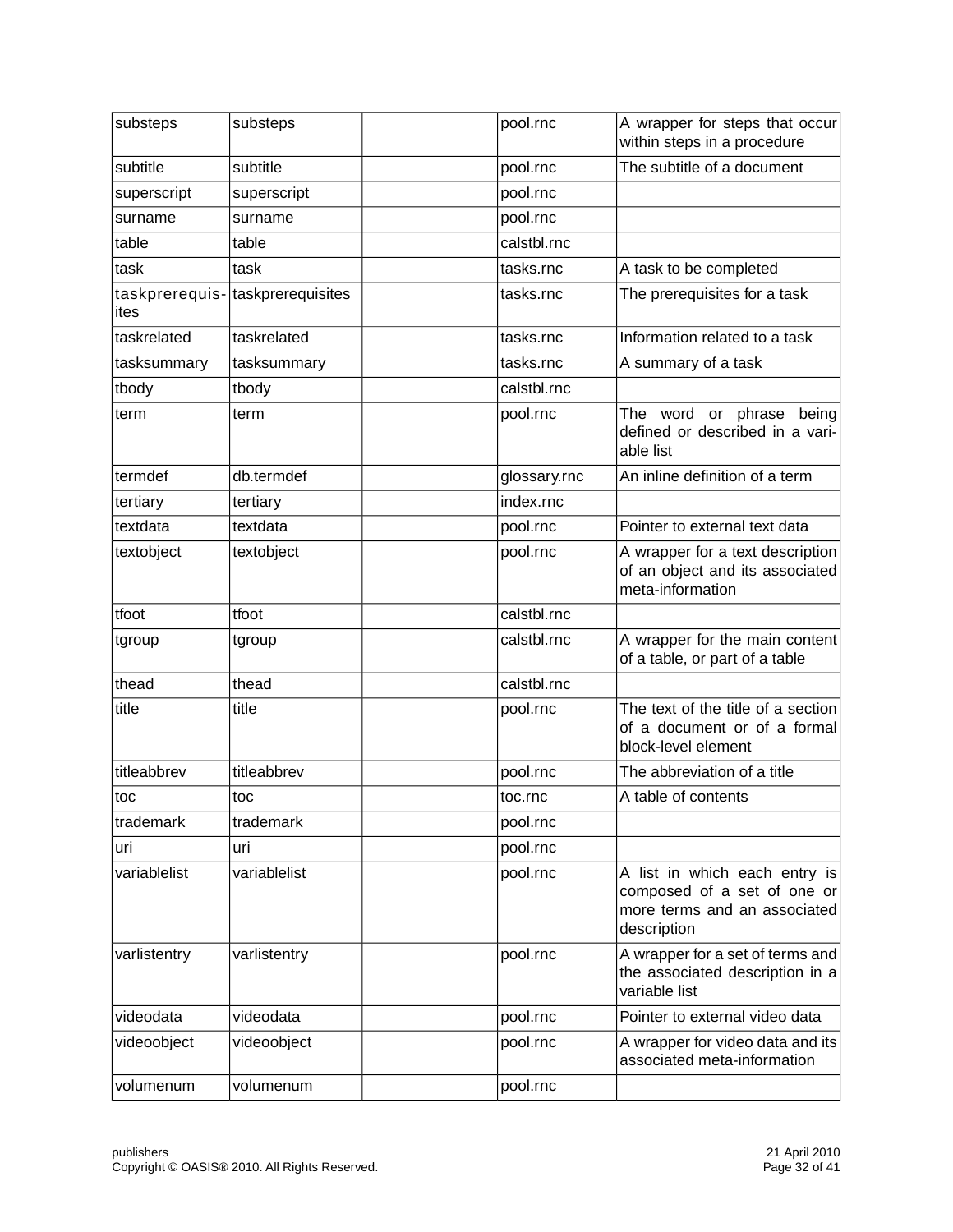| lwordasword | ldb.wordasword       |         | pool.rnc |                                          |
|-------------|----------------------|---------|----------|------------------------------------------|
| ∣xref       | xref                 |         | pool.rnc |                                          |
| ∣vear       | vear                 |         | pool.rnc |                                          |
| 1* *        | <sub>⊥</sub> db._any | db._any | pool.rnc | Any element from almost any<br>namespace |

# <span id="page-32-0"></span>**B.6. Excluded DocBook Element Definitions**

In the interest of providing a schema that meets the needs of the Publishing industry, the following considerations were made with regard to the modular approach to the schema and the exclusion of certain core DocBook elements:

Simplified markup

The focus should be on the structural, presentational and semantic markup that meets the needs of Publishers.

No technical elements

The vast majority of Publishers will not need the technical elements from core DocBook. For those titles that require technical markup, the inlines can easily be added as a module to the Publishers schema.

Generated text

With the robust DocBook toolchain, most Publishers will want to automate the creation of a Table of Contents and Index.

The following 149 elements from full DocBook have been excluded from the Publishers schema:

## **Note**

Because the Publishers schema is written in RelaxNG Compact syntax, it is very easy to add elements back into a customization of the Publishers schema. For example, if the elements in the programming module were needed, it is very simple to use an include statement for the programming.rnc file from the source DocBook distribution.

Norm Walsh has also developed an XProc pipeline to convert the RelaxNG format to DTD. For more information on this process, see [http://docbook.svn.sourceforge.net/viewvc/docbook/trunk/doc](http://docbook.svn.sourceforge.net/viewvc/docbook/trunk/docbook/relaxng/tools/rng2dtd/)[book/relaxng/tools/rng2dtd/.](http://docbook.svn.sourceforge.net/viewvc/docbook/trunk/docbook/relaxng/tools/rng2dtd/)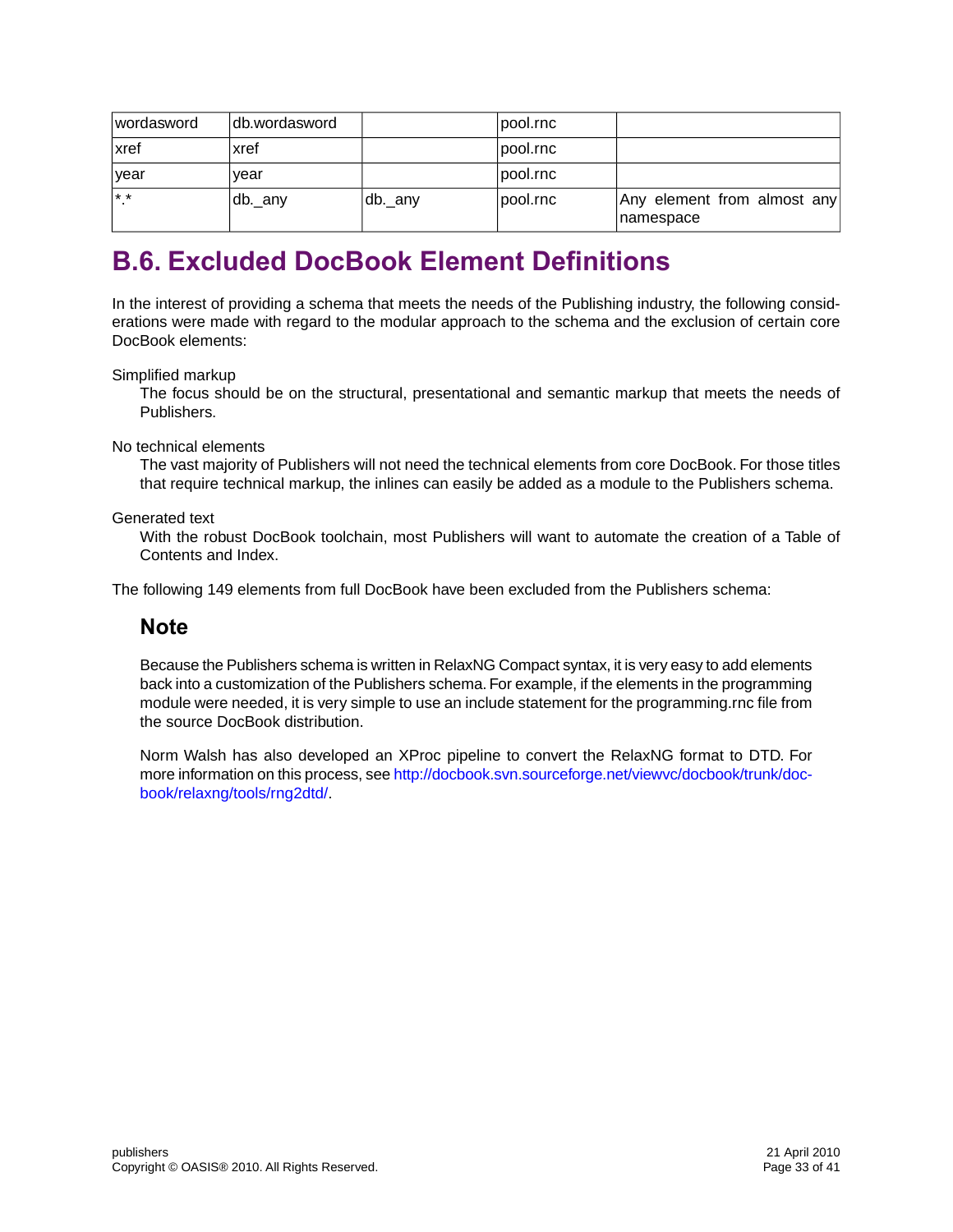| <b>Element Name Definition</b> |                                                | Group                                              | <b>Module</b>   | <b>Description</b>                                                  |
|--------------------------------|------------------------------------------------|----------------------------------------------------|-----------------|---------------------------------------------------------------------|
| accel                          | db.accel                                       | db.keyboard.inlines keyboard.rnc                   |                 | graphical<br>user interface<br>A<br>(GUI) keyboard shortcut         |
| annotation                     | db.annotation                                  | db.ubiq.inlines                                    | annotations.rnc | An annotation                                                       |
| application                    | db.application                                 | db.product.inlines                                 | product.rnc     | The name of a software pro-<br>gram                                 |
| arc                            | db.arc                                         | db.extendedlink                                    | xlink.rnc       | An XLink arc in an extended-<br>link                                |
| arg                            | db.arg                                         | db.cmdsynopsis                                     | programming.rnc | An argument in a CmdSynop-<br>sis                                   |
| caution                        | db.caution                                     | d b . a d m o n i - admonitions.rnc<br>tion.blocks |                 | A note of caution                                                   |
| citerefentry                   | db.citerefentry                                | db.bibliography.in- refentry.rnc<br>lines          |                 | A citation to a reference page                                      |
| classname                      | db.classname                                   | db.programming.in- programming.rnc<br>lines        |                 | The name of a class, in the<br>object-oriented programming<br>sense |
| classsynopsis                  | db.classsynopsis                               | db.synopsis.blocks programming.rnc                 |                 | The syntax summary for a<br>class definition                        |
| classsynop-<br>sisinfo         | db.classsynop-<br>sisinfo                      | db.classsynopsis                                   | programming.rnc | Information supplementing the<br>contents of a ClassSynopsis        |
| cmdsynopsis                    | db.cmdsynopsis                                 | db.synopsis.blocks                                 | programming.rnc | A syntax summary for a soft-<br>ware command                        |
| code                           | db.code                                        | db.markup.inlines                                  | markup.rnc      | An inline code fragment                                             |
| col                            | db.html.col                                    | db.html.table.model htmltbl.rnc                    |                 | Specifications for a column in<br>an HTML table                     |
| colgroup                       | db.html.colgroup                               | db.html.table.model htmltbl.rnc                    |                 | A group of columns in an<br><b>HTML</b> table                       |
| command                        | db.command                                     | db.os.inlines                                      | os.rnc          | The name of an executable<br>program or other software<br>command   |
|                                | computeroutput db.computeroutput db.os.inlines |                                                    | os.rnc          | Data, generally text, displayed<br>or presented by a computer       |
| constant                       | db.constant                                    | db.markup.inlines                                  | markup.rnc      | programming<br>or system<br>A<br>constant                           |
| constraint                     | db.constraint                                  | db.production                                      | ebnf.rnc        | A constraint in an EBNF pro-<br>duction                             |
| constraintdef                  | db.constraintdef                               | db.technical.blocks ebnf.rnc                       |                 | The definition of a constraint in<br>an EBNF production             |
| constructorsyn-<br>opsis       | db.constructorsyn-<br>opsis                    | db.synopsis.blocks                                 | programming.rnc | A syntax summary for a con-<br>structor                             |
| database                       | db.database                                    | db.product.inlines                                 | product.rnc     | The name of a database, or<br>part of a database                    |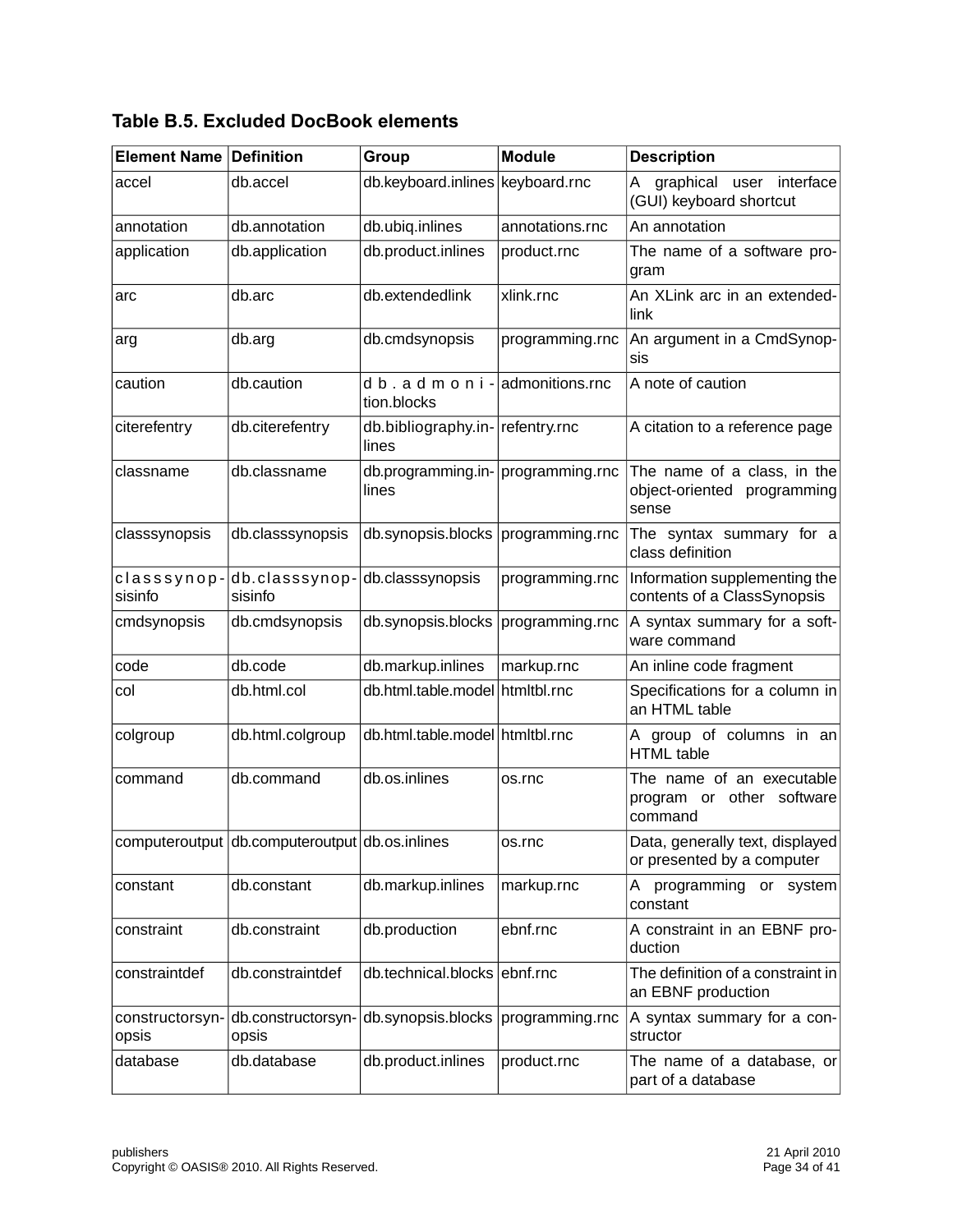| destructorsynop-<br>sis | opsis                                     | db.destructorsyn- db.synopsis.blocks         | programming.rnc | A syntax summary for a de-<br>structor                                                         |
|-------------------------|-------------------------------------------|----------------------------------------------|-----------------|------------------------------------------------------------------------------------------------|
| envar                   | db.envar                                  | db.os.inlines                                | os.rnc          | A software environment vari-<br>able                                                           |
| errorcode               | db.errorcode                              | db.error.inlines                             | error.rnc       | An error code                                                                                  |
| errorname               | db.errorname                              | db.error.inlines                             | error.rnc       | An error name                                                                                  |
| errortext               | db.errortext                              | db.error.inlines                             | error.rnc       | An error message.                                                                              |
| errortype               | db.errortype                              | db.error.inlines                             | error.rnc       | The classification of an error<br>message                                                      |
| exceptionname           |                                           | db.exceptionname db.programming.in-<br>lines | programming.rnc | The name of an exception                                                                       |
| extendedlink            | db.extendedlink                           | db.info.elements                             | xlink.rnc       | An XLink extended link                                                                         |
| fieldsynopsis           | db.fieldsynopsis                          | db.synopsis.blocks                           | programming.rnc | The name of a field in a class<br>definition                                                   |
| filename                | db.filename                               | db.os.inlines                                | os.rnc          | The name of a file                                                                             |
| funcdef                 | db.funcdef                                | db.funcprototype                             | programming.rnc | A function (subroutine) name<br>and its return type                                            |
| funcparams              | db.funcparams                             | db.paramdef                                  | programming.rnc | Parameters for a function refer-<br>through<br>function<br>enced<br>a<br>pointer in a synopsis |
| funcprototype           | db.funcprototype                          | db.funcsynopsis                              | programming.rnc | The prototype of a function                                                                    |
| funcsynopsis            | db.funcsynopsis                           | db.synopsis.blocks                           | programming.rnc | The syntax summary for a<br>function definition                                                |
|                         | funcsynopsisinfo db.funcsynop-<br>sisinfo | db.funcsynopsis                              | programming.rnc | Information supplementing the<br>FuncDefs of a FuncSynopsis                                    |
| function                | db.function                               | db.programming.in-<br>lines                  | programming.rnc | The name of a function or sub-<br>routine, as in a programming<br>language                     |
| group                   | db.group                                  | db.cmdsynopsis                               | programming.rnc | A group of elements in a Cmd-<br>Synopsis                                                      |
| guibutton               | db.guibutton                              | db.gui.inlines                               | gui.rnc         | The text on a button in a GUI                                                                  |
| guiicon                 | db.guiicon                                | db.gui.inlines                               | gui.rnc         | Graphic and/or text appearing<br>as a icon in a GUI                                            |
| guilabel                | db.guilabel                               | db.gui.inlines                               | gui.rnc         | The text of a label in a GUI                                                                   |
| guimenu                 | db.guimenu                                | db.gui.inlines                               | gui.rnc         | The name of a menu in a GUI                                                                    |
| guimenuitem             | db.guimenuitem                            | db.gui.inlines                               | gui.rnc         | The name of a terminal menu<br>item in a GUI                                                   |
| guisubmenu              | db.guisubmenu                             | db.gui.inlines                               | gui.rnc         | The name of a submenu in a<br><b>GUI</b>                                                       |
| hardware                | db.hardware                               | db.product.inlines                           | product.rnc     | A physical part of a computer<br>system                                                        |
| important               | db.important                              | db.admoni-<br>tion.blocks                    | admonitions.rnc | An admonition set off from the<br>text                                                         |
| indexdiv                | db.indexdiv                               | db.index                                     | index.rnc       | A division in an index                                                                         |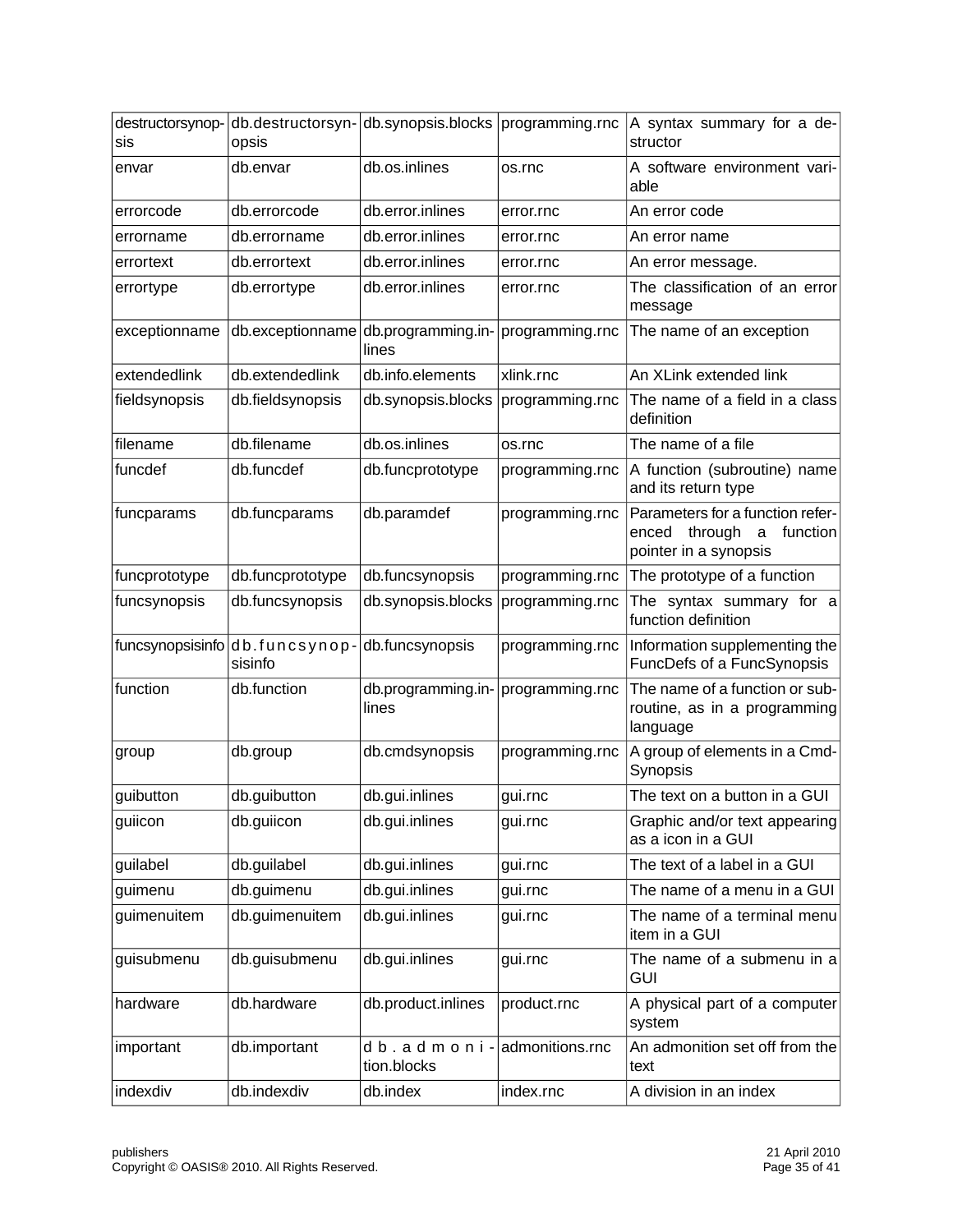| indexentry     | db.indexentry                         | db.index                                    | index.rnc       | An entry in an index                                                            |
|----------------|---------------------------------------|---------------------------------------------|-----------------|---------------------------------------------------------------------------------|
| informaltable  | db.html.informalt-<br>able            | db.informalt-<br>able.choice                | htmitbl.rnc     | An HTML table without a title                                                   |
| initializer    | db.initializer                        | db.programming.in- programming.rnc<br>lines |                 | The initializer for a FieldSynop-<br>sis                                        |
| interfacename  | db.interfacename                      | db.programming.in- programming.rnc<br>lines |                 | The name of an interface                                                        |
| keycap         | db.keycap                             | db.keyboard.inlines keyboard.rnc            |                 | The text printed on a key on a<br>keyboard                                      |
| keycode        | db.keycode                            | db.keyboard.inlines keyboard.rnc            |                 | The internal, frequently numer-<br>ic, identifier for a key on a key-<br>board  |
| keycombo       | db.keycombo                           | db.keyboard.inlines keyboard.rnc            |                 | A combination of input actions                                                  |
| keysym         | db.keysym                             | db.keyboard.inlines keyboard.rnc            |                 | The symbolic name of a key on<br>a keyboard                                     |
| lhs            | db.lhs                                | db.production                               | ebnf.rnc        | The left-hand side of an EBNF<br>production                                     |
| locator        | db.locator                            | db.extendedlink                             | xlink.rnc       | An XLink locator in an ex-<br>tendedlink                                        |
| manvolnum      | db.manvolnum                          | db.citerefentry                             | refentry.rnc    | A reference volume number                                                       |
| markup         | db.markup                             | db.markup.inlines                           | markup.rnc      | A string of formatting markup<br>in text that is to be represented<br>literally |
| lineannotation | db.lineannotation                     | db.verbatim.inlines                         | programming.rnc | A comment on a line in a ver-<br>batim listing                                  |
| menuchoice     | db.menuchoice                         | db.gui.inlines                              | gui.rnc         | A selection or series of selec-<br>tions from a menu                            |
| methodname     | db.methodname                         | db.programming.in- programming.rnc<br>lines |                 | The name of a method                                                            |
| methodparam    | db.methodparam                        | db.constructorsyn- programming.rnc<br>opsis |                 | Parameters to a method                                                          |
|                | methodsynopsis db.methodsynop-<br>sis |                                             |                 | db.synopsis.blocks programming.rnc A syntax summary for a meth-<br>od           |
| modifier       | db.modifier                           | db.programming.in- programming.rnc<br>lines |                 | Modifiers in a synopsis                                                         |
| mousebutton    | db.mousebutton                        | db.gui.inlines                              | gui.rnc         | The conventional name of a<br>mouse button                                      |
| msg            | db.msg                                | db.msgentry                                 | msgset.rnc      | A message in a message set                                                      |
| msgaud         | db.msgaud                             | db.msginfo                                  | msgset.rnc      | The audience to which a mes-<br>sage in a message set is relev-<br>ant          |
| msgentry       | db.msgentry                           | db.msgset                                   | msgset.rnc      | A wrapper for an entry in a<br>message set                                      |
| msgexplan      | db.msgexplan                          | db.msgentry                                 | msgset.rnc      | Explanatory material relating<br>to a message in a message set                  |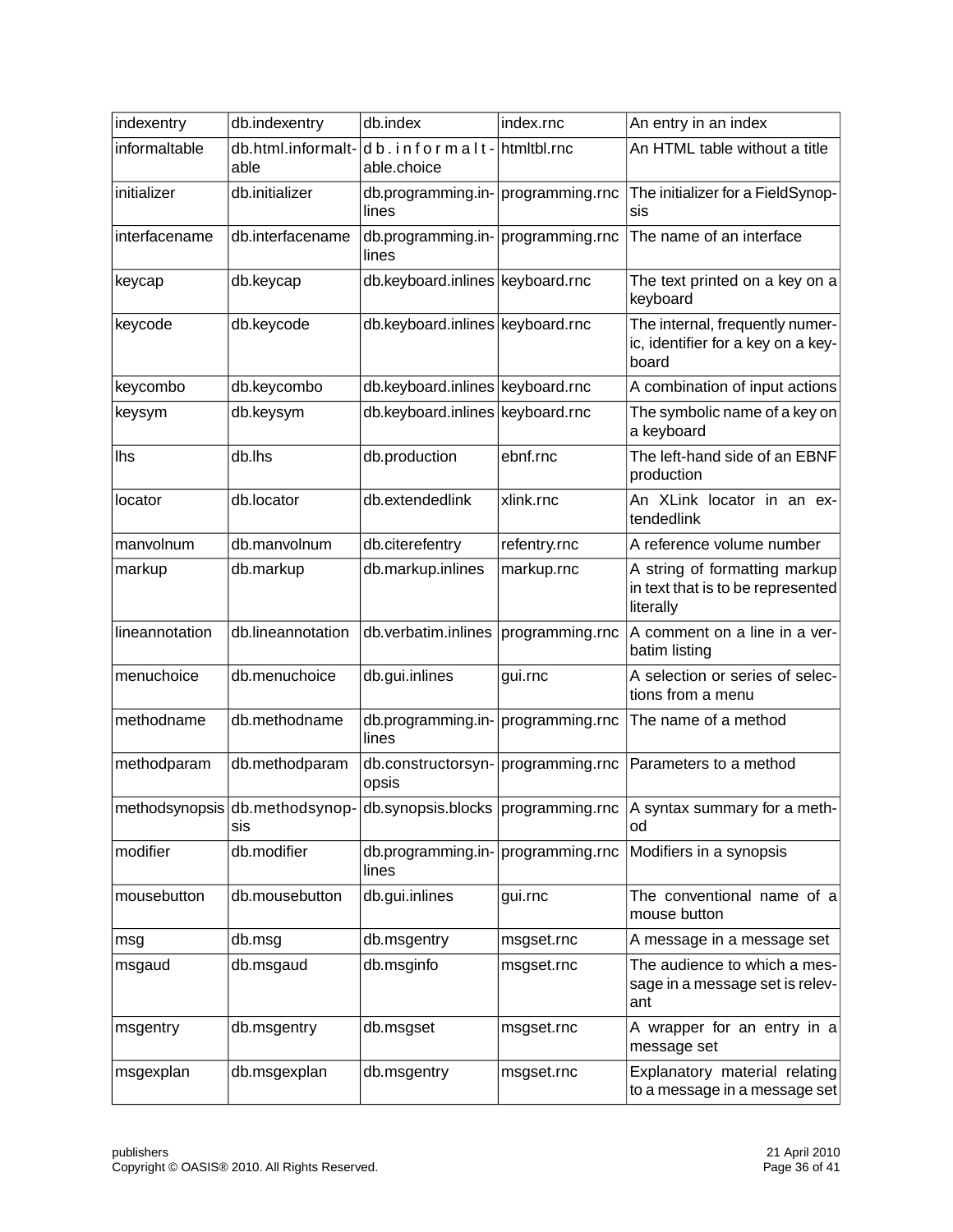| msginfo          | db.msginfo              | db.msgentry                          | msgset.rnc      | Information about a message<br>in a message set                         |
|------------------|-------------------------|--------------------------------------|-----------------|-------------------------------------------------------------------------|
| msglevel         | db.msglevel             | db.msginfo                           | msgset.rnc      | The level of importance or<br>severity of a message in a<br>message set |
| msgmain          | db.msgmain              | db.msg                               | msgset.rnc      | The primary component of a<br>message in a message set                  |
| msgorig          | db.msgorig              | db.msginfo                           | msgset.rnc      | The origin of a message in a<br>message set                             |
| msgrel           | db.msgrel               | db.msg                               | msgset.rnc      | A related component of a<br>message in a message set                    |
| msgset           | db.msgset               | db.technical.blocks   msgset.rnc     |                 | A detailed set of messages,<br>usually error messages                   |
| msgsub           | db.msgsub               | db.msg                               | msgset.rnc      | A subcomponent of a message<br>in a message set                         |
| msgtext          | db.msgtext              | db.simplemsgentry   msgset.rnc       |                 | The actual text of a message<br>component in a message set              |
| nonterminal      | db.nonterminal          | db.technical.inlines ebnf.rnc        |                 | A non-terminal in an EBNF<br>production                                 |
| ooclass          | db.ooclass              | db.oo.inlines                        | programming.rnc | A class in an object-oriented<br>programming language                   |
| ooexception      | db.ooexception          | db.oo.inlines                        | programming.rnc | An exception in an object-ori-<br>ented programming language            |
| oointerface      | db.oointerface          | db.oo.inlines                        | programming.rnc | An interface in an object-ori-<br>ented programming language            |
| option           | db.option               | db.technical.inlines technical.rnc   |                 | An option for a software com-<br>mand                                   |
| package          | db.package              | db.technical.inlines technical.rnc   |                 | Α<br>software<br>application<br>or<br>package                           |
| paramdef         | db.paramdef             | db.funcprototype                     | programming.rnc | Information about a function<br>parameter in a programming<br>language  |
| parameter        | db.parameter            | db.technical.inlines programming.rnc |                 | A value or a symbolic refer-<br>ence to a value                         |
| primaryie        | db.primaryie            | db.indexentry                        | index.rnc       | A primary term in an index<br>entry, not in the text                    |
| production       | db.production           | db.productionset                     | ebnf.rnc        | A production in a set of EBNF<br>productions                            |
| productionrecap  | db.productionre-<br>cap | db.productionset                     | ebnf.rnc        | A cross-reference to an EBNF<br>production                              |
| productionset    | db.productionset        | db.technical.blocks                  | ebnf.rnc        | A set of EBNF productions                                               |
| programlisting   | db.programlisting       | db.verbatim.blocks                   | programming.rnc | A literal listing of all or part of<br>a program                        |
| programlistingco | ingco                   | db.programlist-db.verbatim.blocks    | callouts.rnc    | A program listing with associ-<br>ated areas used in callouts           |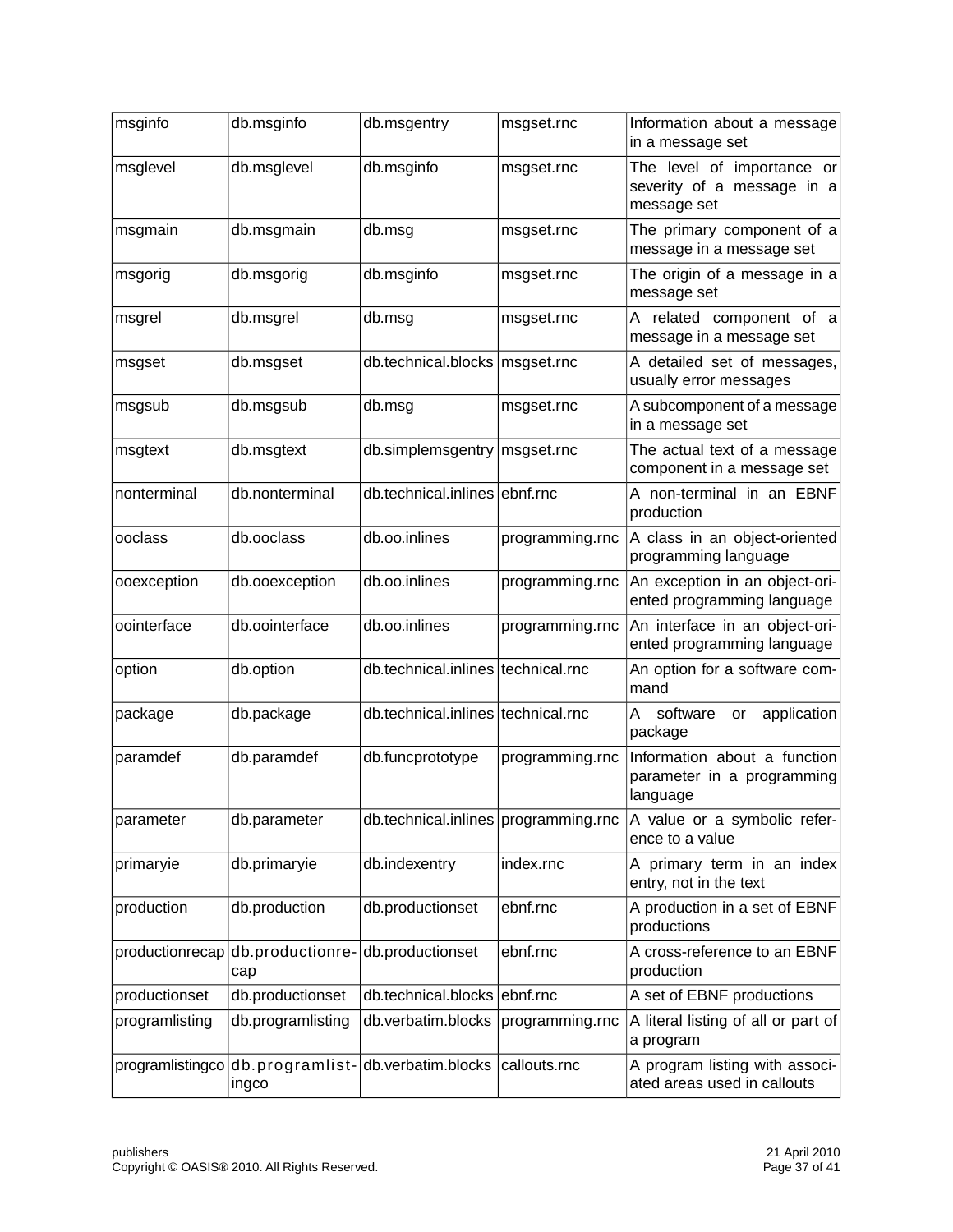| prompt         | db.prompt         | db.os.inlines                               | os.rnc          | A character or string indicating<br>the start of an input field in a<br>computer display |
|----------------|-------------------|---------------------------------------------|-----------------|------------------------------------------------------------------------------------------|
| property       | db.property       | db.technical.inlines technical.rnc          |                 | A unit of data associated with<br>some part of a computer sys-<br>tem                    |
| refclass       | db.refclass       | db.refnamediv                               | refentry.rnc    | The scope or other indication<br>of applicability of a reference<br>entry                |
| refdescriptor  | db.refdescriptor  | db.refnamediv                               | refentry.rnc    | A description of the topic of a<br>reference page                                        |
| refentry       | db.refentry       | db.toplevel.sections refentry.rnc           |                 | A reference page (originally a<br><b>UNIX</b><br>man-style<br>reference<br>page)         |
| refentrytitle  | db.refentrytitle  | db.citerefentry                             | refentry.rnc    | The title of a reference page                                                            |
| reference      | db.reference      | db.divisions                                | refentry.rnc    | A<br>collection<br>of<br>reference<br>entries                                            |
| refmeta        | db.refmeta        | db.refentry                                 | refentry.rnc    | Meta-information for a refer-<br>ence entry                                              |
| refmiscinfo    | db.refmiscinfo    | db.refmeta                                  | refentry.rnc    | Meta-information for a refer-<br>ence entry other than the title<br>and volume number    |
| refname        | db.refname        | db.refnamediv                               | refentry.rnc    | The name of (one of) the sub-<br>ject(s) of a reference page                             |
| refnamediv     | db.refnamediv     | db.refentry                                 | refentry.rnc    | The name, purpose, and classi-<br>fication of a reference page                           |
| refpurpose     | db.refpurpose     | db.refnamediv                               | refentry.rnc    | A short (one sentence) synop-<br>sis of the topic of a reference<br>page                 |
| refsect1       | db.refsect1       | db.toplevel.sections refsect1.rnc           |                 | A major subsection of a refer-<br>ence entry                                             |
| refsect2       | db.refsect2       | db.secondlevel.ref- refsect1.rnc<br>section |                 | A subsection of a refsect1                                                               |
| refsect3       | db.refsect3       | db.refsect2.sec-refsect1.rnc<br>tions       |                 | A subsection of a refsect2                                                               |
| refsection     | db.refsection     | db.toplevel.refsec- refentry.rnc<br>tion    |                 | section<br>A<br>recursive<br>in<br>a<br>refentry                                         |
| refsynopsisdiv | db.refsynopsisdiv | db.refentry                                 | refentry.rnc    | A syntactic synopsis of the<br>subject of the reference page                             |
| replaceable    | replaceable       | db.technical.inlines technical.rnc          |                 |                                                                                          |
| returnvalue    | db.returnvalue    | db.programming.in- programming.rnc<br>lines |                 |                                                                                          |
| rhs            | db.rhs            | db.production                               | ebnf.rnc        |                                                                                          |
| sbr            | db.sbr            |                                             | programming.rnc |                                                                                          |
| screen         | db.screen         |                                             | technical.rnc   | Text that a user sees or might<br>see on a computer screen                               |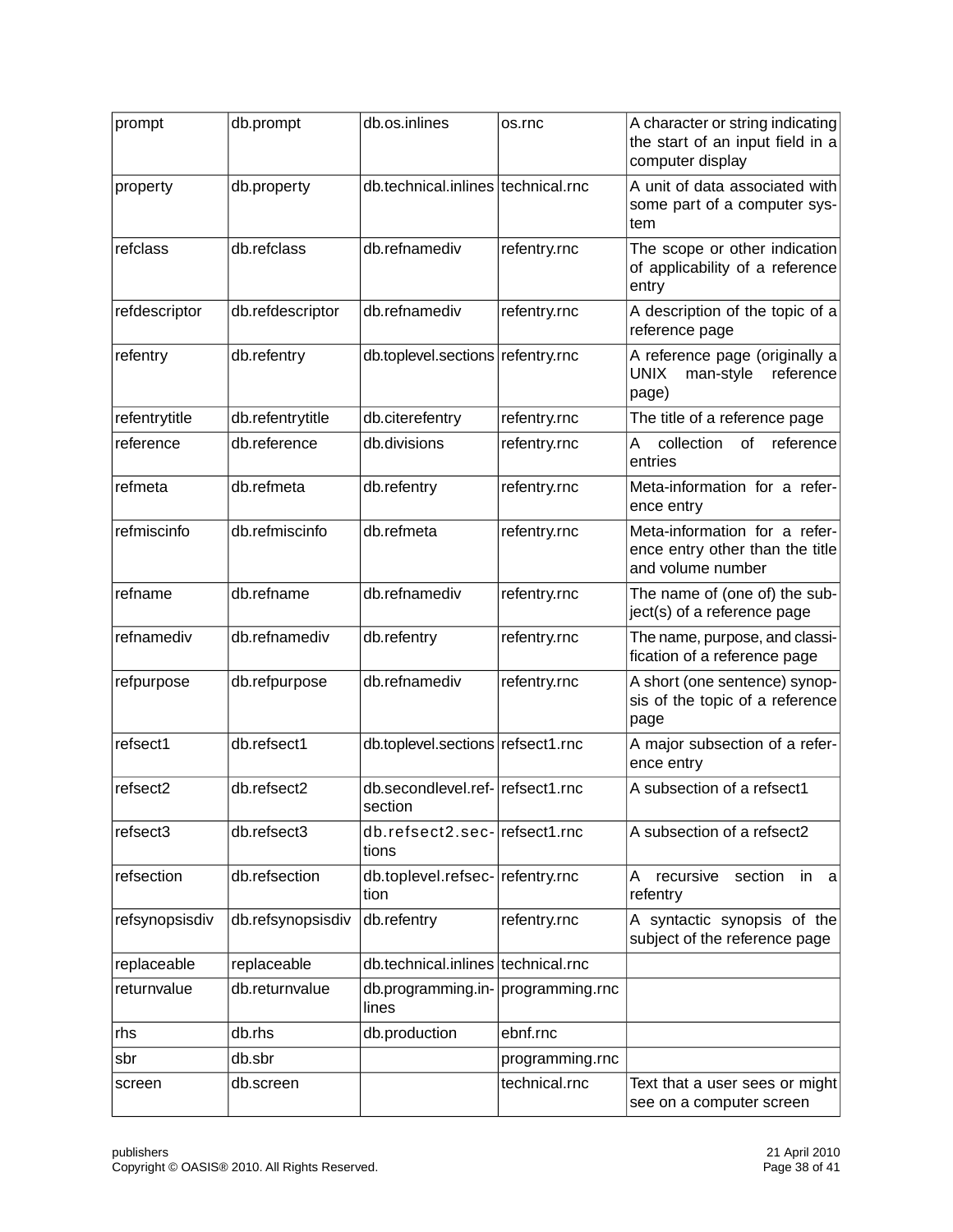| screenco              | db.screenco                 | db.verbatim.blocks callouts.rnc    |                 | A screen with associated areas<br>used in callouts                                   |
|-----------------------|-----------------------------|------------------------------------|-----------------|--------------------------------------------------------------------------------------|
| screenshot            | db.screenshot               |                                    | technical.rnc   | A representation of what the<br>user sees or might see on a<br>computer screen       |
| sect1                 | db.sect1                    | db.toplevel.sections sect1.rnc     |                 | A top-level section of the docu-<br>ment                                             |
| sect2                 | db.sect2                    | db.sect1.sections                  | sect1.rnc       | A subsection within a Sect1                                                          |
| sect3                 | db.sect3                    | db.sect2.sections                  | sect1.rnc       | A subsection within a Sect2                                                          |
| sect4                 | db.sect4                    | db.sect3.sections                  | sect1.rnc       | A subsection within a Sect3                                                          |
| sect5                 | db.sect5                    | db.sect4.sections                  | sect1.rnc       | A subsection within a Sect4                                                          |
| seealsoie             | seealsoie                   |                                    | index.rnc       | A "See also" ] " entry in an in-<br>dex, rather than in the text                     |
| seeie                 | seeie                       |                                    | index.rnc       | A "See" entry in an index,<br>rather than in the text                                |
| seg                   | db.seg                      |                                    | markup.rnc      | An element of a list item in a<br>segmented list                                     |
| seglistitem           | db.seglistitem              |                                    | markup.rnc      | A list item in a segmented list                                                      |
| segmentedlist         | db.segmentedlist            |                                    | markup.rnc      | A segmented list, a list of sets<br>of elements                                      |
| segtitle              | db.segtitle                 |                                    | markup.rnc      | The title of an element of a list<br>item in a segmented list                        |
| shortcut              | db.shortcut                 |                                    | keyboard.rnc    |                                                                                      |
| simplemsgentry        | db.simplemsgentry db.msgset |                                    | msgset.rnc      |                                                                                      |
| symbol                | symbol                      | db.markup.inlines                  | markup.rnc      | A name that is replaced by a<br>value before processing                              |
| synopfragment         | db.synopfragment            |                                    | programming.rnc |                                                                                      |
| synopfragmen-<br>tref | db.synopfragmen-<br>tref    |                                    | programming.rnc |                                                                                      |
| synopsis              | db.synopsis                 |                                    | programming.rnc | A general-purpose element for<br>representing the syntax of<br>commands or functions |
| systemitem            | db.systemitem               | db.technical.inlines technical.rnc |                 |                                                                                      |
| tag                   | db.tag                      | db.markup.inlines                  | markup.rnc      | A component of XML<br>$($ or<br>SGML) markup                                         |
| td                    | db.html.informalt-<br>able  |                                    | htmltbl.rnc     |                                                                                      |
| tertiaryie            | tertiaryie                  |                                    | index.rnc       |                                                                                      |
| th                    | db.html.informalt-<br>able  |                                    | htmltbl.rnc     |                                                                                      |
| tip                   | tip                         |                                    | admonitions.rnc |                                                                                      |
| tocdiv                |                             |                                    | toc.rnc         | A division in a table of contents                                                    |
| tocentry              |                             |                                    | toc.rnc         | A component title in a table of<br>contents                                          |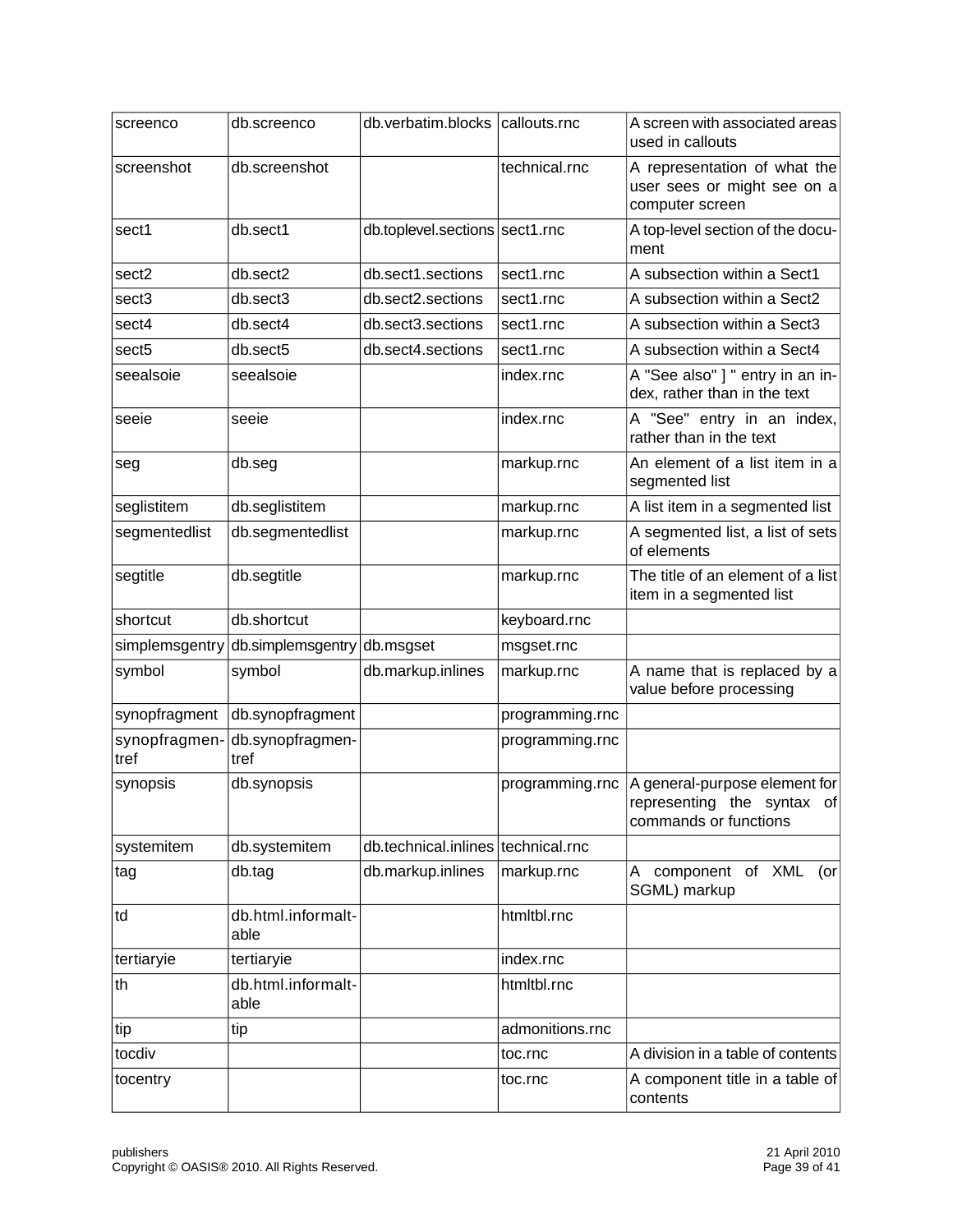| token     | db.token                   | db.markup.inlines                           | markup.rnc      | A unit of information |
|-----------|----------------------------|---------------------------------------------|-----------------|-----------------------|
| l tr      | db.html.informalt-<br>able |                                             | htmitbl.rnc     |                       |
| type      | db.type                    | db.programming.in- programming.rnc<br>lines |                 |                       |
| userinput | db.userinput               | db.os.inlines                               | os.rnc          |                       |
| varargs   | varargs                    |                                             | programming.rnc |                       |
| varname   | varname                    | db.programming.in- programming.rnc<br>lines |                 |                       |
| void      | db.void                    |                                             | programming.rnc |                       |
| warning   | db.warning                 |                                             | admonitions.rnc |                       |